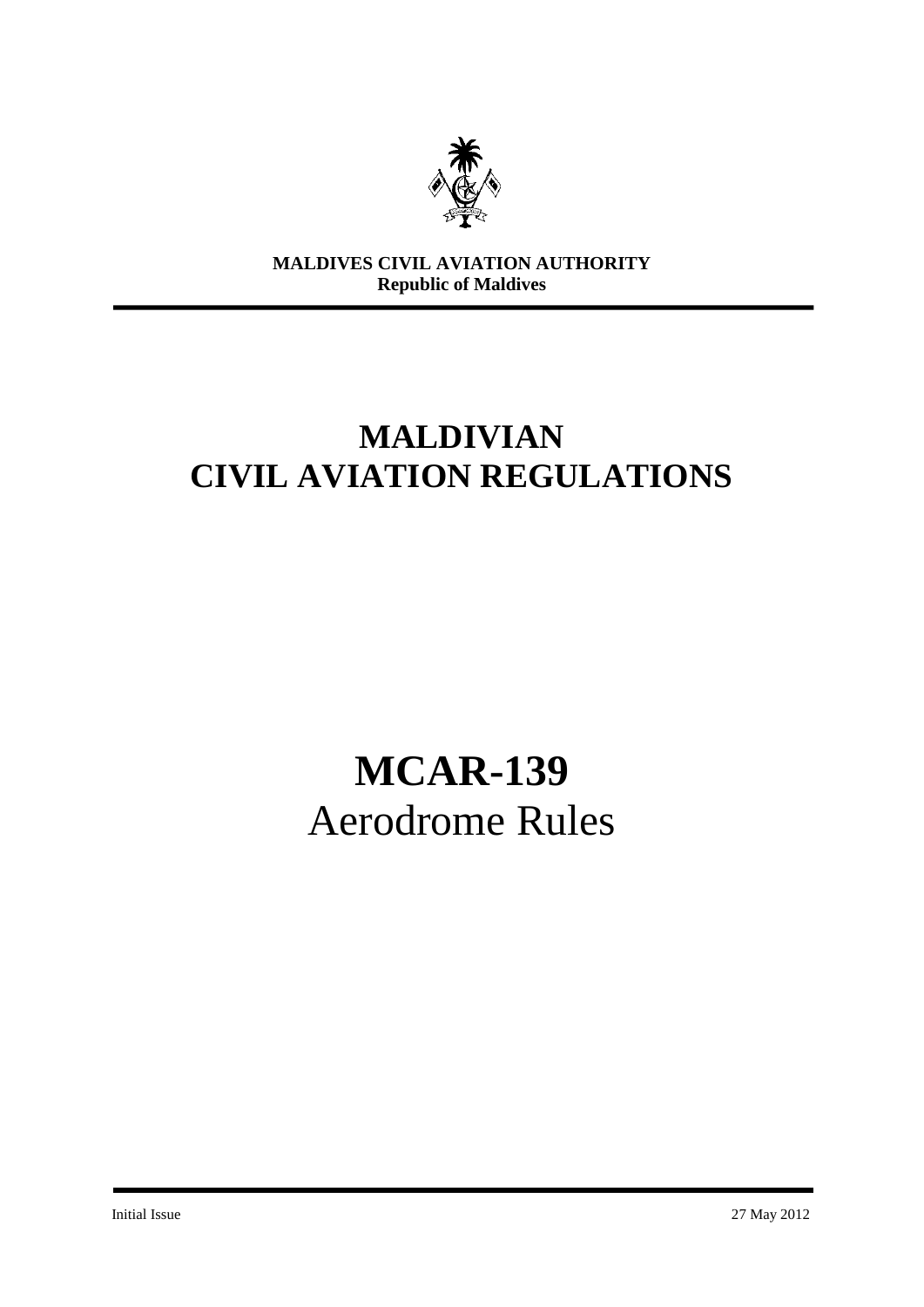# **I. LIST OF AMENDMENTS**

| Amendment<br><b>No.:</b> | <b>Section</b><br>and Page<br><b>No.:</b> | <b>Issue</b><br>date: | <b>Date</b><br><b>Inserted:</b> | <b>Inserted</b><br>By: | <b>Date</b><br><b>Removed:</b> | <b>Removed</b><br>By: |
|--------------------------|-------------------------------------------|-----------------------|---------------------------------|------------------------|--------------------------------|-----------------------|
| <b>Initial Issue</b>     | $\mathop{\rm All}\nolimits$               | 27.5.12               |                                 |                        |                                |                       |
|                          |                                           |                       |                                 |                        |                                |                       |
|                          |                                           |                       |                                 |                        |                                |                       |
|                          |                                           |                       |                                 |                        |                                |                       |
|                          |                                           |                       |                                 |                        |                                |                       |
|                          |                                           |                       |                                 |                        |                                |                       |
|                          |                                           |                       |                                 |                        |                                |                       |
|                          |                                           |                       |                                 |                        |                                |                       |
|                          |                                           |                       |                                 |                        |                                |                       |
|                          |                                           |                       |                                 |                        |                                |                       |
|                          |                                           |                       |                                 |                        |                                |                       |
|                          |                                           |                       |                                 |                        |                                |                       |
|                          |                                           |                       |                                 |                        |                                |                       |
|                          |                                           |                       |                                 |                        |                                |                       |
|                          |                                           |                       |                                 |                        |                                |                       |
|                          |                                           |                       |                                 |                        |                                |                       |
|                          |                                           |                       |                                 |                        |                                |                       |
|                          |                                           |                       |                                 |                        |                                |                       |
|                          |                                           |                       |                                 |                        |                                |                       |
|                          |                                           |                       |                                 |                        |                                |                       |
|                          |                                           |                       |                                 |                        |                                |                       |
|                          |                                           |                       |                                 |                        |                                |                       |
|                          |                                           |                       |                                 |                        |                                |                       |
|                          |                                           |                       |                                 |                        |                                |                       |
|                          |                                           |                       |                                 |                        |                                |                       |
|                          |                                           |                       |                                 |                        |                                |                       |
|                          |                                           |                       |                                 |                        |                                |                       |
|                          |                                           |                       |                                 |                        |                                |                       |
|                          |                                           |                       |                                 |                        |                                |                       |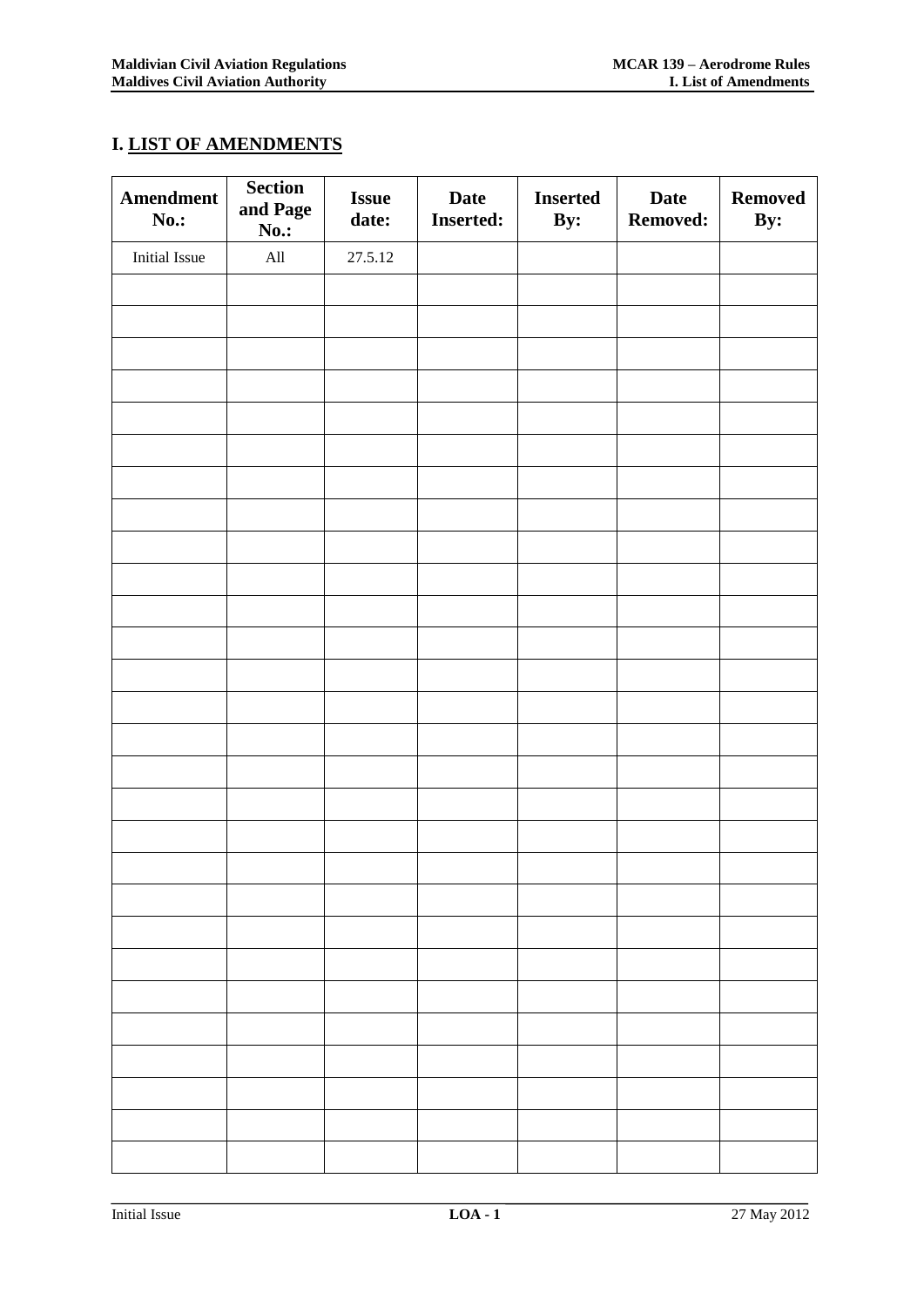# **II. LIST OF EFFECTIVE PAGES**

| <b>Section</b>                           | Page      | <b>Amendment</b><br>No. | <b>Date</b> |
|------------------------------------------|-----------|-------------------------|-------------|
| <b>List of Amendments</b>                | $LOA - 1$ | <b>Initial Issue</b>    | 27.5.12     |
| List of Effective Pages                  | $LEP - 1$ | <b>Initial Issue</b>    | 27.5.12     |
|                                          | $LEP - 2$ | <b>Initial Issue</b>    | 27.5.12     |
| <b>Table of Contents</b>                 | $TOC - 1$ | <b>Initial Issue</b>    | 27.5.12     |
|                                          | $TOC - 2$ | <b>Initial Issue</b>    | 27.5.12     |
|                                          | $TOC - 3$ | <b>Initial Issue</b>    | 27.5.12     |
|                                          | $TOC - 4$ | <b>Initial Issue</b>    | 27.5.12     |
| Subpart A - General                      | $A-1$     | <b>Initial Issue</b>    | 27.5.12     |
| Subpart B - Aerodrome Certification      | $B-1$     | <b>Initial Issue</b>    | 27.5.12     |
|                                          | $B-2$     | <b>Initial Issue</b>    | 27.5.12     |
|                                          | $B-3$     | <b>Initial Issue</b>    | 27.5.12     |
|                                          | $B-4$     | <b>Initial Issue</b>    | 27.5.12     |
| Subpart C - Aerodrome Manual             | $C-1$     | <b>Initial Issue</b>    | 27.5.12     |
|                                          | $C-2$     | <b>Initial Issue</b>    | 27.5.12     |
| Subpart D - Obligations of the Aerodrome | $D-1$     | <b>Initial Issue</b>    | 27.5.12     |
| Operator                                 | $D-1$     | <b>Initial Issue</b>    | 27.5.12     |
|                                          | $D-1$     | <b>Initial Issue</b>    | 27.5.12     |
|                                          | $D-1$     | <b>Initial Issue</b>    | 27.5.12     |
|                                          | $D-1$     | <b>Initial Issue</b>    | 27.5.12     |
|                                          | $D-1$     | <b>Initial Issue</b>    | 27.5.12     |
|                                          | $D-1$     | <b>Initial Issue</b>    | 27.5.12     |
|                                          | $D-1$     | <b>Initial Issue</b>    | 27.5.12     |
| Subpart E - Obstacles and Hazards        | $E-1$     | <b>Initial Issue</b>    | 27.5.12     |
|                                          | $E-2$     | <b>Initial Issue</b>    | 27.5.12     |
|                                          | $E-3$     | <b>Initial Issue</b>    | 27.5.12     |
|                                          | $E-4$     | <b>Initial Issue</b>    | 27.5.12     |
|                                          | $E-5$     | <b>Initial Issue</b>    | 27.5.12     |
| Subpart $F$ – Fire Fighting and Rescue   | $F-1$     | <b>Initial Issue</b>    | 27.5.12     |
|                                          | $F-2$     | <b>Initial Issue</b>    | 27.5.12     |
|                                          | $F-3$     | <b>Initial Issue</b>    | 27.5.12     |
|                                          | $F-4$     | <b>Initial Issue</b>    | 27.5.12     |
|                                          | $F-5$     | <b>Initial Issue</b>    | 27.5.12     |
|                                          | $F-6$     | <b>Initial Issue</b>    | 27.5.12     |
|                                          | $F-7$     | <b>Initial Issue</b>    | 27.5.12     |
|                                          | $F-8$     | <b>Initial Issue</b>    | 27.5.12     |
|                                          | $F-9$     | <b>Initial Issue</b>    | 27.5.12     |
|                                          | $F-10$    | <b>Initial Issue</b>    | 27.5.12     |
| Subpart G - Wild Life Hazard Management  | $G-1$     | <b>Initial Issue</b>    | 27.5.12     |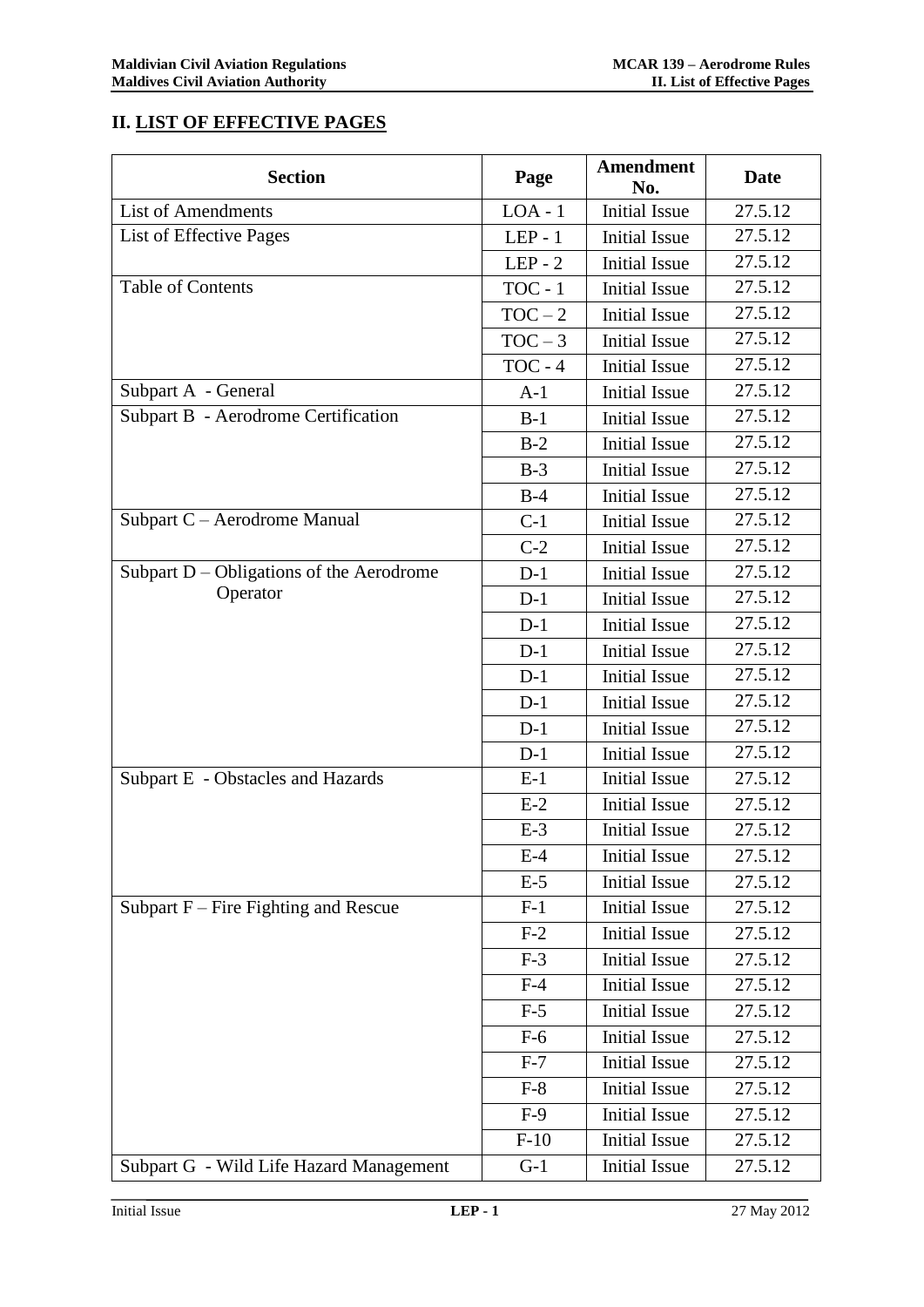| Subpart $H$ – Exemptions                        | $H-1$                 | <b>Initial Issue</b> | 27.5.12 |
|-------------------------------------------------|-----------------------|----------------------|---------|
| Subpart I - State Aircraft and Aerodrome        | $I-1$                 | <b>Initial Issue</b> | 27.5.12 |
| Charges                                         |                       |                      |         |
| Subpart J - Aviation Fuel at Aerodromes         | $J-1$                 | <b>Initial Issue</b> | 27.5.12 |
| <b>Subpart K - Aeronautical Radio Stations</b>  | $K-1$                 | <b>Initial Issue</b> | 27.5.12 |
|                                                 | $K-2$                 | <b>Initial Issue</b> | 27.5.12 |
|                                                 | $K-3$                 | <b>Initial Issue</b> | 27.5.12 |
| Subpart L - Particulars of Aerodrome Security   | $L-1$                 | <b>Initial Issue</b> | 27.5.12 |
|                                                 | $L-2$                 | <b>Initial Issue</b> | 27.5.12 |
|                                                 | $L-3$                 | <b>Initial Issue</b> | 27.5.12 |
|                                                 | $L-4$                 | Initial Issue        | 27.5.12 |
| <b>Subpart M - Prohibited Activities</b>        | $M-1$                 | <b>Initial Issue</b> | 27.5.12 |
|                                                 | $M-2$                 | <b>Initial Issue</b> | 27.5.12 |
|                                                 | $M-3$                 | <b>Initial Issue</b> | 27.5.12 |
|                                                 | $M-4$                 | <b>Initial Issue</b> | 27.5.12 |
|                                                 | $M-5$                 | <b>Initial Issue</b> | 27.5.12 |
| Subpart N - Meteorological Information          | $N-1$                 | <b>Initial Issue</b> | 27.5.12 |
| Appendix $1$ – Particulars to be included in an | APP 1-1               | <b>Initial Issue</b> | 27.5.12 |
| Aerodrome Manual                                | APP 1-2               | <b>Initial Issue</b> | 27.5.12 |
|                                                 | APP 1-3               | <b>Initial Issue</b> | 27.5.12 |
|                                                 | APP 1- $\overline{4}$ | <b>Initial Issue</b> | 27.5.12 |
|                                                 | APP 1-5               | <b>Initial Issue</b> | 27.5.12 |
|                                                 | APP 1-6               | <b>Initial Issue</b> | 27.5.12 |
|                                                 | APP 1-7               | <b>Initial Issue</b> | 27.5.12 |
|                                                 | <b>APP 1-8</b>        | <b>Initial Issue</b> | 27.5.12 |
|                                                 | APP 1-9               | <b>Initial Issue</b> | 27.5.12 |
|                                                 | APP 1-10              | <b>Initial Issue</b> | 27.5.12 |
|                                                 | APP 1-11              | <b>Initial Issue</b> | 27.5.12 |
|                                                 | APP 1-12              | <b>Initial Issue</b> | 27.5.12 |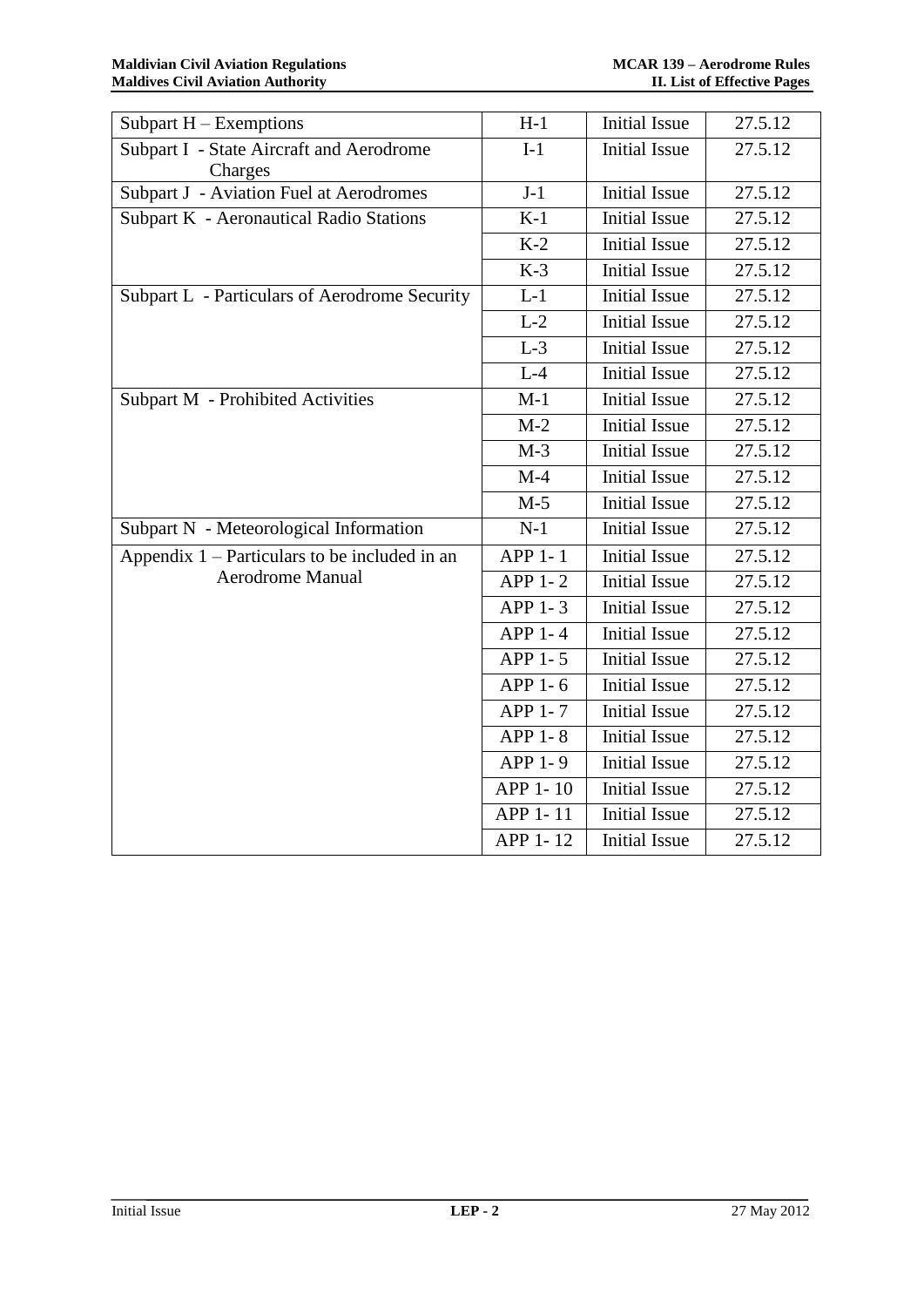# **III. TABLE OF CONTENTS**

|                      | <b>Subpart B - Aerodrome Certification</b>                                   |             |
|----------------------|------------------------------------------------------------------------------|-------------|
|                      |                                                                              |             |
|                      |                                                                              |             |
|                      |                                                                              |             |
|                      |                                                                              |             |
|                      |                                                                              |             |
|                      |                                                                              |             |
|                      |                                                                              |             |
|                      | 139.12 Cancellation or suspension of an aerodrome certificateB-3             |             |
|                      |                                                                              |             |
|                      |                                                                              |             |
|                      |                                                                              |             |
|                      | <b>Subpart C - Aerodrome Manual</b>                                          |             |
|                      |                                                                              |             |
|                      |                                                                              |             |
|                      |                                                                              |             |
|                      |                                                                              |             |
|                      |                                                                              |             |
|                      |                                                                              |             |
|                      | <b>Subpart D - Obligations of the Aerodrome Operator</b>                     |             |
|                      |                                                                              |             |
|                      |                                                                              |             |
|                      |                                                                              |             |
|                      |                                                                              |             |
|                      | 139.26Work Safety Officer for Aerodrome works other than time-limited works  |             |
|                      |                                                                              |             |
|                      |                                                                              |             |
|                      |                                                                              |             |
|                      | 139.29 Aerodrome Operator's Internal Safety Audits and Safety Reporting  D-3 |             |
|                      |                                                                              |             |
|                      |                                                                              |             |
|                      |                                                                              |             |
|                      |                                                                              |             |
|                      |                                                                              |             |
|                      |                                                                              |             |
| <b>Initial Issue</b> | <b>TOC-1</b>                                                                 | 27 May 2012 |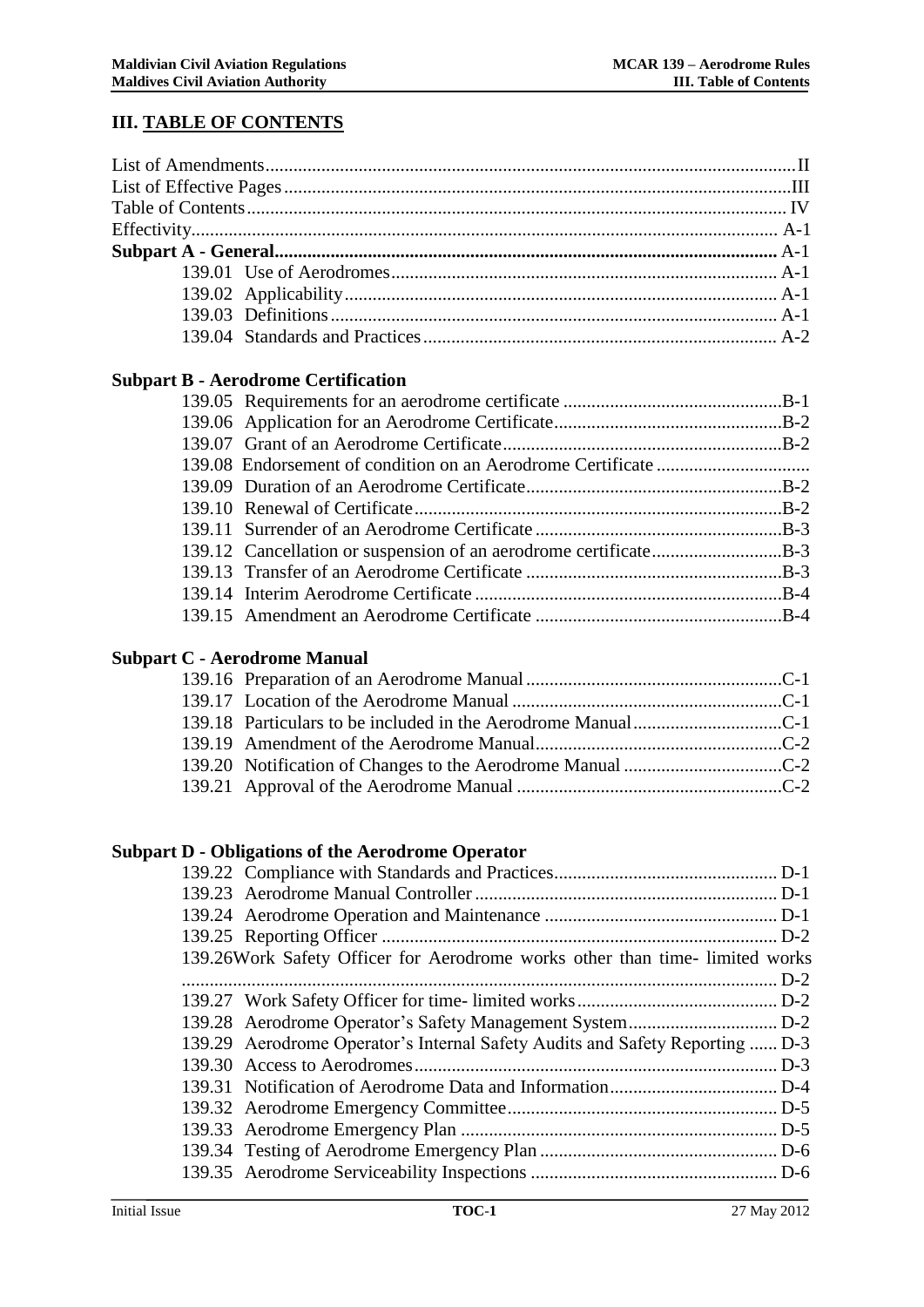| 139.37 When Aerodrome Technical inspections must be conducted  D-8           |  |
|------------------------------------------------------------------------------|--|
|                                                                              |  |
|                                                                              |  |
|                                                                              |  |
|                                                                              |  |
|                                                                              |  |
|                                                                              |  |
|                                                                              |  |
|                                                                              |  |
|                                                                              |  |
|                                                                              |  |
|                                                                              |  |
|                                                                              |  |
|                                                                              |  |
|                                                                              |  |
|                                                                              |  |
|                                                                              |  |
|                                                                              |  |
|                                                                              |  |
|                                                                              |  |
| 139.54 Knowledge, Equipment and Expertise to deal with Aviation Hazards  F-1 |  |
|                                                                              |  |
|                                                                              |  |
|                                                                              |  |
|                                                                              |  |
|                                                                              |  |
|                                                                              |  |
|                                                                              |  |
|                                                                              |  |
| 139.63 Vehicles and equipment for firefighting in difficult environment  F-4 |  |
|                                                                              |  |
|                                                                              |  |
|                                                                              |  |
|                                                                              |  |
|                                                                              |  |
|                                                                              |  |
|                                                                              |  |
|                                                                              |  |
|                                                                              |  |
|                                                                              |  |
|                                                                              |  |
|                                                                              |  |
|                                                                              |  |
|                                                                              |  |
|                                                                              |  |
|                                                                              |  |
|                                                                              |  |
|                                                                              |  |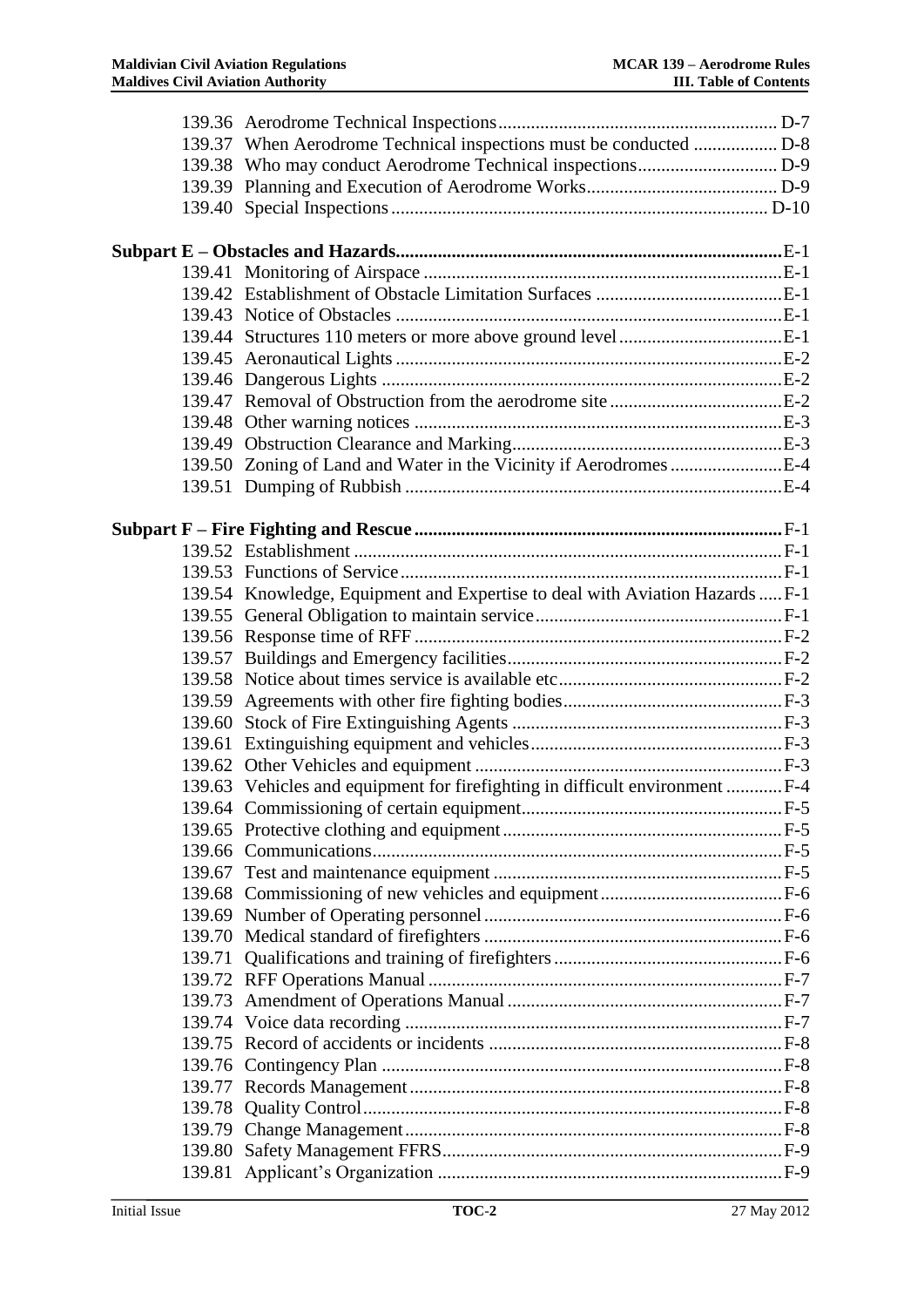| <b>Subpart H - Exemptions</b> |                                                                                   |  |
|-------------------------------|-----------------------------------------------------------------------------------|--|
|                               |                                                                                   |  |
|                               |                                                                                   |  |
|                               | <b>Subpart I-State Aircraft and Aerodrome Charges</b>                             |  |
|                               |                                                                                   |  |
|                               | 139.93 Use of Aerodromes and Air Navigation Facilities by Aircraft of Contracting |  |
|                               |                                                                                   |  |
|                               |                                                                                   |  |
|                               | 139.95 Provision of Information by Operators of Certified Aerodromes              |  |
|                               |                                                                                   |  |
|                               |                                                                                   |  |
|                               |                                                                                   |  |
|                               |                                                                                   |  |
|                               |                                                                                   |  |
|                               |                                                                                   |  |
|                               |                                                                                   |  |
|                               |                                                                                   |  |
|                               |                                                                                   |  |
|                               |                                                                                   |  |
|                               |                                                                                   |  |
|                               | 139.104 Records of Aeronautical Radio Stations Available for Navigation of        |  |
|                               |                                                                                   |  |
|                               | 139.105 Records of Aeronautical Radio Stations used for provision of Aircraft     |  |
|                               | Service.                                                                          |  |
|                               |                                                                                   |  |
|                               |                                                                                   |  |
|                               |                                                                                   |  |
|                               |                                                                                   |  |
|                               |                                                                                   |  |
|                               | 139.109 Requirements for Security Designated Aerodromes: Barrier Requirements     |  |
|                               |                                                                                   |  |
|                               |                                                                                   |  |
|                               |                                                                                   |  |
|                               |                                                                                   |  |
|                               |                                                                                   |  |
|                               |                                                                                   |  |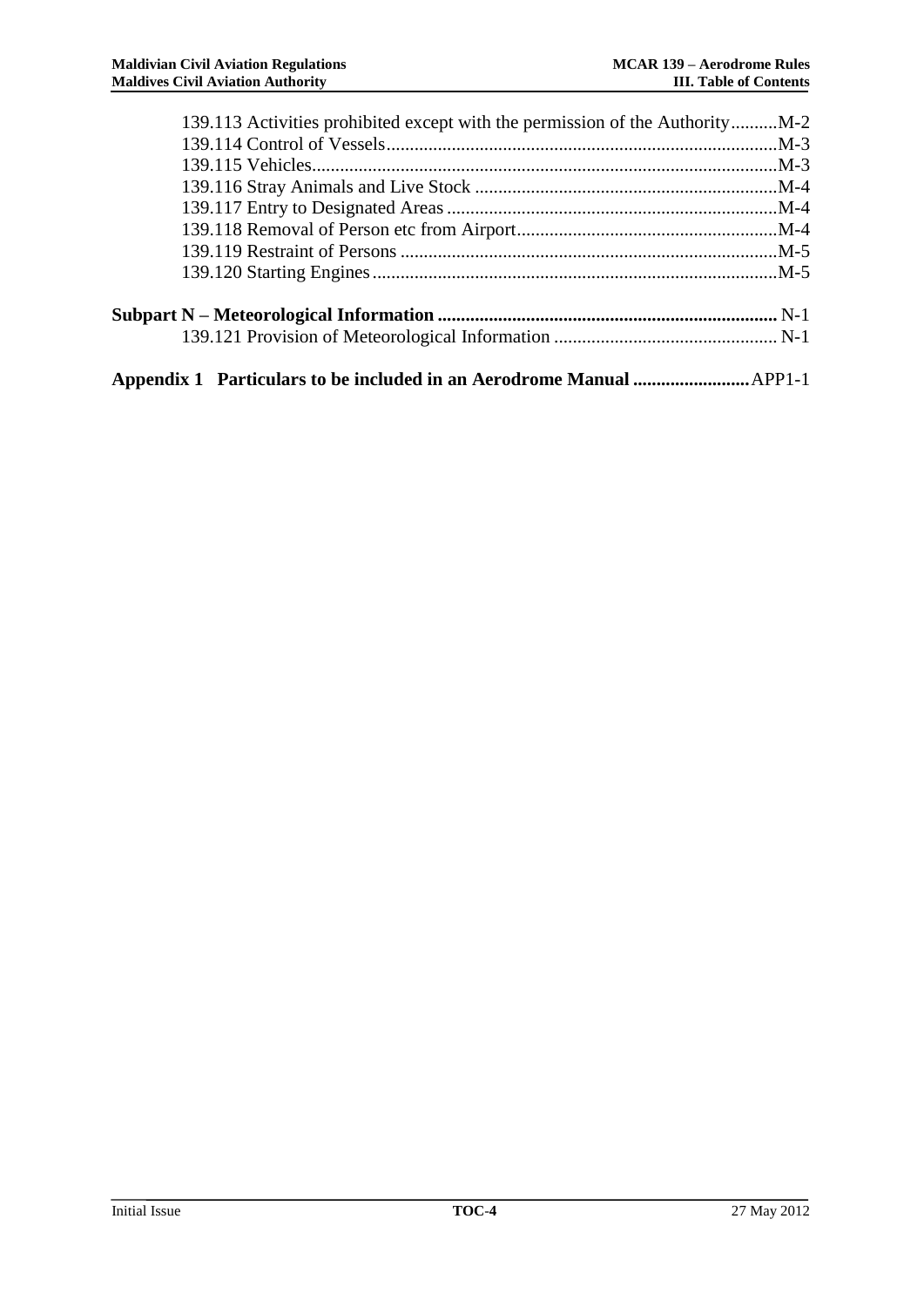# **EFFECTIVITY**

The MCAR-139 becomes effective upon promulgation.

# **Subpart A – General**

#### **139.01 Use of Aerodrome**

An aircraft shall not take off or land at any place in the Republic unless:-

- a) The place has been certified as an aerodrome under this Regulation, or
- b) The use of the place is authorized by the Director and:-
	- 1. The aircraft is of a type authorized under that Regulation to land and take off from the place, and
	- 2. The aircraft is engaged in operations of a class specified by the Director in the instrument of authorization for that place,

and unless the aircraft complies with any conditions subject to which the aerodrome may have been certified subject to which the place may have been authorized.

# **139.02 Applicability**

These regulations apply to land aerodromes.

# **139.03 Definitions – Refer MCAR 01**

#### **139.04 Standards for Aerodrome**

The standards for aerodromes are those set out in ASC-139-5 (Air Safety Circular–139- 5)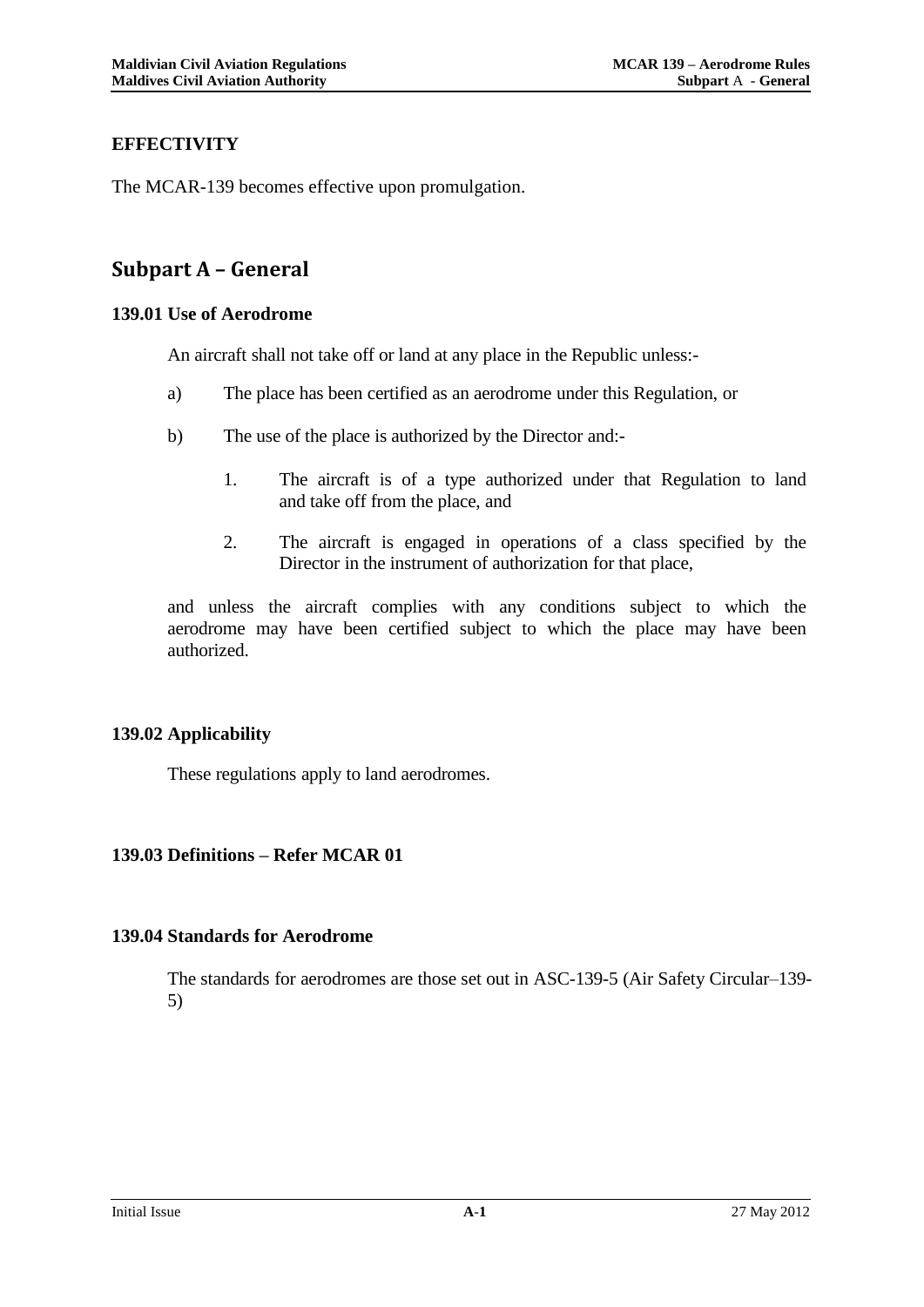# **Subpart B – Aerodrome Certification**

## **139.05 Requirement for an Aerodrome Certificate**

- (a) The operator of an aerodrome intended for public use, and
- (b) The passenger-seating capacity of the aircraft employed in the operations exceeds 30 seats shall in accordance with the national requirement be in possession of an aerodrome certificate.
- (c) The operator of an aerodrome for which an aerodrome certificate is not required may nevertheless apply for an aerodrome certificate.

#### **139.06 Application for an aerodrome certificate**

An applicant for an aerodrome certificate shall submit to the Director for approval an application in the MCAA/AD-01. The application shall include the aerodrome manual for the aerodrome.

#### **139.07 Grant of an aerodrome certificate**

- (a) Subject to the provision in regulation 139.05 the Director may approve the application and approve the Aerodrome Manual submitted under regulation 139.06 and grant an aerodrome certificate to the applicant upon payment of the appropriate fee prescribed in MCAR 187.
- (b) Before granting an aerodrome certificate, the Director must be satisfied that;
	- (1) the applicant and the applicant's staff have the necessary competence and experience to operate and maintain the aerodrome properly.
	- (2) the aerodrome manual prepared for the applicant's aerodrome and submitted with the application contains all the relevant information.
	- (3) the aerodrome facilities, services and equipment are in accordance with the standards and practices specified in regulations.
	- (4) the aerodrome operating procedures make satisfactory provision for the safety of aircraft; and
	- (5) an acceptable Safety Management System is in place at the aerodrome.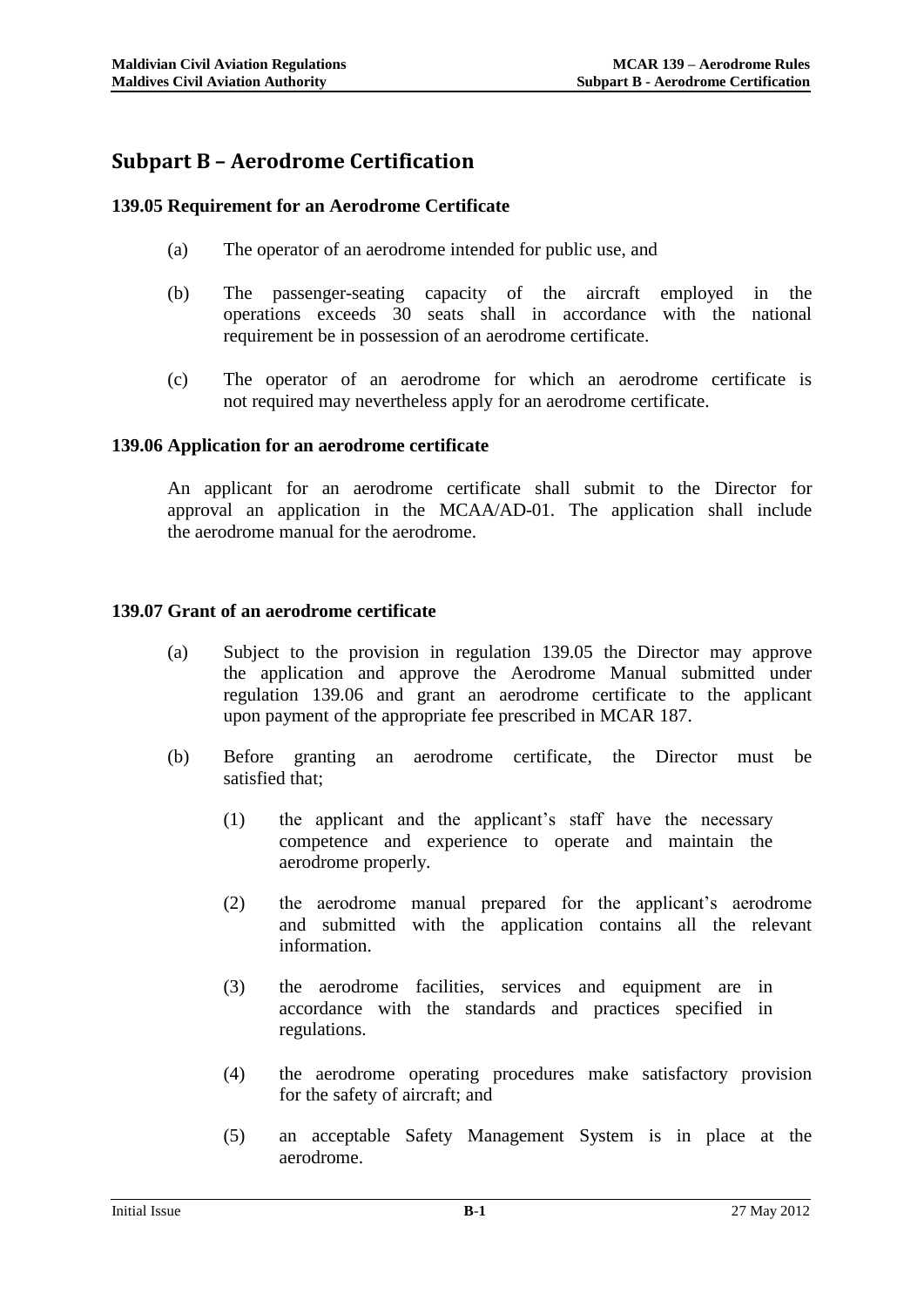- (c) The Director may refuse to grant an aerodrome certificate to an applicant. In such cases, the Director must notify the applicant, in writing of its reason.
- (d) The Director may grant an aerodrome certificate subject to any condition that MCAA considers necessary in the interests of the safety of aircraft. In such cases;
	- (1) the condition must be set out in the certificate.
	- (2) Aerodrome operator must not contravene a condition specified in the aerodrome certificate.

#### **139.08 Endorsement of conditions on an aerodrome certificate**

After successful completion of the processing of the application and the inspection of the aerodrome, the Director, when granting the aerodrome certificate, will endorse the conditions for the type of use of the aerodrome and other details as may be stipulated in the Aerodrome Certificate.

#### **139.09 Duration of an aerodrome certificate**

- (a) An aerodrome certificate remains in force until it expires or is suspended or revoked.
- (b) The holder of an aerodrome certificate that expires or is revoked shall forthwith surrender the certificate to the Director.
- (c) The holder of an aerodrome certificate that is suspended shall forthwith produce the certificate to the Director for appropriate endorsement.

#### **139.10 Renewal of certificate**

- (a) An application for the renewal of an aerodrome certificate shall be made on form MCAA/AD-01.
- (b) The application shall be submitted to the Director before the application renewal date specified in the certificate or, if no such date is specified, not less than 30 days before the certificate expires.

#### **139.11 Surrender of an aerodrome certificate**

(a) An aerodrome certificate holder must give the Director not less than 20 day's written notice of the date on which the certificate is to be surrendered in order that suitable promulgation action can be taken.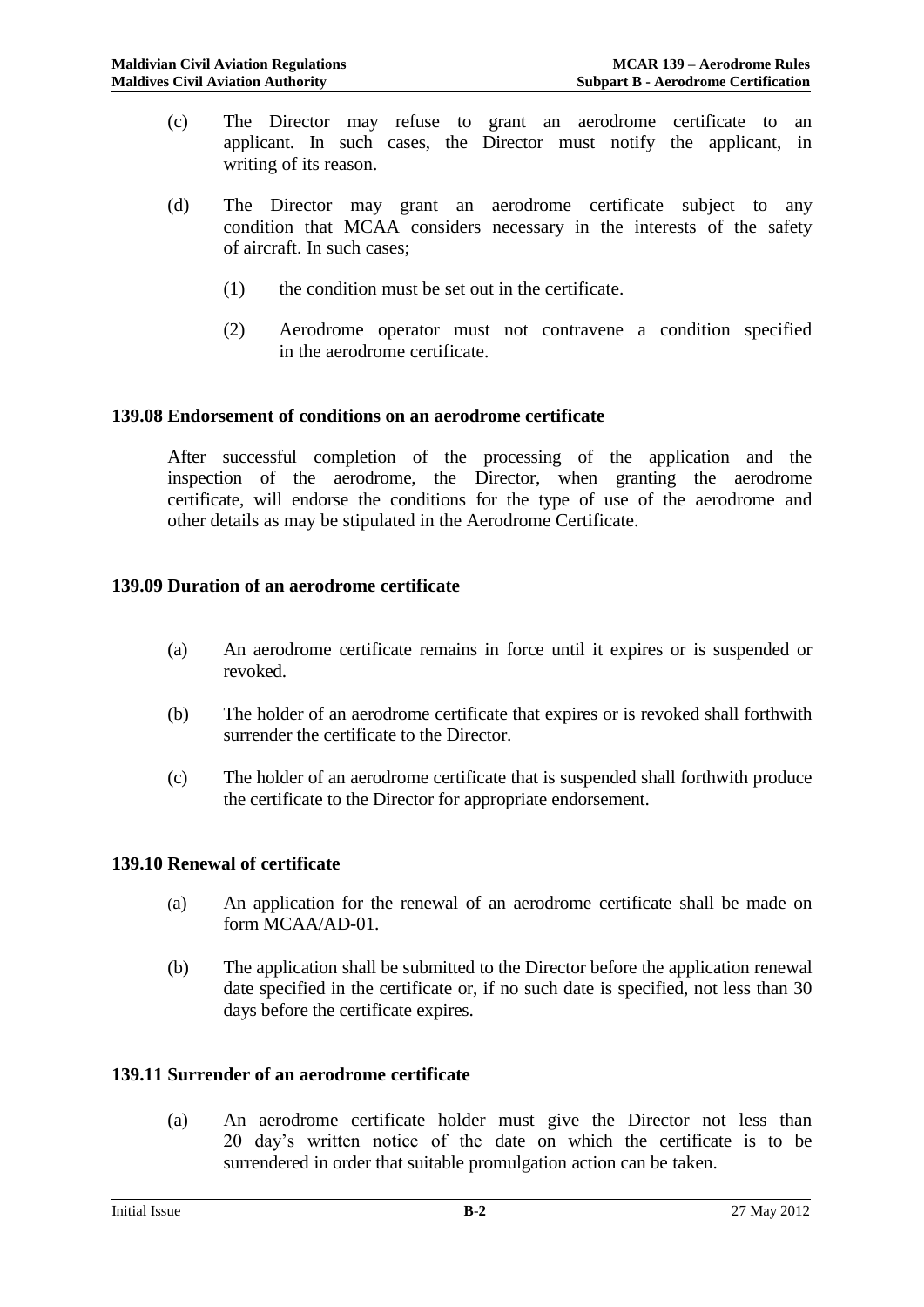(b) The Director will cancel the certificate on the date specified in the notice.

#### **139.12 Cancellation or suspension of an aerodrome certificate**

- (a) The Director may suspend or cancel an aerodrome certificate if there are reasonable grounds for believing that:
	- 1) a condition to which the certificate was subject has been breached; or
	- 2) the aerodrome facilities, operations or maintenance are not of the standard required in the interests of the safety of air navigation.
- (b) Before suspending or canceling an aerodrome certificate, the Director must give to the holder a notice that sets out the facts and circumstances that appear to justify the suspension or cancellation and invites the holder to show cause, in writing and within a reasonable period, why the certificate should not be suspended or cancelled.

#### **139.13 Transfer of an aerodrome certificate**

- (a) The Director may give its consent to and issue an instrument of transfer of an aerodrome certificate to a transferee when:
	- (1) the current holder of the aerodrome certificate notifies the Director, in writing, at least 20 days before ceasing to operate the aerodrome, that the current holder will cease to operate the aerodrome as of the dates specified in the notice;
	- (2) the current holder of the aerodrome certificate notifies the Director , in writing, of the name of the transferee;
	- (3) the transferee applies to the Director, in writing within 20 days before the current holder of the aerodrome certificate ceases to operate the aerodrome for the aerodrome certificate to be transferred to the transferee; and
	- (4) the requirement set out in regulation 139.07 are met in respect of the transferee.
- (b) If the Director does not consent to the transferee of the aerodrome certificate, it shall notify the transferee, in writing, of its reason.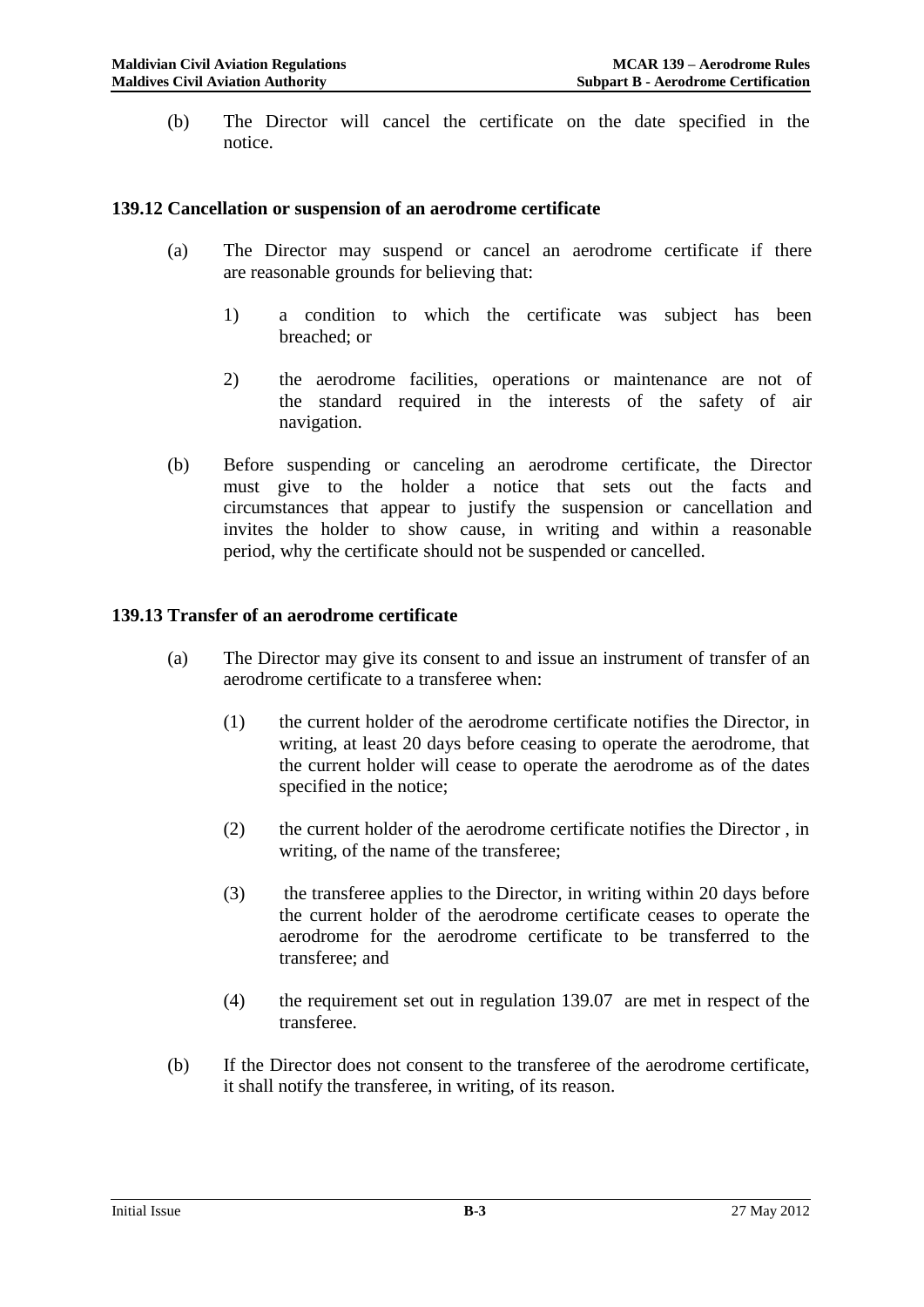#### **139.14 Interim Aerodrome certificate**

- (a) The Director may grant an interim aerodrome certificate to an applicant under regulation 139.05 if the applicant's application is for a certificate to operate an aerodrome for which an existing aerodrome certificate is in force; and
	- 1) the holder of the existing aerodrome certificate has given the Director notice under regulation 139.11 for the certificate to be cancelled; and
	- 2) the cancellation of the existing aerodrome certificate will have effect before the Director can fully consider the applicant's application; and
	- 3) the Director is satisfied that the applicant will be able to properly operate and maintain the aerodrome for the duration of the interim certificate.
	- 4) the grant of the interim certificate in the public interest and is not detrimental to the aviation safety.
- (b) An interim aerodrome certificate issued pursuant to regulation 139.14 (a) shall expire on;
	- 1) the date on which the aerodrome certificate is issued ; or
	- 2) the expiry date specified in the interim aerodrome certificate; whichever is earlier.
- (c) These regulations apply to an interim aerodrome certificate in the same manner as they apply to an aerodrome certificate.

#### **139.15 Amendment of an aerodrome certificate**

The Director may, provided that the requirements of regulations 139.07 ,139.20 and 139.21 have been met, amend an aerodrome certificate when;

- (a) there is a change in the use or operation of the aerodrome;
- (b) there is a change in the boundaries of the aerodrome; or
- (c) the holder of the aerodrome certificate requests an amendment.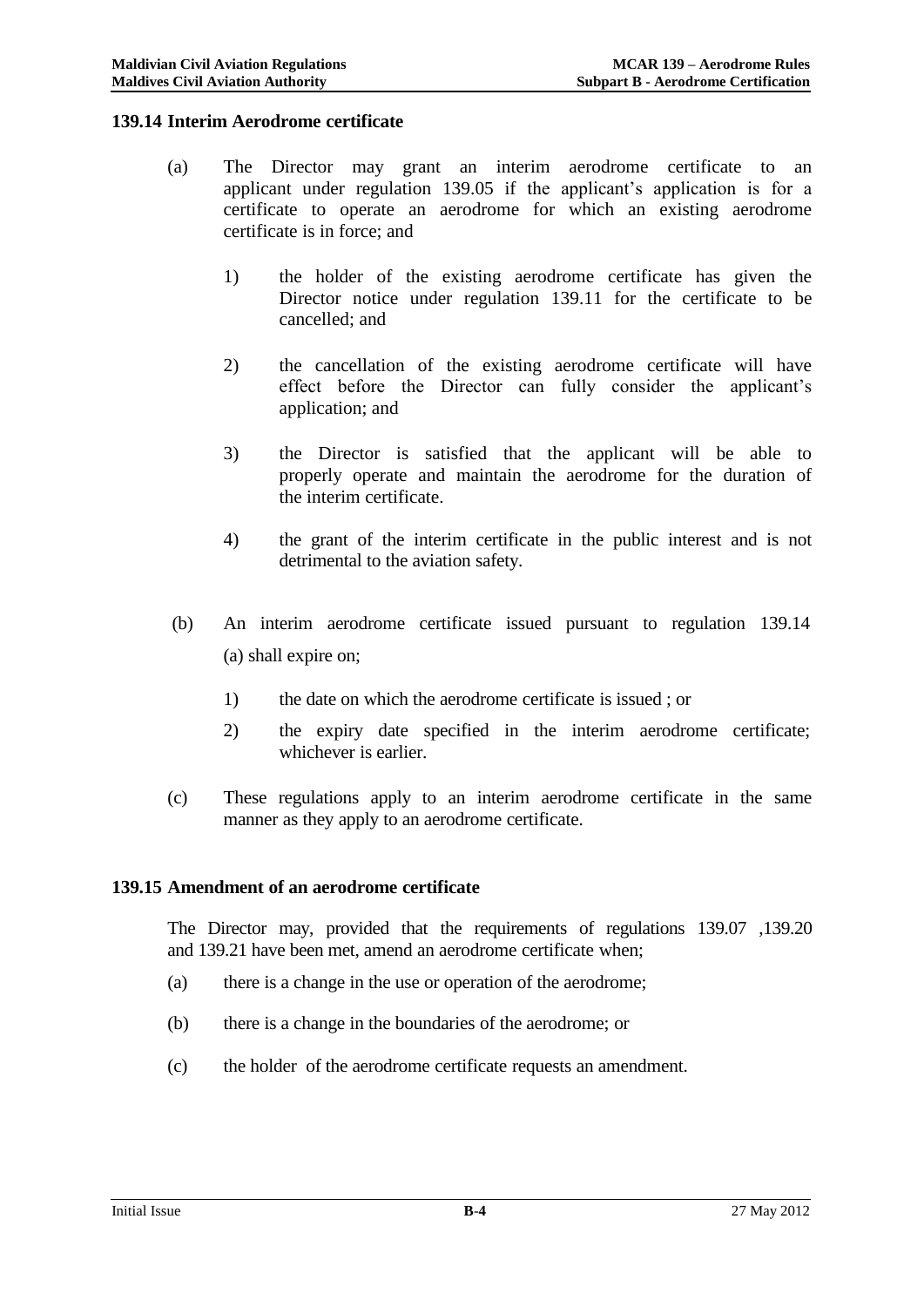# **Subpart C – Aerodrome Manual**

#### **139.16 Preparation of the aerodrome manual**

- (a) The operator of a certified aerodrome must have a manual, to be known as the Aerodrome Manual, for the aerodrome.
- (b) The aerodrome manual shall:
	- (1) be typewritten or printed, and signed by the aerodrome operator;
	- (2) be in a format that is easy to revise;
	- (3) have a system for recording the currency of pages and amendments thereto, including a page for logging revisions; and
	- (4) be organized in a manner that will facilitate the preparation, review and approval process.

#### **139.17 Location of the aerodrome manual**

- (a) The aerodrome operator must provide the Maldives Civil Aviation Authority with a complete and current copy of the aerodrome manual.
- (b) The aerodrome operator must keep at least one complete and current copy of the aerodrome manual at the aerodrome and one copy at the operator's principal place of business if other than the aerodrome.
- (c) If the Director exempts the aerodrome operator from complying with any requirement set out in regulation 139.07, the aerodrome manual must show identifying number given to that exemption by the Maldives Civil Aviation Authority and the date the exemption came into effect and any conditions or procedures subject to which the exemption was granted. The aerodrome operator must make the copy referred to exemption available for inspection by authorized Maldives Civil Aviation Authority personnel.

#### **139.18 Information to be included in the aerodrome manual**

The operator shall submit the aerodrome manual as per Appendix 01 to the extent that they are applicable to the aerodrome.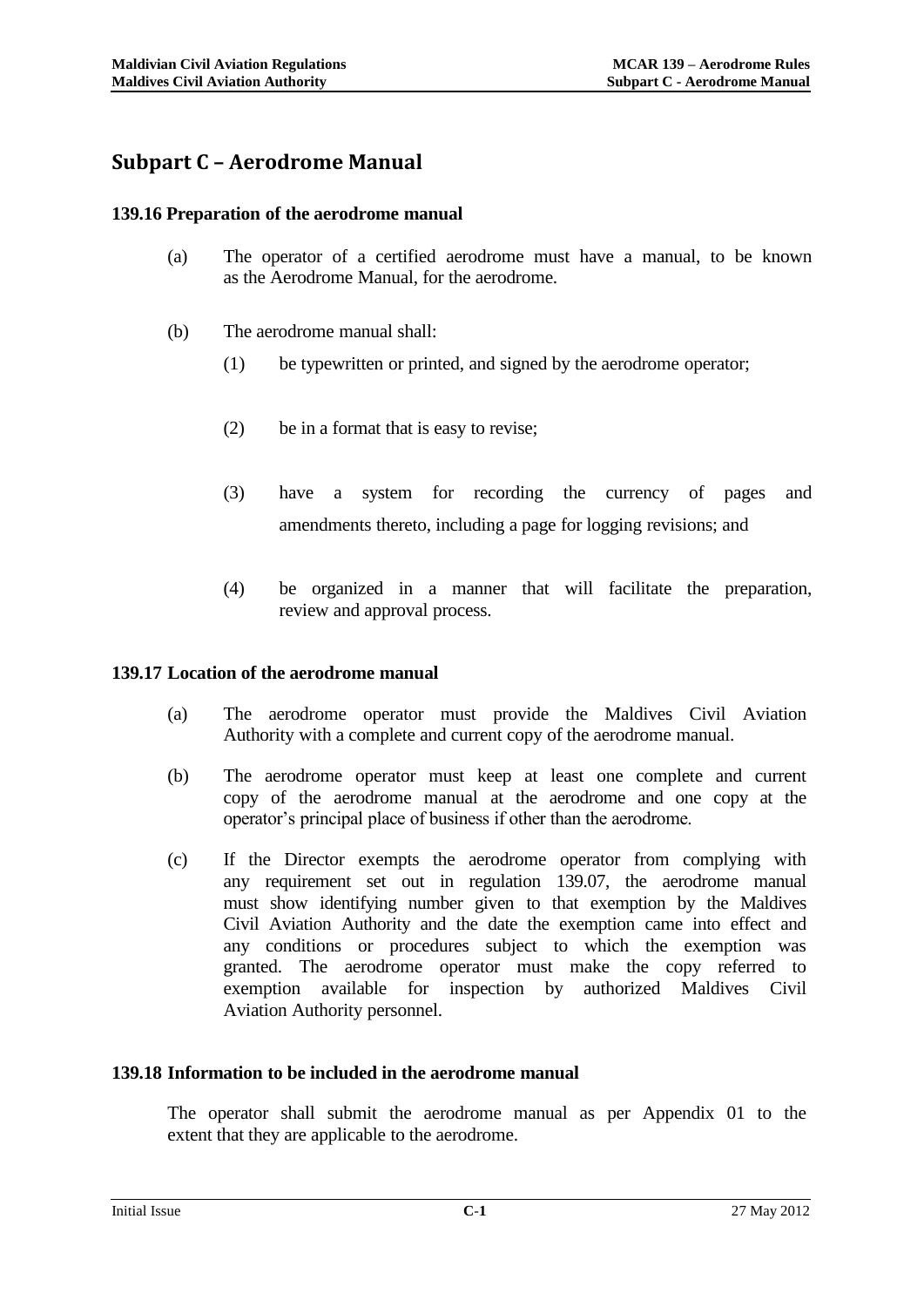#### **139.19 Amendment of the aerodrome manual**

- (a) The operator of a certified aerodrome must alter or amend the aerodrome manual, whenever necessary, in order to maintain the accuracy of the information in the manual.
- (b) To maintain the accuracy of the aerodrome manual, the Director may issue a written directive to an aerodrome operator requiring the operator to amend the manual in accordance with that directive.

#### **139.20 Notification of changes to the aerodrome manual**

An aerodrome operator must notify the Maldives Civil Aviation Authority, as soon as practicable, of any changes that the operator wishes to make to the aerodrome manual.

#### **139.21 Approval of the aerodrome manual**

The Director shall approve the aerodrome manual and any amendments thereto, provided these meet the requirements of the preceding regulation in this section.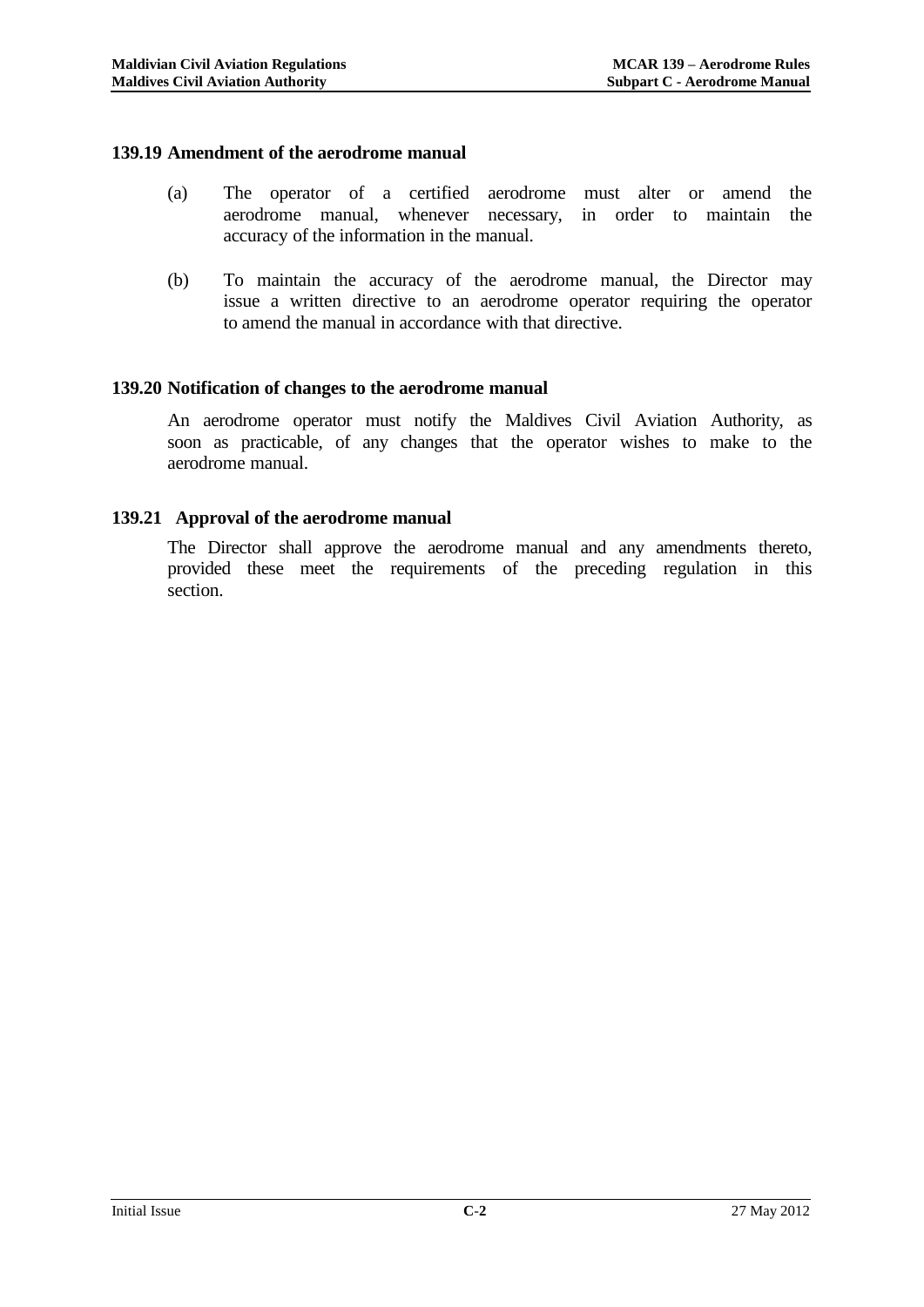# **Subpart D – Obligations of the Aerodrome Operator**

## **139.22 Compliance with standards and practices**

The aerodrome operator shall comply with the standards and practices specified in these regulations and with any conditions endorsed in the certificate pursuant to regulation 139.08 and 139.90

- (a) The aerodrome operator shall employ an adequate number of qualified and skilled personnel to perform all critical activities for aerodrome operation and maintenance.
- (b) If the Director or any authorized inspection by the Maldives Civil Aviation Authority requires competency certification for the personnel referred to in regulation 139.22 (a) the aerodrome operator shall employ only those persons possessing such certificates.
- (c) The aerodrome operator shall implement a programme to upgrade the competency of the personnel referred to in regulation 139.22 (a).

#### **139.23 Aerodrome Manual Controller**

The operator of a certified aerodrome shall appoint an aerodrome manual controller. The functions of the aerodrome manual controller are to ensure that:

- (a) a distribution record is maintained for the holder of each copy, in whole or in part, of the manual; and
- (b) updates of the manual are provided appropriately to all holders.

#### **139.24 Aerodrome operation and maintenance**

- (a) Subject to any directives that the Director may issue, the aerodrome operator shall operate and maintain the aerodrome in accordance with the procedures set out in the aerodrome manual.
- (b) To ensure the safety of aircraft, the Director may give written directives to an aerodrome operator to alter the procedures set out in the aerodrome manual.
- (c) The aerodrome operator should ensure proper and efficient maintenance of the aerodrome facilities.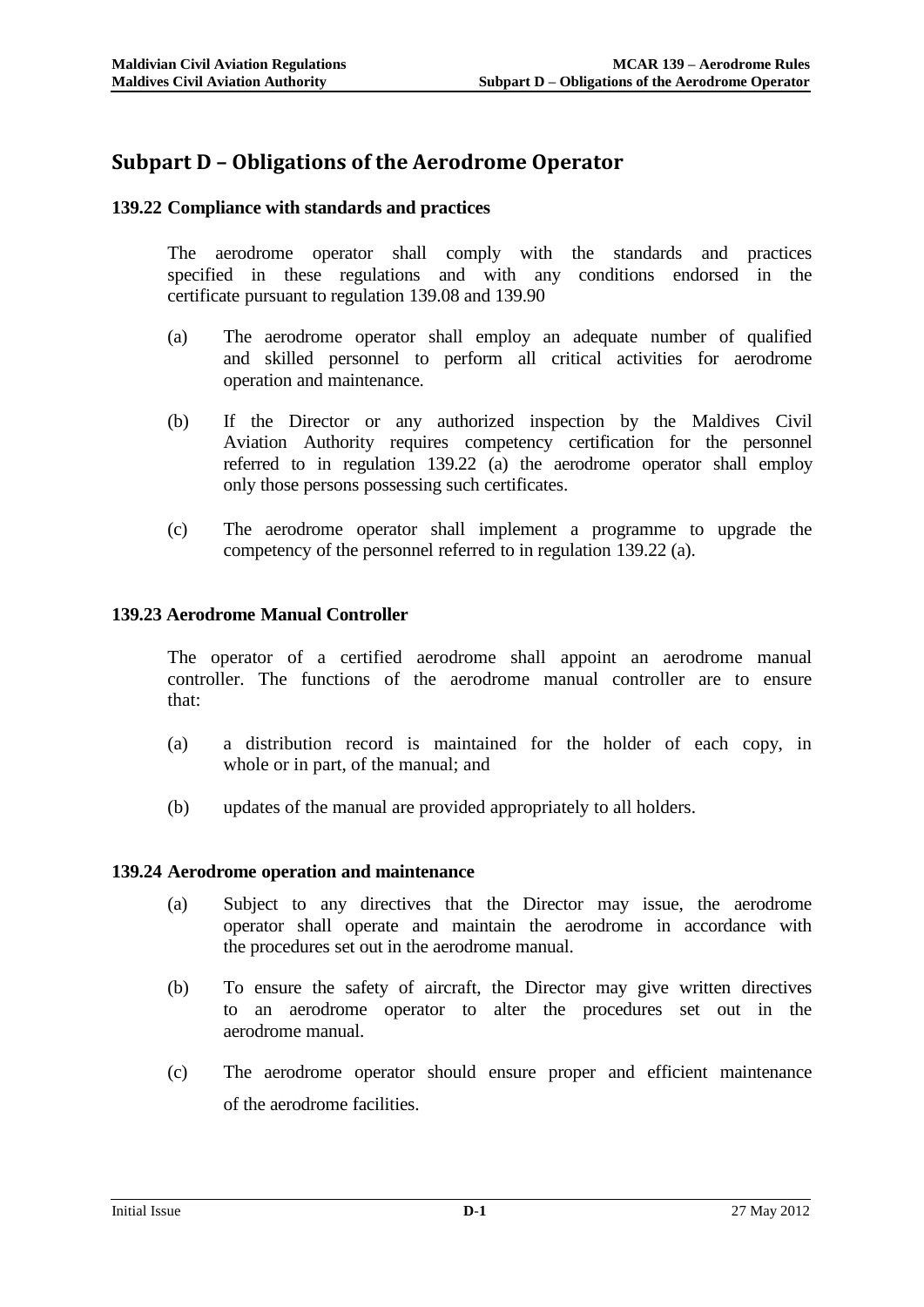(d) The aerodrome certificate holder shall coordinate with the ATS provider in order to be satisfied that appropriate air traffic services are available to ensure the safety of aircraft in the airspace associated with the aerodrome. The coordination shall cover other areas related to safety such as aeronautical information service, air traffic service, designated meteorological authorities, and security.

# **139.25 Reporting Officer**

- (a) The operator of a certified aerodrome shall appoint 1 or more reporting officers for the aerodrome.
- (b) The functions of a reporting officer are:
	- 1) to monitor the serviceability of the aerodrome; and
	- 2) to report to the NOTAM Office and air traffic control any changes in conditions, or any other occurrences, at the aerodrome that must be reported under sub regulation 139.20
- (c) The operator must not appoint a person as a reporting officer if the person has not been trained to perform the reporting officer's functions.

#### **139.26 Works safety officer for aerodrome works other than timelimited works**

- (1) If aerodrome works (other than time-limited works) are being carried out at a certified aerodrome, the operator of the aerodrome must appoint 1 or more persons as works safety officers for the aerodrome works.
- (2) The function of a works safety officer is to ensure aerodrome safety while the aerodrome works are being carried out.

#### **139.27 Works safety officer for time-limited works**

If time-limited works are being carried out at a certified aerodrome, the operator of the aerodrome must ensure that a person who has been trained to perform the function of a works safety officer performs that function for those works.

#### **139.28 Aerodrome operator's safety management system**

(a) The aerodrome operator shall establish a safety management system in accordance with the ASC-00-2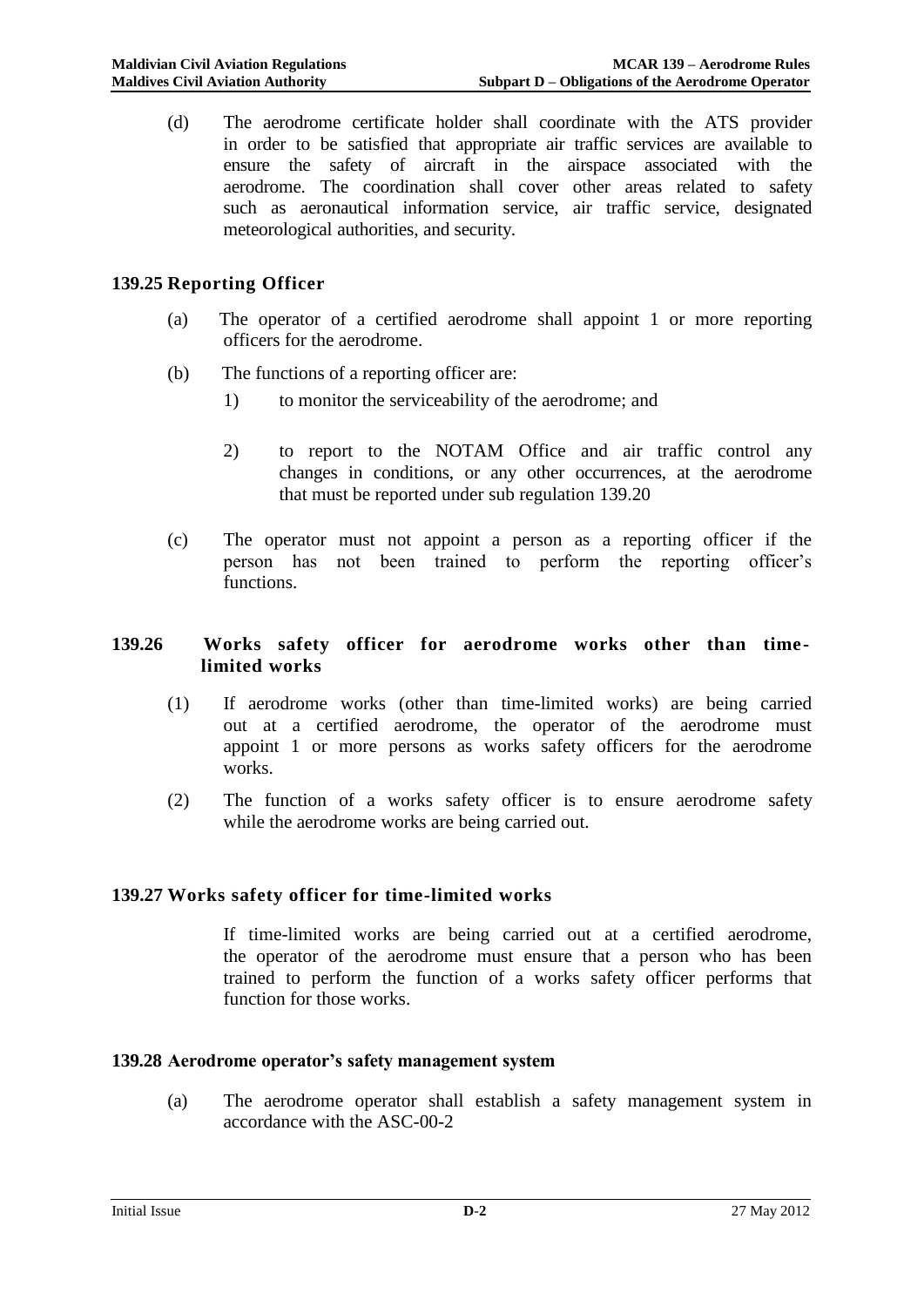- (b) The aerodrome operator shall oblige all users of the aerodrome, including fixed-base operators, ground-handling agencies and other organizations that perform activities independently at the aerodrome in relation to flight or aircraft handling, to comply with the requirements laid down by the aerodrome operator with regard to safety at the aerodrome. The aerodrome operator shall monitor such compliance.
- (c) The aerodrome operator shall require all users of the aerodrome, including fixed base operators, ground handling agencies and other organizations referred to in regulation 139.28(b) to cooperate in the programme to promote safety at, and the safe use of, the aerodrome by immediately informing it of any accidents, incidents, defects and faults which have a bearing on safety.
- (d) The operator of the certified aerodrome must appoint an aerodrome safety manager, responsible for providing guidance and direction for the operation of the aerodrome safety management system.

#### **139.29 Aerodrome operator's internal safety audits and safety reporting**

- (a) The aerodrome operator shall arrange for an audit of the Safety Management System, including an inspection of the aerodrome facilities and equipment. The audit shall cover the aerodrome operator's own functions. The aerodrome operator shall also arrange for an external audit and inspection programme for evaluating other users, including fixed-base operators, ground handling agencies and other organizations working at the aerodrome as referred to in regulation 139.28(b).
- (b) The audits referred to in regulation 139.29 (a) shall be carried out every six month, or as specified in the aerodrome operator's SMS Manual.
- (c) The aerodrome operator shall ensure that the audit reports, including the report on the aerodrome facilities, services and equipment, are prepared by suitably qualified safety experts.
- (d) The aerodrome operator shall retain a copy of the report(s) referred to in 139.29 (c) for a period to be agreed with the Maldives Civil Aviation Authority. The Maldives Civil Aviation Authority may request a copy of the report(s) for its review and reference.
- (e) The report(s) referred to in regulation 139.29 (c) must be prepared and signed by the persons who carried out the audits and inspections.

#### **139.30 Access to aerodromes**

(a) Personnel so authorized by the Director may inspect and carry out tests on the aerodrome facilities, services and equipment, inspect the aerodrome operator's documents and records and verify the aerodrome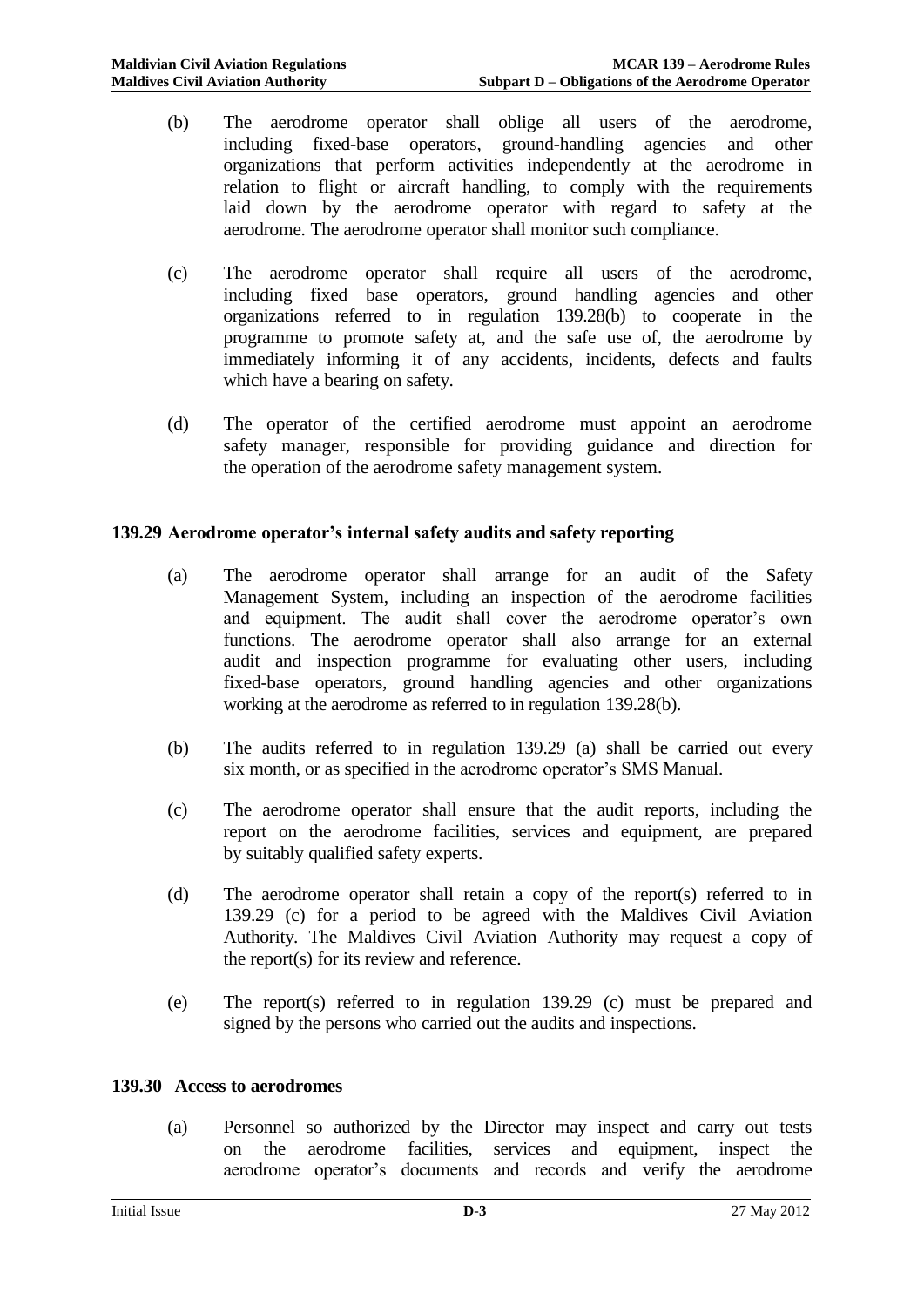operator's Safety Management System before the aerodrome certificate is granted or renewed and, subsequently, at any other time, for the purpose of ensuring safety at the aerodrome.

- (b) An aerodrome operator shall, at the request of the person referred to in regulation 139.30 (a) allow access to any part of the aerodrome or any aerodrome facility, including equipment, records, documents and operator personnel, for the purpose referred to in regulation 139.30 (a).
- **(c)** The aerodrome operator shall cooperate in conducting the activities referred to in 139.30 (a).

# **139.31 Notification of Aerodrome Data and Information**

- (a) An aerodrome operator shall adhere to the requirement to notify and report to the Maldives Civil Aviation Authority, air traffic control and pilots within the specified time limits required by these regulations.
- (b) **Notification of inaccuracies in aeronautical information service (AIS) publications.** An aerodrome operator shall review all Aeronautical Information Publications (AIPs), AIP Supplements, AIP Amendments, Notices to Airmen (NOTAMs), Pre-flight Information Bulletins and Aeronautical Information Circulars issued by AIS on receipt thereof and immediately after such reviews shall notify AIS of any inaccurate information contained therein.
- (c) **Notification of changes to the aerodrome facilities, equipment and level of service planned in advance***.* An aerodrome operator shall get approval from the Maldives Civil Aviation Authority, in writing at least 30 days before effecting any change to the aerodrome facility or equipment or the level of service at the aerodrome. And notify AIS of changes which is likely to affect the accuracy of the information contained in any AIS publication referred to in regulation 139.31 (b).
- (d) **Issues requiring immediate notification.** Subject to the requirements of regulation 139.31 (e) an aerodrome operator shall give AIS and shall arrange for air traffic control and the flight operations unit to receive immediate notice detailing any of the following circumstances of which the operator has knowledge;
	- 1) obstacle, obstruction and hazards:
		- (i) any projections by an object through an obstacle limitation surface relating to the aerodrome; and
		- (ii) the existence of any obstruction or hazardous condition affecting aviation safety at or near the aerodrome;
	- 2) level of service: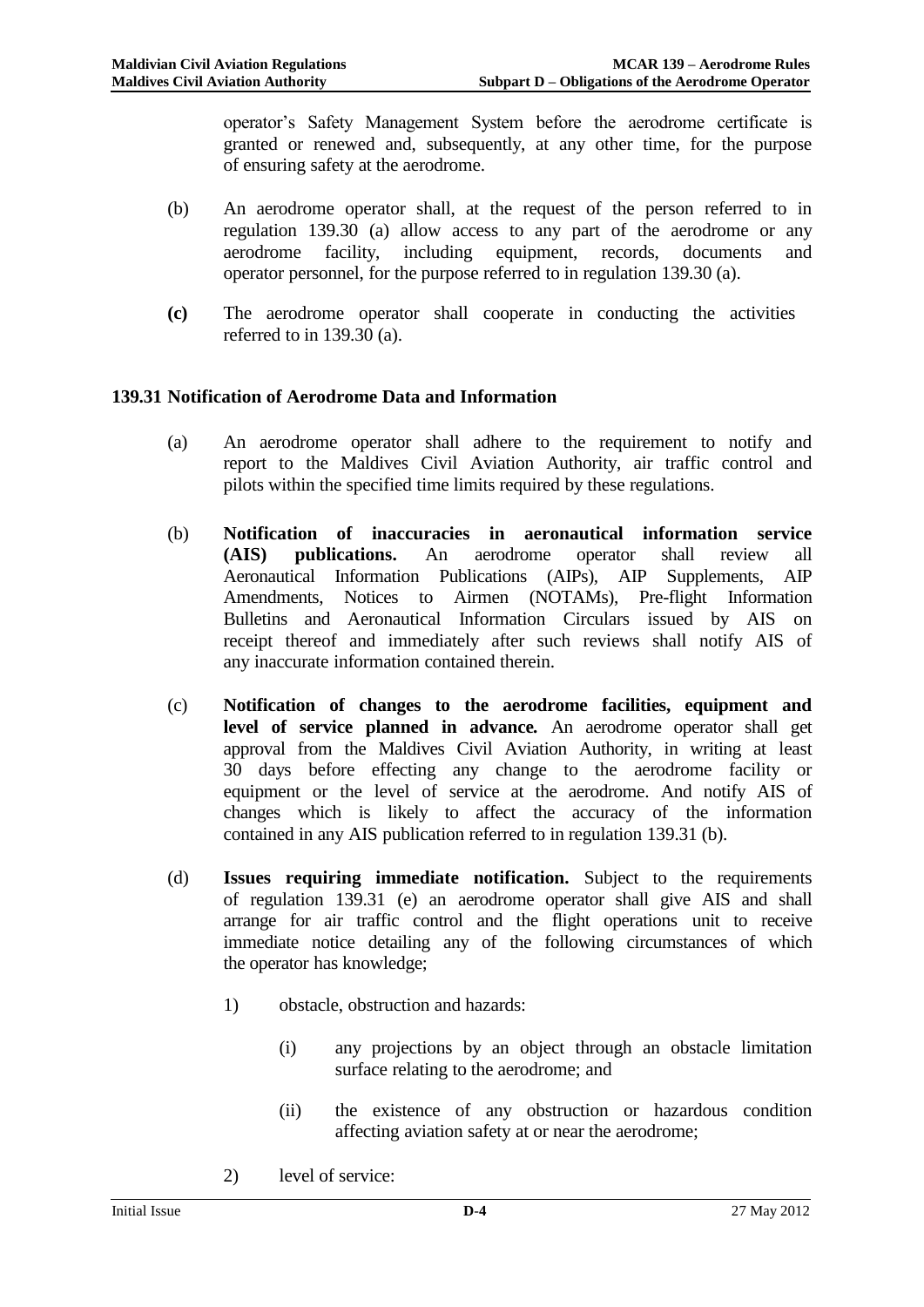reduction in the level of service at the aerodrome as set out in any of the AIS publications referred to in regulation 139.31 (b).

- 3) movement area: closure of any part of the movement area of the aerodrome; and
- 4) any other condition that could affect aviation safety at the aerodrome and against which precautions are warranted.
- (e) **Immediate notification to pilots.** When it is not feasible for an aerodrome operator to arrange for the air traffic and the flight operations unit to receive notice of a circumstance referred to in 139.31(d) in accordance with that regulation, the operator must give immediate notice direct to the pilots who may be affected by that circumstance.

#### **139. 32 Aerodrome emergency committee**

- (a) The operator of a certified aerodrome must establish an aerodrome emergency committee.
- (b) The committee must include a representative from any fire, police or other emergency service that, having regard to the location of the aerodrome, would be likely to be asked to assist if there were an emergency at the aerodrome.

#### **139. 33 Aerodrome emergency plan**

- (a) The aerodrome emergency committee for a certified aerodrome must prepare an aerodrome emergency plan.
- (b) The plan must include:
	- 1) procedures for coordinating the responses of all emergency service organisations referred to in the plan; and
	- 2) any other matters that are required to be included in the emergency plan by the ASC 139-5,
- (c) The committee must review the emergency plan at least once a year and make any changes to the plan that is necessary to ensure that it operates properly.
- (d) The review must be carried out in consultation with the emergency service organisations referred to in the emergency plan.
- (e) As soon as practicable after an emergency exercise has been carried out at the aerodrome, or if an emergency has occurred at the aerodrome, as soon as practicable after the emergency, the operator of the aerodrome must arrange for the committee to: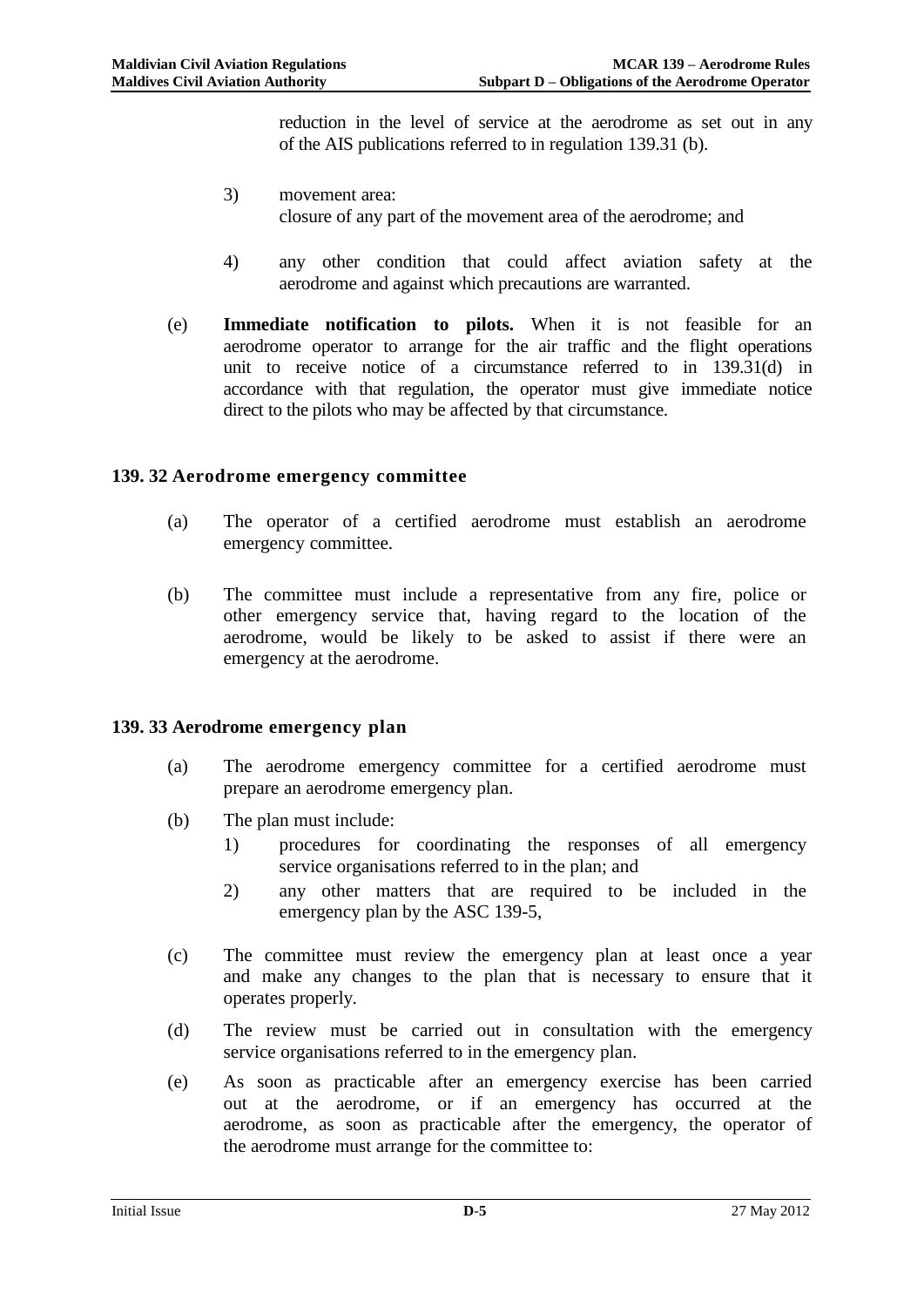- 1) review the effectiveness of the responses to the exercise or the emergency; and
- 2) assess the adequacy of the emergency plan to deal with emergencies at the aerodrome; and
- 3) take such corrective action as is necessary to ensure that the plan operates properly.
- (f) The operator must ensure that:
	- 1) records of each review of the emergency plan carried out under this regulation are kept; and
	- 2) each record is retained for at least 3 years after the review to which the record relates was carried out.

#### **139. 34 Testing of aerodrome emergency plan**

- (a) Subject to this regulation, the operator of a certified aerodrome must conduct an emergency exercise at least once every 2 years to test:
	- 1) the coordination of the emergency service organisations referred to in the aerodrome's emergency plan; and
	- 2) the adequacy of the procedures and facilities provided for in the plan.
- (b) If a real emergency occurs at the aerodrome within 6 months before an emergency exercise is due, the operator may ask the Director to extend the period within which the next emergency exercise must be conducted.
- (c) The Director must grant the request if it is satisfied that:
	- 1) all emergency service organisations referred to in the plan responded to the real emergency; and
	- 2) the real emergency adequately tested the plan.
- (d) In granting the request, the Director may extend the period until the end of 2 years after the real emergency occurred.

#### **139. 35 Aerodrome serviceability inspections**

- (a) An *aerodrome serviceability inspection* is an inspection of the aerodrome to ensure that it is safe for aircraft operations.
- (b) The inspection must include the following:
	- 1) an inspection of the movement area to check its surface condition (including for the presence of foreign objects);
	- 2) an inspection of aerodrome markings, lighting, wind direction indicators and ground signals;
	- 3) an inspection for any obstacles infringing the take-off, approach and transitional surfaces;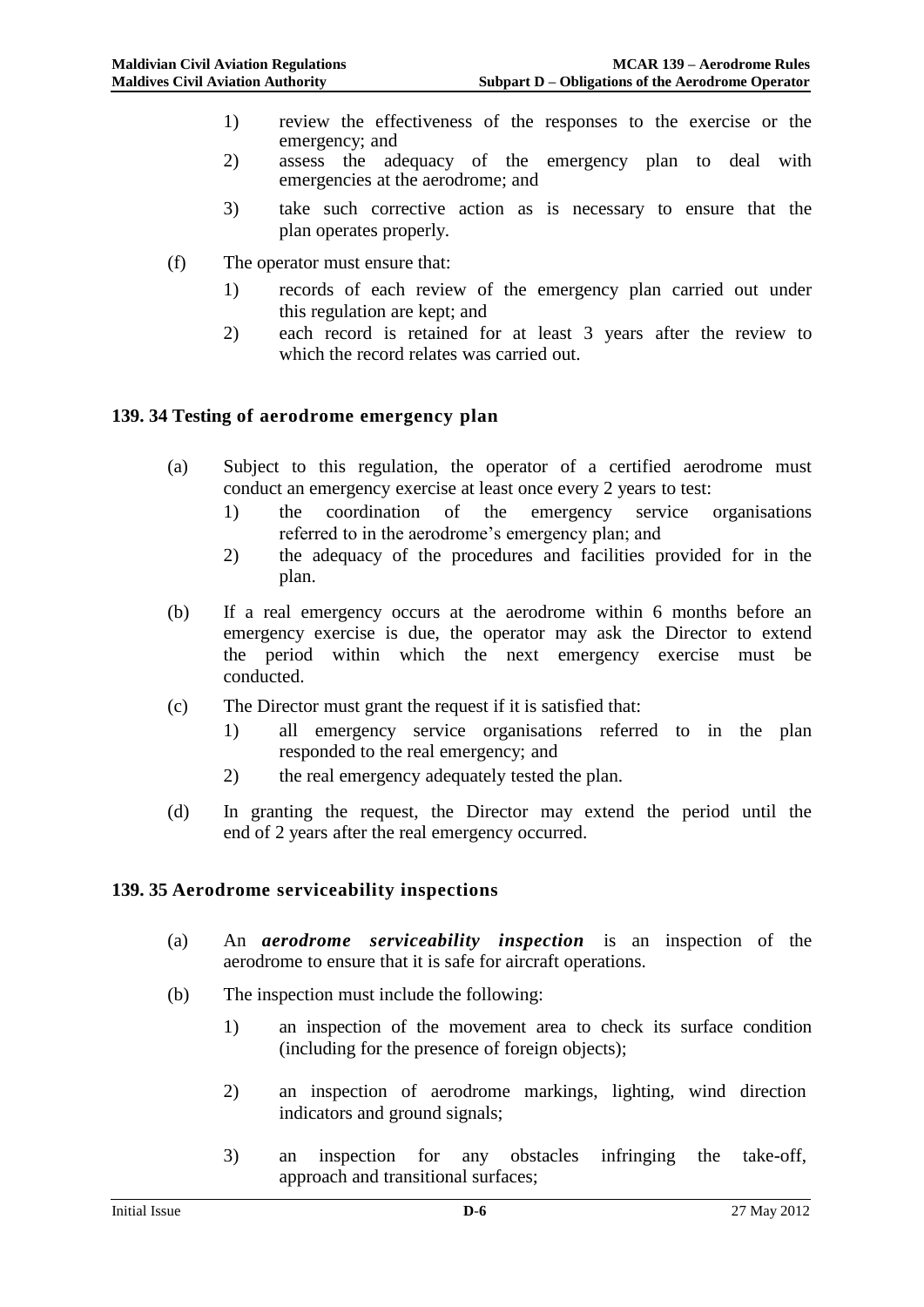- 4) an inspection for any birds or animals on or near the movement area;
- 5) an inspection of any measures to control the inadvertent entry of persons or animals into the movement area (including aerodrome fencing);
- 6) an empirical assessment of the bearing strength of unrated runway pavements;
- 7) an empirical assessment of the runway strip or each runway strip where the runway concerned is not marked and the whole runway strip may be used for aircraft operations;
- 8) an inspection of the aerodrome's frequency confirmation system (if any);
- 9) a check of whether any NOTAMS for the aerodrome are current and accurate.
- (c) The inspection must comply with all applicable standards for aerodrome serviceability inspections set out in the ASC 139-5.
- (d) The operator of a certified aerodrome must conduct an aerodrome serviceability inspection:
	- (1) on each day on which an airline service operates at the aerodrome; or
	- (2) in any other case at least twice a week.
- (e) The operator of a certified aerodrome must also conduct an aerodrome serviceability inspection:
	- (1) after a gale, storm or other severe weather; and
	- (2) at any time that air traffic control or MCAA requires the inspection.

# **139.36 Aerodrome technical inspections**

- (a) An *aerodrome technical inspection* is an inspection of aerodrome facilities for an aerodrome to ensure that any deterioration that could make a facility unsafe for aircraft operations is detected.
- (b) The inspection must include the following:
	- (1) an instrument survey of the approach, take-off and transitional surfaces;
	- (2) an inspection and testing of the aerodrome lighting and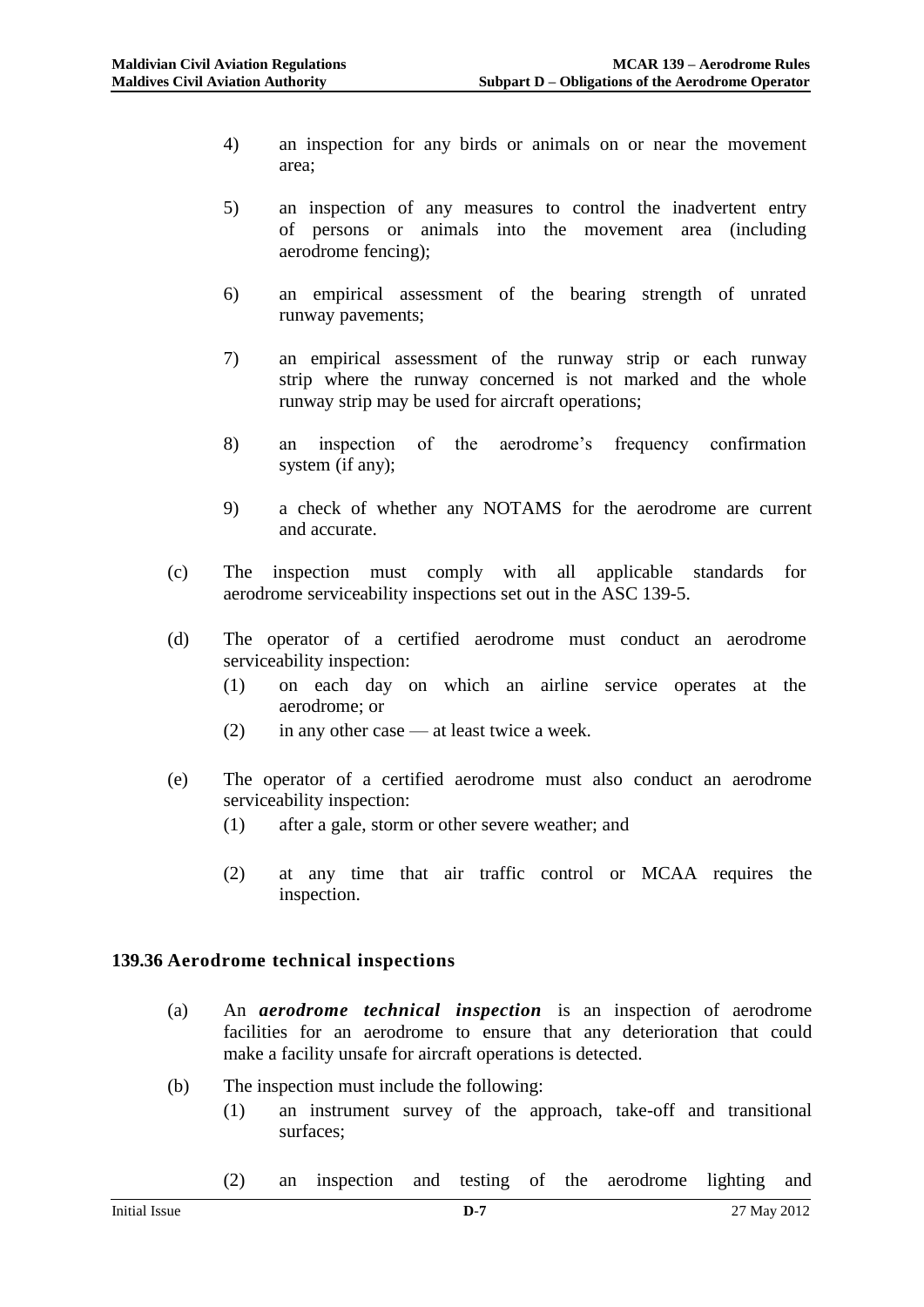electrical reticulation systems, including the visual approach slope indicator;

- (3) an electrical testing of any earthing points at the aerodrome;
- (4) an inspection and assessment of the movement area pavements and drainage;
- (5) an inspection of signs on the movement area;
- (6) an inspection of facilities at the aerodrome used for any of the following:
	- (i) aerodrome emergencies;
	- (ii) the handling of hazardous materials;
	- (iii) bird and animal hazard management; stand-by and emergency aerodrome lighting;
- (7) an inspection of airside vehicle control arrangements (if any);
- (8) a check of the currency and accuracy of:
	- (i) aerodrome information published in AIP; and
	- (ii) aerodrome operating procedures specified in the aerodrome manual for the aerodrome.
- (c) The inspection must comply with all applicable standards for aerodrome technical inspections set out in the ASC 139-5.

## **139.37 When aerodrome technical inspections must be conducted etc**

- (a) The operator of a certified aerodrome must ensure that:
	- (1) an aerodrome technical inspection is conducted at intervals of not more than 12 months; or
	- (2) if the operator has elected to have a part or parts of the inspection conducted at different times under subregulation 139.36(b), each facility for the aerodrome to be inspected is inspected at intervals of not more than 12 months.
- (b) The operator may elect to have a part or parts of an aerodrome technical inspection conducted at different times from the other parts.
- (c) If it appears from an aerodrome serviceability inspection that a particular facility at the aerodrome requires an aerodrome technical inspection, the operator must ensure that the necessary technical inspection of the facility is conducted as soon as practicable.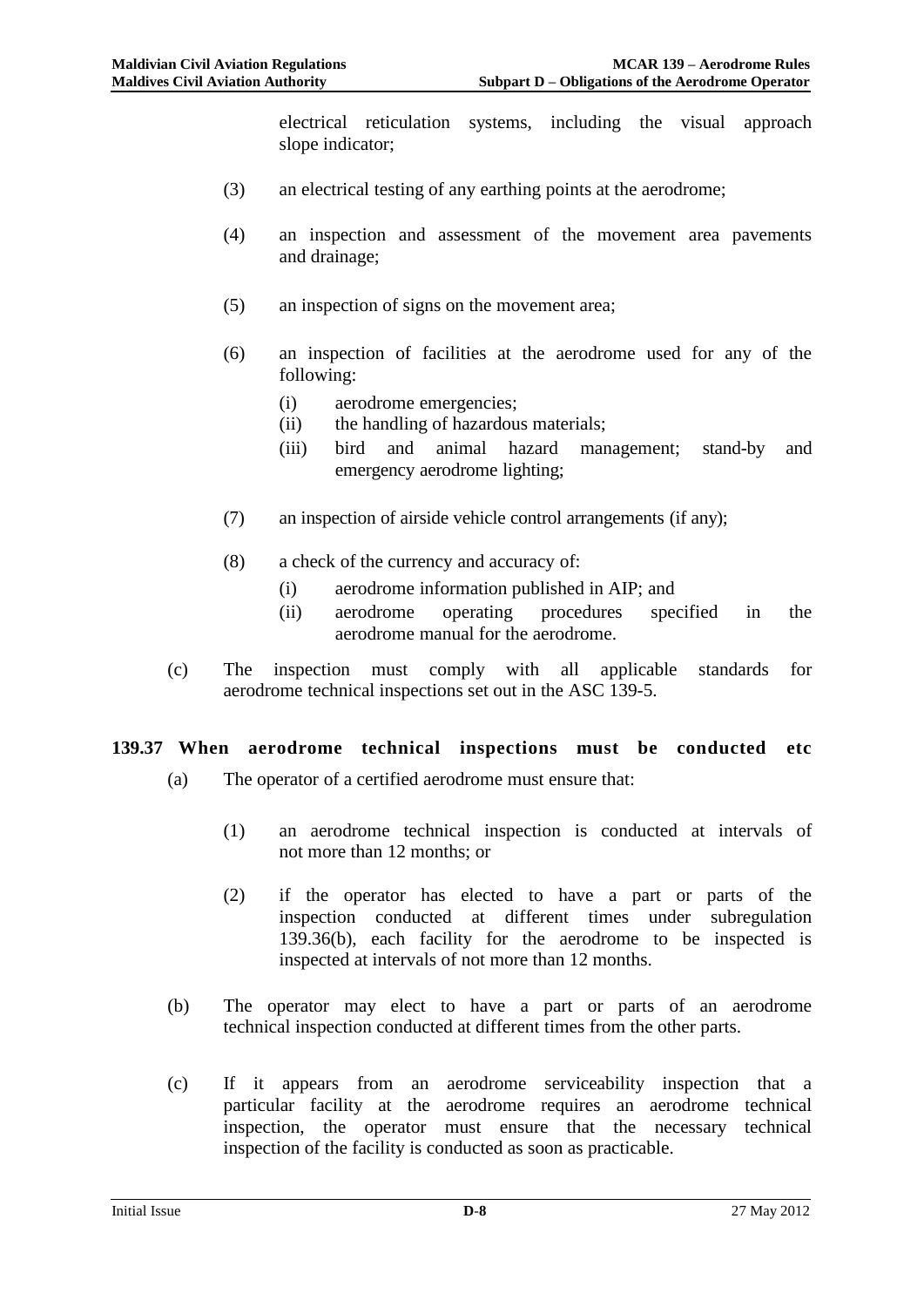- (d) The operator:
	- (1) must, if the operator has elected to have a part or parts of an aerodrome technical inspection conducted at different times under subregulation 139.36(b):
		- (i) keep records of each part of each inspection; and
		- (ii) retain each record for at least 3 years after the part of the inspection to which the record relates was conducted; or
	- (2) must, in any other case:
		- (i) keep records of each inspection; and
		- (ii) retain each record for at least 3 years after the inspection to which the record relates was conducted.

#### **139. 38 Who may conduct aerodrome technical inspections**

- (a) The operator of a certified aerodrome must ensure that an aerodrome technical inspection is conducted by a person or persons with appropriate technical qualifications and experience.
- (b) In particular:
	- (1) the movement area, other pavements and drainage must be inspected by a person who has a recognized degree, diploma or certificate in civil engineering or appropriate technical experience; and
	- (2) the lighting and electrical facilities must be inspected by an electrical engineer or a licensed electrician; and
	- (3) the obstacle limitation surfaces must be inspected by a person who:
		- (i) is technically qualified or experienced in surveying; and
		- (ii) has a sound knowledge and understanding of the standards and survey procedures for obstacle limitation surfaces.

#### **139. 39 Planning and execution of aerodrome works**

- (a) The operator of a certified aerodrome must ensure that any aerodrome works at the aerodrome are carried out in a way that does not create a hazard to aircraft, or confusion to pilots.
- (b) The operator must comply with the standards set out in the ASC 139- 5), in relation to planning and notice requirements that must be satisfied before aerodrome works may be carried out.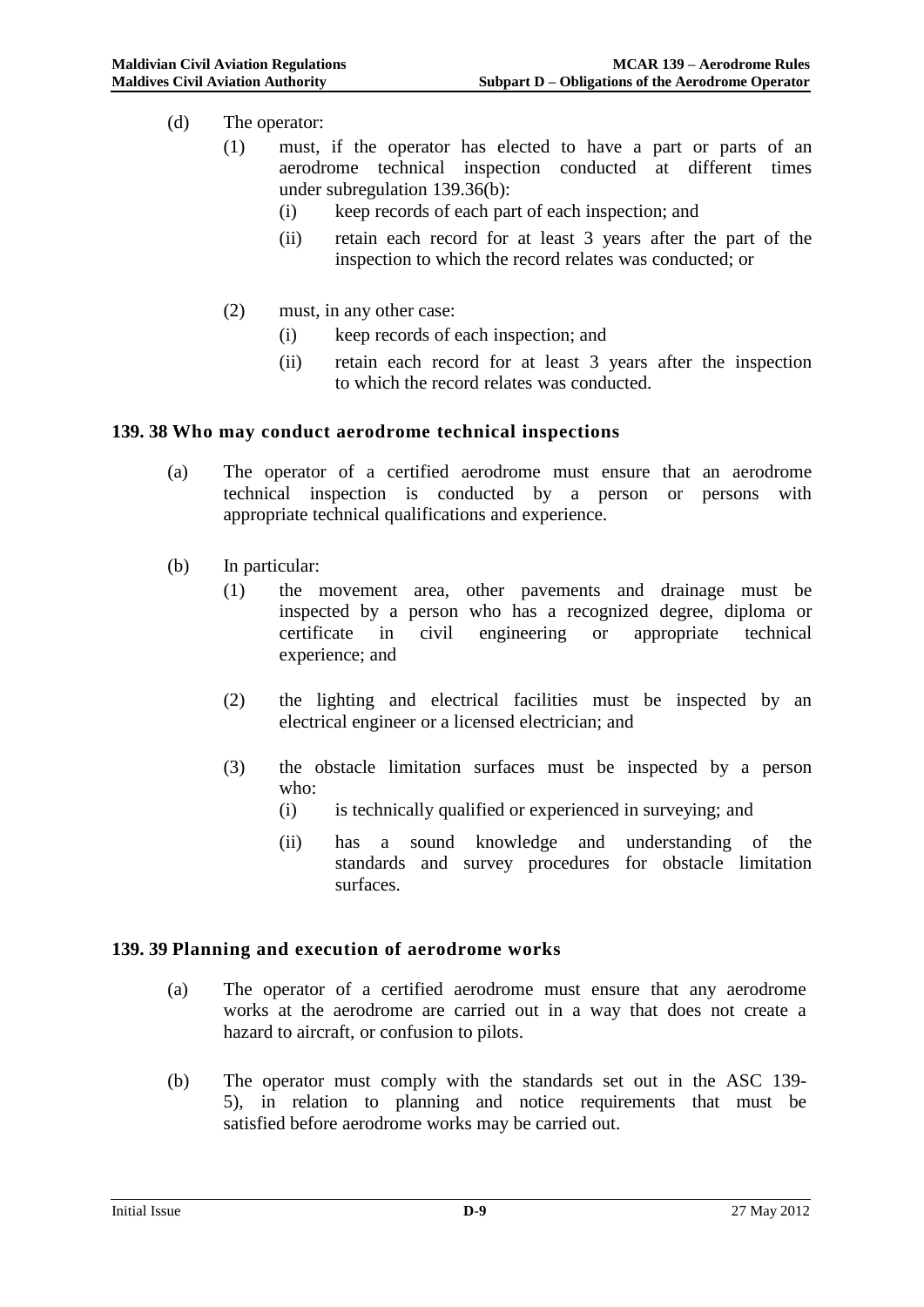#### **139. 40 Special inspections**

An aerodrome operator shall inspect an aerodrome, as circumstances require, to ensure aviation safety:

- (a) as soon as practicable after any aircraft accident or incident within the meaning of these terms as defined in Annex 13 to the Convention on International Civil Aviation;
- (b) during any period of construction or repair of the aerodrome facilities or equipment that is critical to the safety of aircraft operations; and
- **(c)** at any other time when there are conditions at the aerodrome that could affect aviation safety.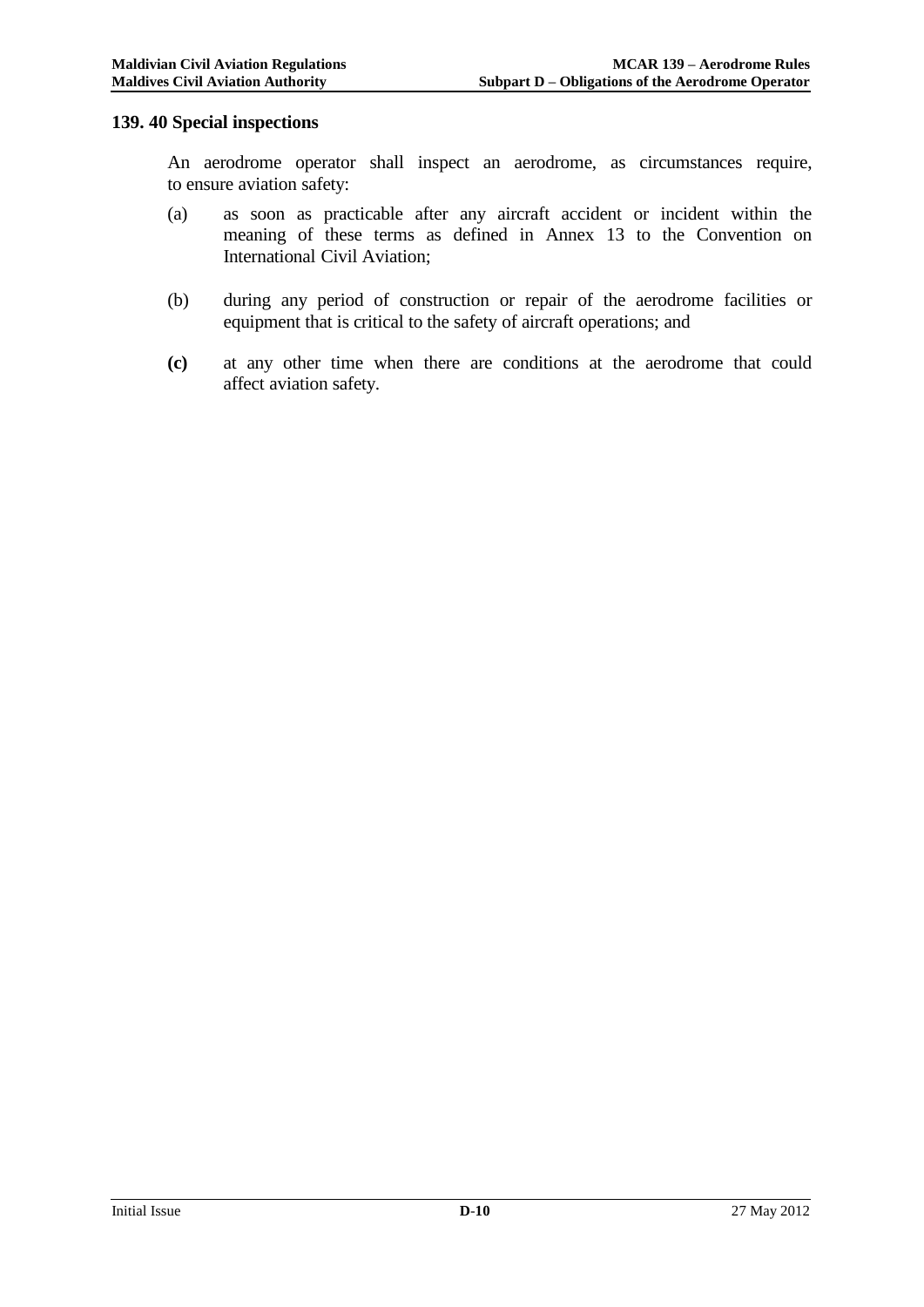# **Subpart E: Obstacles and hazards.**

#### **139.41 Monitoring of airspace**

- (a) The operator of a certified aerodrome or a registered aerodrome must monitor the airspace around the aerodrome for infringement of the obstacle limitation surfaces by:
	- (1) any object, building or structure; or
	- (2) any gaseous efflux having a velocity exceeding 4.3 metres per second.
	- (b) The monitoring must be in accordance with the standards set out in the ASC 139-5

#### **139.42 Establishment of obstacle limitation surfaces**

An aerodrome operator must ensure that obstacle limitation surfaces are established for the aerodrome in accordance with the standards set out in the ASC 139-5

#### **139. 43 Notice of obstacles**

- (a) An aerodrome operator must take all reasonable measures to ensure that obstacles at, or within the vicinity of, the aerodrome are detected as quickly as possible.
- (b) If the operator becomes aware of the presence of an obstacle, the operator must:
	- (1) tell the NOTAM Office immediately; and
	- (2) give the NOTAM Office details of:
		- (i) the height and location of the obstacle; and (ii) amended declared distances and gradients, if applicable.
- (c) If the operator becomes aware of any development or proposed construction near the aerodrome that is likely to create an obstacle, the operator must:
	- (1) notify MCAA as soon as practicable; and
	- (2) provide MCAA details of the likely obstacle.

#### **139.44 Building and structures in the vicinity of an aerodrome.**

Construction of any building or structure in the vicinity of an aerodrome shall not be carried out without approval by MCAA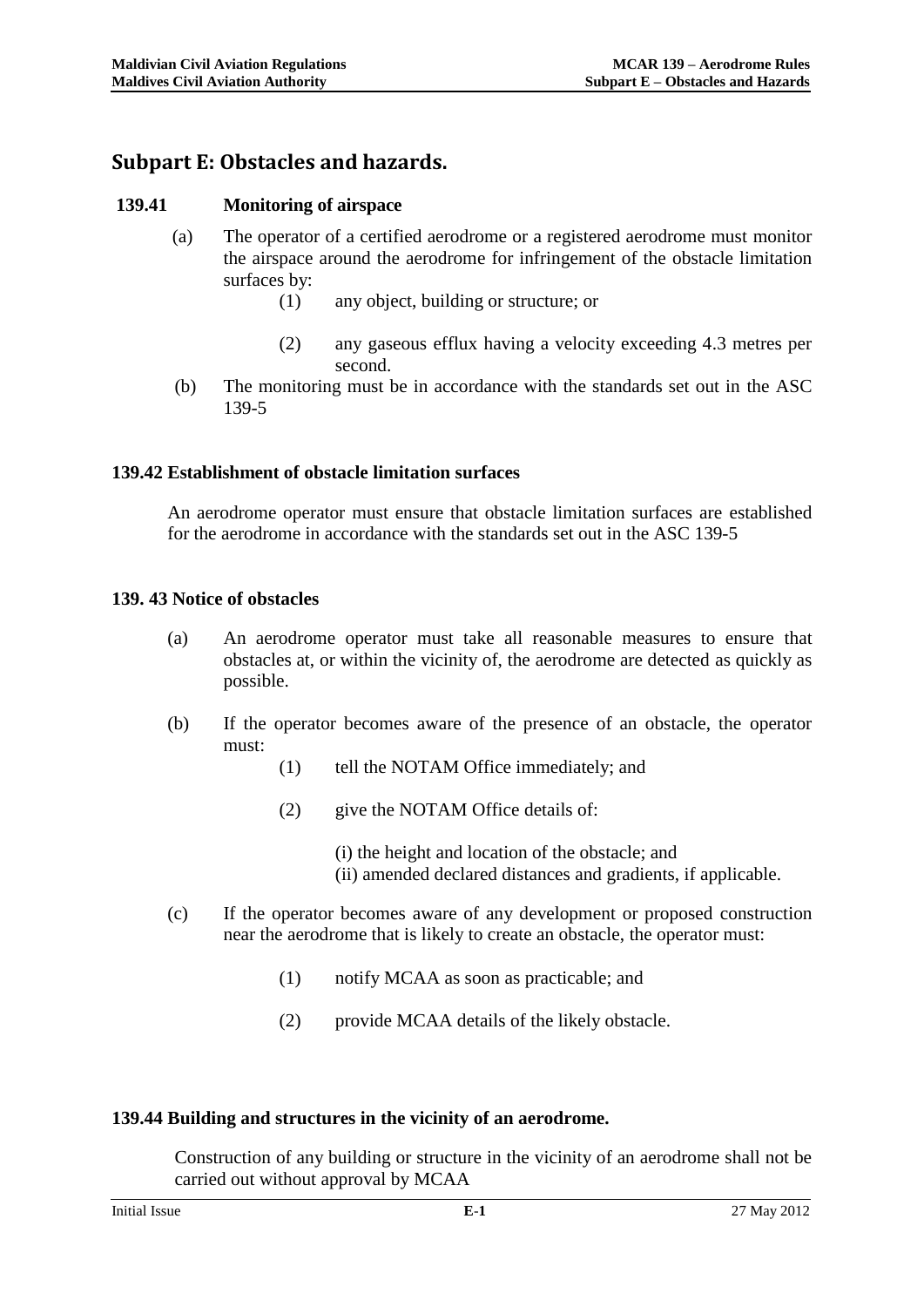#### **139.45 Aeronautical Lights**

- (a) A person, except with the permission of the Director and in accordance with the conditions of the permission, shall not establish, maintain or alter the character of:
	- (1) an aeronautical beacon; or
	- (2) an aeronautical ground light (other than an aeronautical beacon) at the certified aerodrome, or which forms part of the lighting system for use by aircraft taking off or landing at such an aerodrome.
- (b) A person shall not damage or interfere with an aeronautical ground light established by or with the permission of the Director.

#### **139.46 Dangerous Lights**

- (a) A person shall not exhibit a light which:
	- (1) because of its glare may endanger aircraft taking off or landing at an aerodrome or using an A.T.S. route; or
	- (2) because it may be mistaken for an aeronautical ground light, may endanger aircraft.
- (b) In this regulation any such light is referred to as a dangerous light.
- (c) Upon service of a notice from the Director and within the period specified in the notice the occupier of the place at which the dangerous light is located or the person in charge thereof shall permanently extinguish the dangerous light or take such other measures as may be specified in the notice.

#### **139. 47 Removal of obstructions from the aerodrome surface**

An aerodrome operator shall remove from the aerodrome surface any vehicle or other obstruction that is likely to be hazardous.

#### **139. 48 Other warning notices**

When low flying aircraft, at or near an aerodrome, or taxiing aircraft are likely to be hazardous to people or vehicular traffic, the aerodrome operator shall:

(a) post hazard warning notices on any public way that is adjacent to the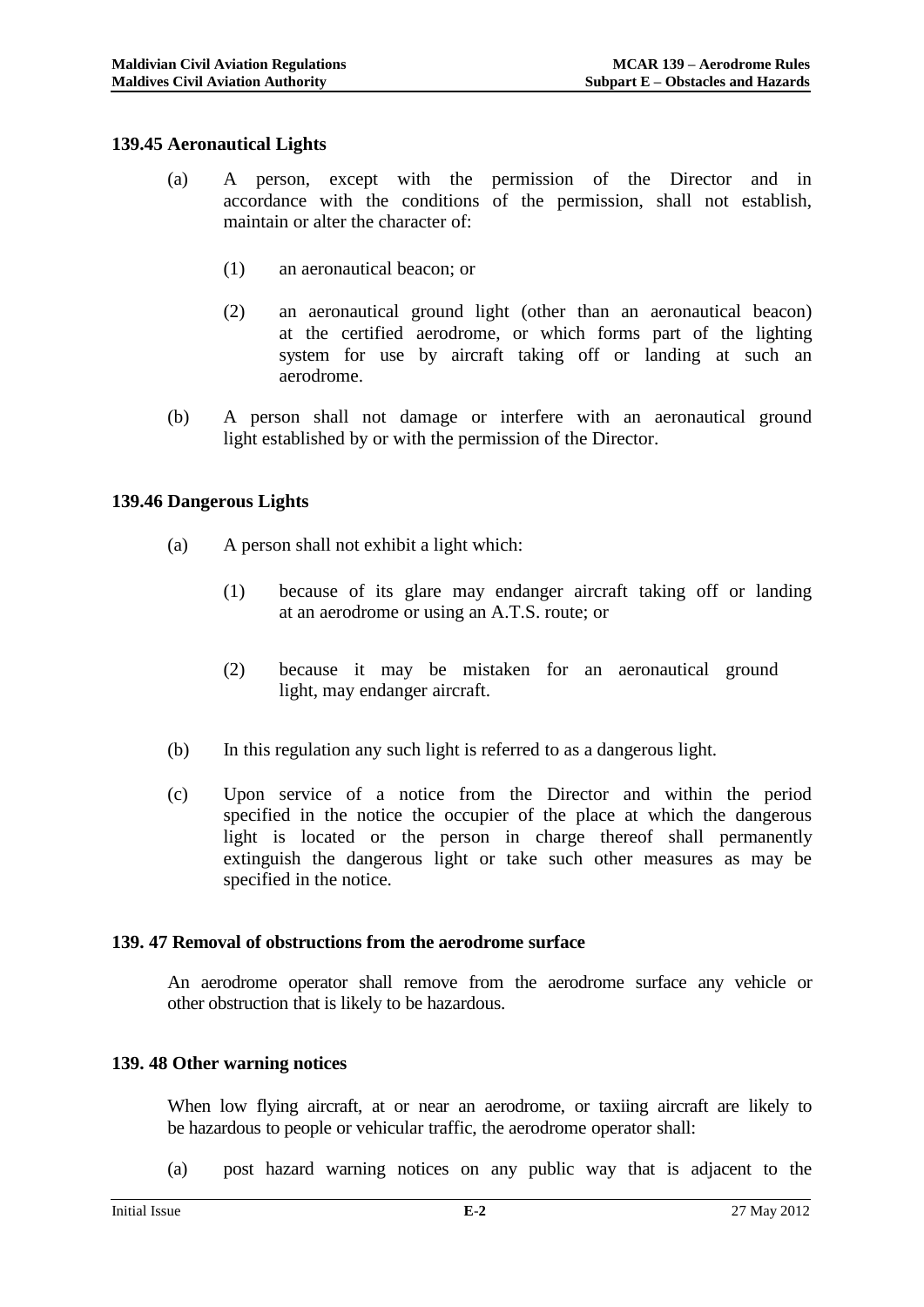maneuvering area; or

(b) if such a public way is not controlled by the aerodrome operator, inform the authority responsible for posting the notices on the public way that there is a hazard.

#### **139. 49 Obstruction Clearance and Marking**

- (a) Whenever any object located in the vicinity of an aerodrome for public use constitutes an obstruction or potential hazard to aircraft moving in the vicinity of the aerodrome, the occupier of the place or, in the case of a movable object, the person having the management of it shall comply with terms of a notice from the Director directing him within the time specified in the notice:-
	- (1) to remove the object or a portion of it specified in the notice; or
	- (2) to install and operate lights on the object and mark it in accordance with the requirements of the notice.
- (b) All reasonable expenses and the amount of actual loss suffered by the person (except a person violating an order under regulation 139.9) in complying with the directions in the notice may be recovered from the holder of the certificate of the aerodrome in respect of which the notice of the Director was served.
- (c) A person who fails to comply with a notice served under this regulation is guilty of an offence and persons authorized by the Director may carry out the directions contained in the notice.
- (d) In the exercise of these powers under this regulation the Director will have regard to any material standards and recommended practices and procedures for air navigation services made under the Chicago Convention.
- (e) In this regulation "object" includes any man made or natural thing, whether movable or immovable and any crop or cultivated trees.

# **139. 50 Zoning of Land and Waters In the Vicinity of Aerodromes**

- (a) Every person who occupies land or who has the management or use of a vessel or vehicle in an area to which an order made under this regulation applies shall comply with the provisions of the order.
- (b) The Director may by order restrict the use of land or waters in the vicinity of an aerodrome for public use for the purpose of protecting the approach and transitional surfaces of the aerodrome in accordance with the material standards and recommended practices and procedures for air navigation services prescribed under the Chicago Convention.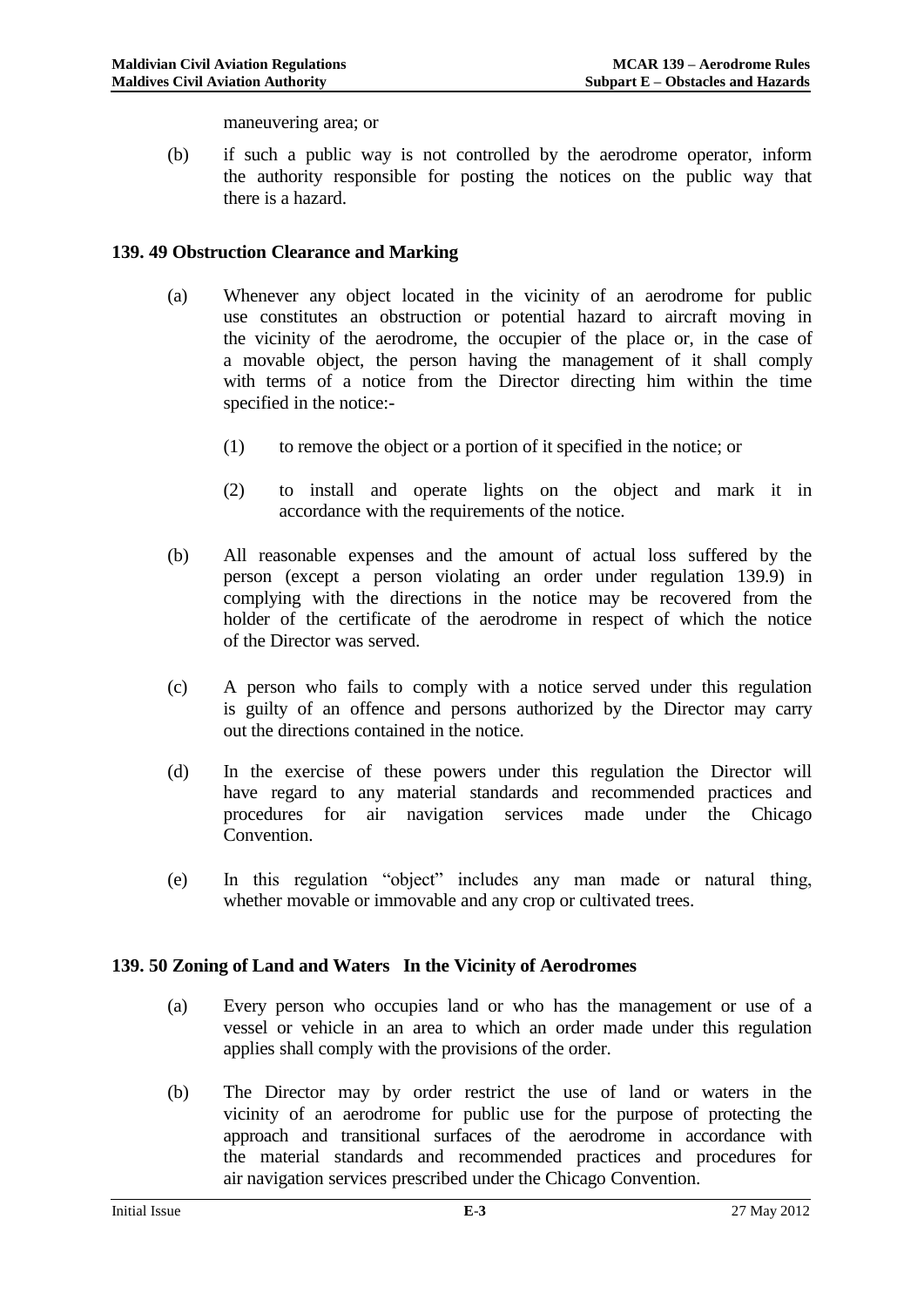- (c) An order made under paragraph (b) may provide for:
	- (1) prohibition of the erection of or limitation of the height of buildings, structures or things;
	- (2) prohibition of the planting of or limitation of the height of any trees;
	- (3) prohibition of sowing or growing any plant or crop; and
	- (4) prohibition of the bringing of vessels or vehicles or anchoring, mooring or parking of any vessel or vehicle, in any area or areas to which the order applies.
- (d) An order made under paragraph (b) may make different provision with respect to different areas.
- (e) An order made under this regulation only becomes effective upon publication in a local newspaper.

#### **139. 51 Dumping of Rubbish**

- (a) Where the presence of waste food stuffs, in the vicinity of an aerodrome for public use in the opinion of the Director, may constitute such an attraction to birds as to create potential hazard to aircraft using or flying in the vicinity of that aerodrome, he by notice may prohibit the leaving or bringing on of waste food in an area of land or water in the vicinity of the aerodrome.
- (b) A person shall not leave waste food or bring waste food on land or water which is the subject of a notice under paragraph (a).
- (c) A person, being the occupier of land within an area the subject of a notice under paragraph (a), shall when so required by the Director and within the time and in the manner specified by the Director remove waste food from his land to a place outside the aforesaid area.
- (d) If a person fails to comply with the requirement of the Director in pursuance of paragraph (c) he shall be guilty of an offence and the Director may authorize persons to remove or deal with the waste food.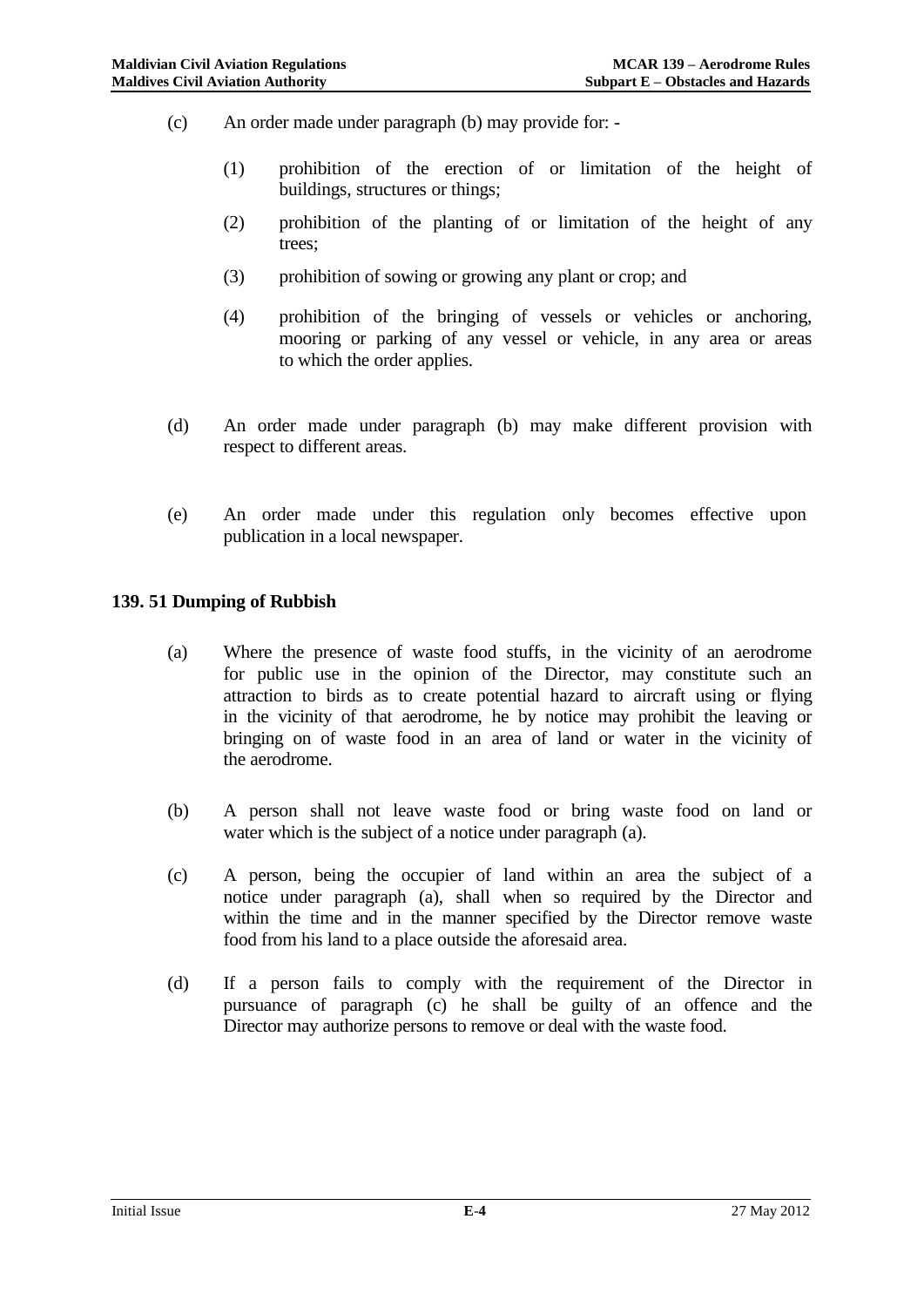# **Subpart F– Fire Fighting and Rescue**

## **139. 52 Establishment**

Rescue and fire fighting equipment and services shall be established and maintained at an aerodrome in accordance with the ASC 139-1 and 139-5

This Subpart sets out:

- (a) how a person receives approval as a provider of an aerodrome rescue and firefighting service; and
- (b) the operating and technical standards applicable to such a service.

#### **139.53 Functions of Service**

A Fire Fighting and Rescue Service established at an aerodrome is responsible for all operations in connection with:-

- (a) The rescuing of persons and property from an aircraft that has crashed, has caught on fire or has been involved in an accident on, or in the vicinity of, the aerodrome.
- (b) The control and extinguishing of, and the protection of persons and property threatened by:
	- 1) A fire at the aerodrome, whether in an aircraft or elsewhere on the aerodrome; or
	- 2) A fire in the vicinity of the aerodrome, being a fire that is in (or that originated in) an aircraft.

#### **139. 54 Knowledge, equipment and expertise to deal with aviation hazards**

A RFF provider must have the knowledge, equipment and expertise to deal with any hazard likely to arise during an aviation accident or incident, including any hazard mentioned in the operators SMS manual/Emergency manual.

#### **139. 55 General obligation to maintain service**

(a) A RFF provider must ensure that the service is available during the period or periods published in Maldives AIP as the period or periods of its availability.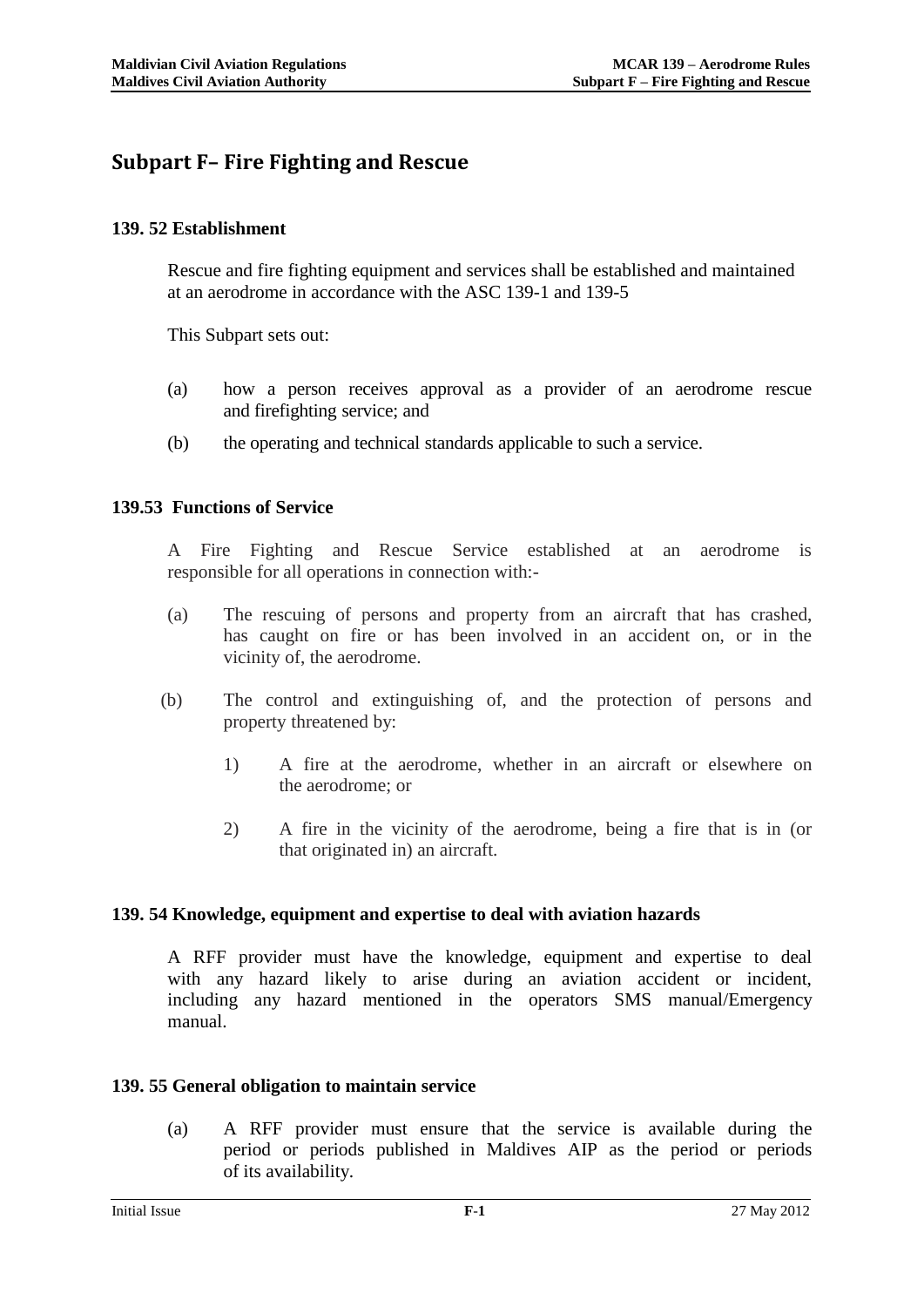(b) Subregulation (a) does not prevent the level of protection provided during predictable periods of reduced activity at the aerodrome from being reduced, within the limit allowed by Chapter 9 of Annex 14 to the Chicago Convention and ASC 139-5.

## **139. 56 Response time of RFF**

- (a) An RFF must be able to meet the criteria for response time set out in
	- 1) Chapter 9 of Annex 14 to the Chicago Convention.
	- 2) Chapter 9 of ASC 139-5.

#### **139. 57 Buildings and emergency facilities**

- (a) An RFF provider for an aerodrome must ensure that the necessary buildings and facilities for the service, including the following, are at the aerodrome:
	- 1) a fire station;
	- 2) communications facilities;
	- 3) facilities for the maintenance of vehicles and equipment;
	- 4) training facilities;
	- 5) storage facilities;
	- 6) if there is a body of water within 1 000 meters of a runway threshold — a boat ramp and boat launching facilities.
- (b) The RFF provider must ensure that those buildings and facilities comply with any applicable requirements (including requirements as to location) in 139-5.
- (c) The RFF provider must ensure that there is a facility for replenishing the water supply of a fire fighting vehicle.
- (d) The RFF provider must ensure that there are the appropriate emergency roads on the aerodrome.

#### **139. 58 Notice about times service is available etc**

- (a) An RFF provider must ensure that notice is published in Maldives AIP of the hours during which the service is available.
- (b) If for some reason (such as an emergency on the aerodrome) it becomes temporarily impossible to provide an RFF to the standard required, the provider must notify the MCAA:
	- 1) of the reduction in the service; and
	- 2) how long it is likely to be before the full service is restored.

.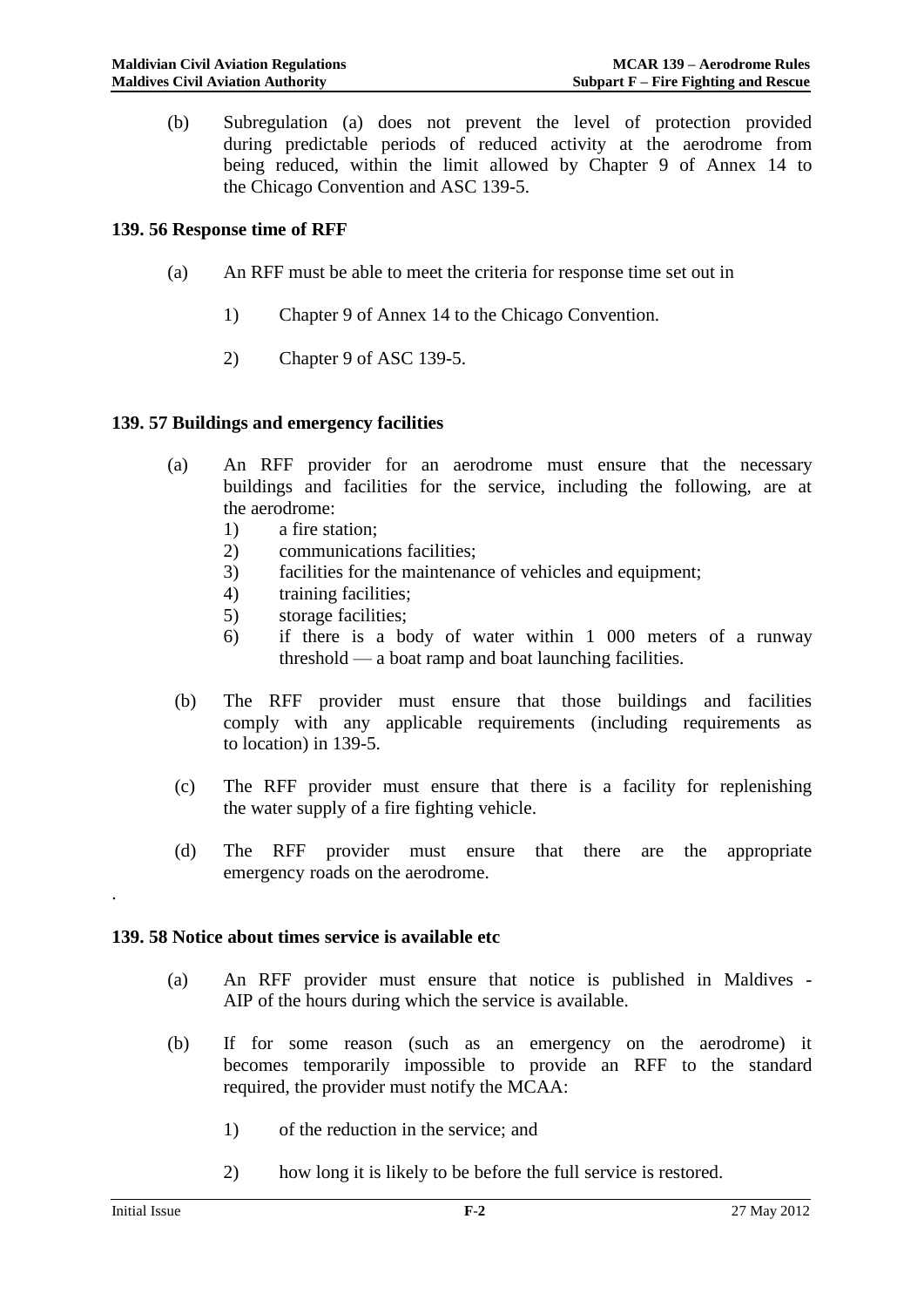- (c) The provider must notify MCAA in writing of any proposed reduction in the standard of service that:
	- 1) will last longer than 24 hours; or
	- 2) reduces the standard of RFF provided at the airport concerned to a greater extent than is permissible under Chapter 9 of Annex 14 to the Chicago Convention and MCAR 14.

#### **139. 60 Agreements with other fire fighting bodies**

- (a) An RFF provider may make an arrangement with another person or body, for the services of the provider for firefighting or rescue in or beyond the airside of the aerodrome concerned.
- (b) If a provider makes such an arrangement, the provider must ensure that it is recorded in writing.

#### **139. 61 Stock of fire extinguishing agents**

- (a) There must be, on the aerodrome, a stock of fire-extinguishing agents of the kind or kinds, and meeting the performance standards, required by the applicable standards and requirements.
- (b) The fire-extinguishing agents must be held in at least the quantities required by those standards and requirements set in ASC 139-5

#### **139. 62 Extinguishing equipment and vehicles**

- (a) There must be, on the aerodrome, vehicles and equipment for delivering extinguishing agent onto a fire.
- (b) There must be at least as many vehicles, and at least as much equipment, as required by the applicable standards and requirements.
- (c) Each vehicle or piece of equipment:
	- 1) must be capable of delivering extinguishing agent onto a fire at, at least the rate required by the applicable standards and requirements; and
	- 2) must have at least the performance (in other respects) required by those standards and requirements.
- (d) The vehicles must carry ancillary equipment in accordance with the applicable standards and requirements.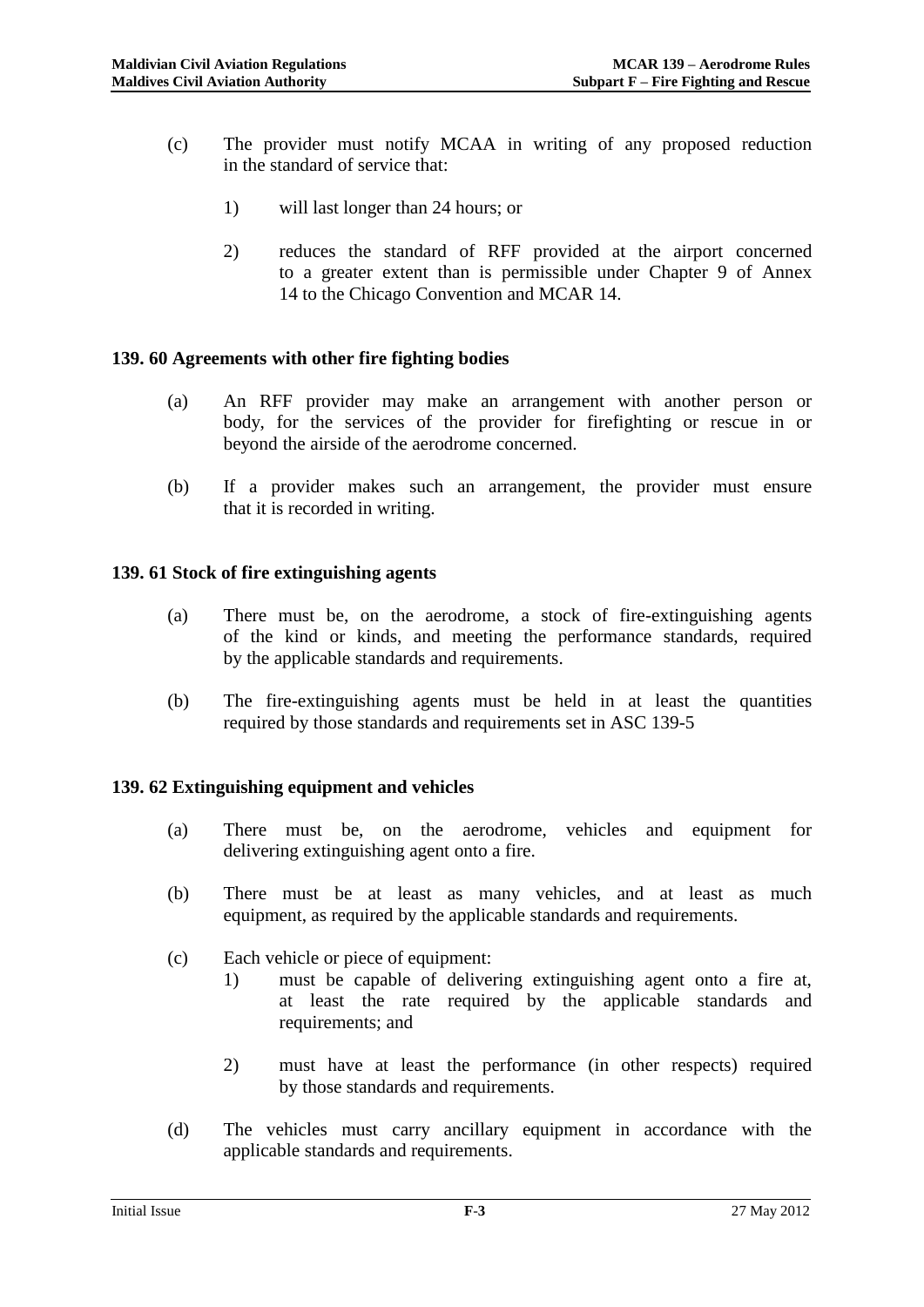- (e) Each vehicle and piece of equipment must be in good working order.
- (f) The vehicles must be of a color permitted by the applicable standards and requirements.
- (g) The provider must keep maintenance instructions for each vehicle and each piece of the equipment, including all the information necessary to permit an appropriately qualified and technically competent person to carry out maintenance, performance monitoring, defect reporting, fault reporting and record-keeping on or for the vehicle or equipment.

#### **139. 63 Other vehicles and equipment**

- (a) There must be, at the aerodrome, enough vehicles and equipment (other than vehicles and equipment for delivering extinguishing agent onto a fire) to provide the service, in accordance with the applicable standards and requirements.
- (b) The performance of the vehicles and equipment must be in accordance with the applicable standards and requirements.
- (c) The vehicles must carry ancillary equipment in accordance with the applicable standards and requirements.
- (d) The provider must keep maintenance instructions for each piece of the provider's equipment, including all the information necessary to permit a technically competent person to carry out maintenance, performance monitoring, defect reporting, fault reporting and recordkeeping on or for the equipment.

#### **139.64 Vehicles and equipment for firefighting and rescue in difficult environments**

- (a) If a significant proportion of aircraft movements at the aerodrome take place over water, swamp or another difficult environment, there must be appropriate vehicles, boats and equipment for firefighting and rescue in that environment within 1000 metres of the threshold of each runway.
- (c) The vehicles, boats and equipment must be in at least the numbers and quantity required by the applicable standards and requirements.
- (c) The vehicles and boats must be of a color required or permitted by the applicable standards and requirements.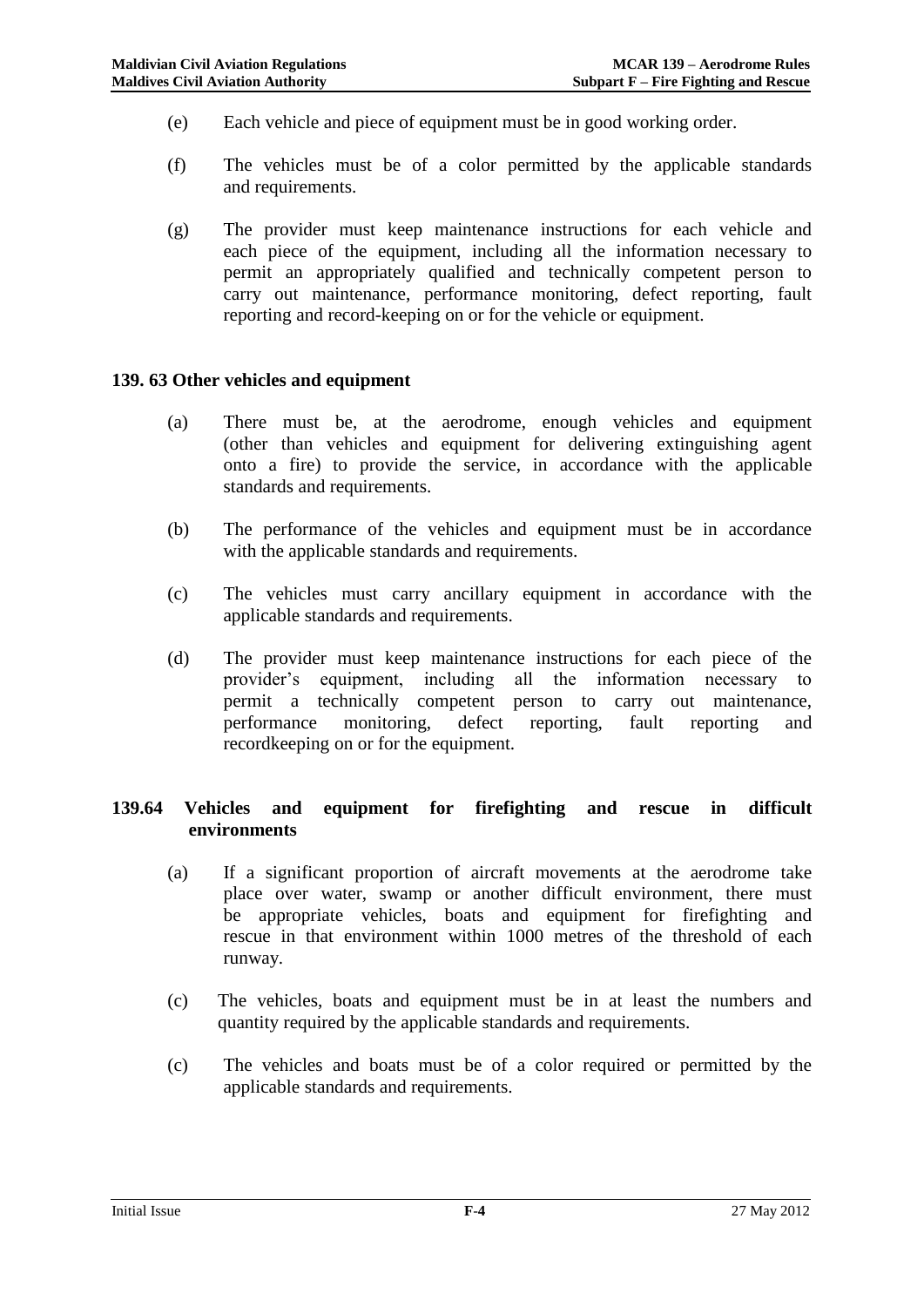# **139. 65 Commissioning of certain equipment**

Reserved

#### **139. 66 Protective clothing and equipment**

At the aerodrome there must be, for the firefighters and rescue personnel:

- (a) Protective clothing that complies with:
	- (1) if there is a relevant Maldivian Standard (as in force immediately before this regulation commences) — that Standard; or
	- (2) if there is no such Maldivian Standard any relevant internationally recognized standard; in at least the quantity required by the applicable standards and requirements; and
- (b) other protective equipment in the quantity required by, and of a kind in accordance with, those standards and requirements.

#### **139. 67 Communications**

- (a) A hot line communication link between aerodrome control tower and RFF watch room shall be maintained.
- (b) There must be, on the aerodrome, sufficient communications equipment available to provide communication during an RFF operation.
- (c) The vehicles used for the service must carry suitable communications equipment.
- (d) A person who is required to operate the equipment must hold a licence or certificate appropriate to the equipment.
- (e) The equipment must not interfere, when in use, with communications equipment used by the air traffic service at the aerodrome.

#### **139. 68 Test and maintenance equipment**

- (a) The provider must have the necessary equipment and tools, in accordance with the applicable standards and requirements, to test and maintain the equipment used to provide the service.
- (b) If the applicable standards and requirements require particular test or maintenance equipment, particular kinds of test or maintenance equipment, or particular numbers or quantities of a particular type of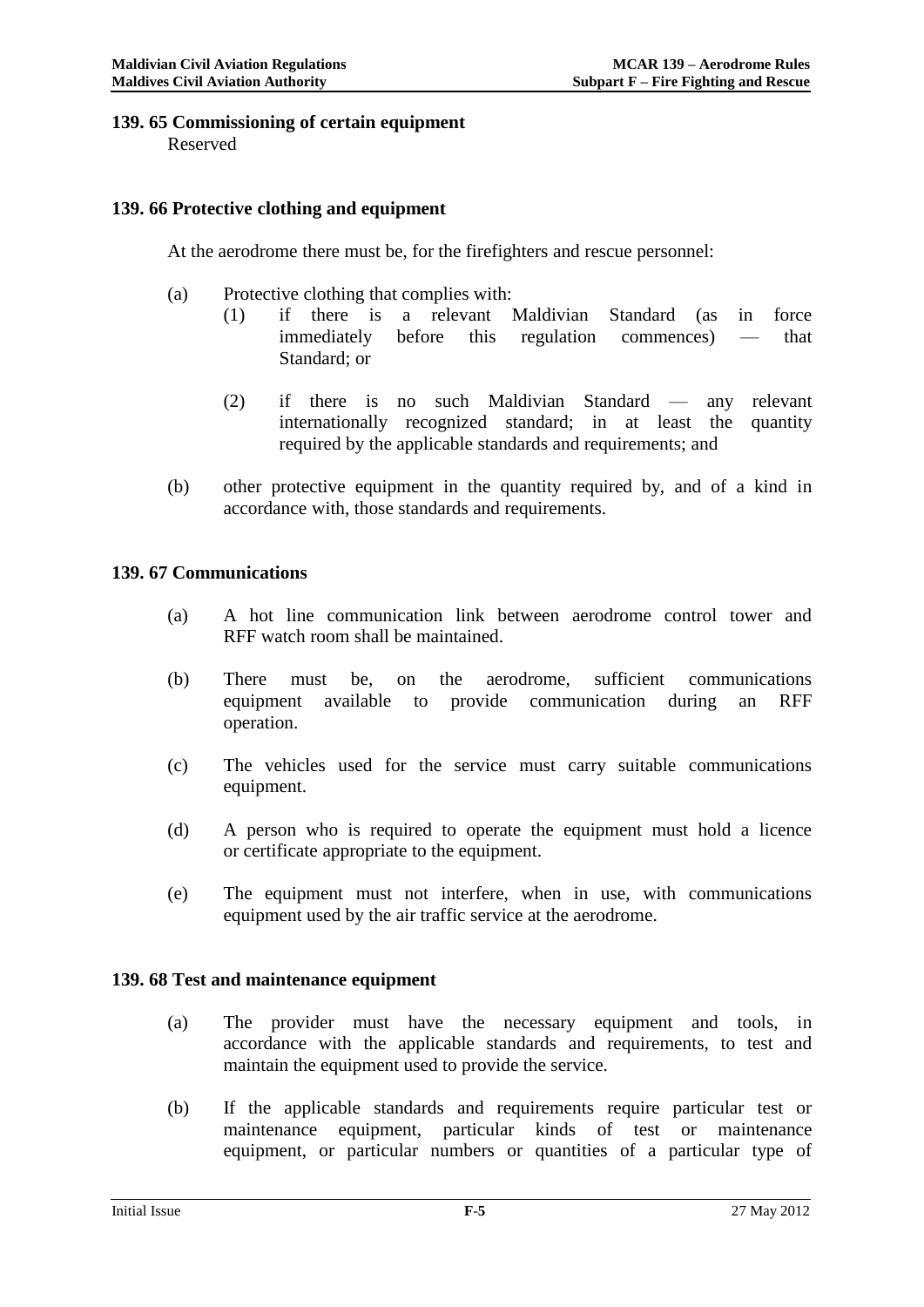test or maintenance equipment, the provider must have that equipment or that number or quantity of that type of equipment.

# **139. 69 Commissioning of new vehicles and equipment**

Reserved.

# **139. 70 Number of operating personnel**

- (a) During any period announced in Maldives AIP as a period during which RFF is available at an aerodrome, there must be enough trained personnel available at the aerodrome to operate the equipment and vehicles required to provide the service at full capacity.
- (b) Those personnel must be stationed at places that allow the RFF to respond to an emergency at least as quickly as required by them applicable standards and requirements.

# **139. 71 Medical standard of firefighters**

- (a) The people employed as firefighters must meet the medical standard for firefighters if
	- 1) there is a MCAA approved relevant Maldivian Standard (as in force immediately before this regulation commences) — that Standard; or
	- 2)
	- 3) if there is no such Maldivian Standard any relevant internationally recognized standard; in at least the quantity required by the applicable standards and requirements; and
- (b) There must be a system of continuing medical checks for the people employed as firefighters that ensures that the RFF provider knows whether or not those people continue to meet that standard.

# **139. 72 Qualifications and training of firefighters**

- (a) The people employed as firefighters must already be trained to at least that standard specified and approved by MCAA.
- (b) Before being used in any operational capacity, those people must also receive, or have received, appropriate training in dealing with hazards specific to aviation accidents and incidents.
- (c) The people employed as firefighters must receive appropriate training to familiarize them with local conditions.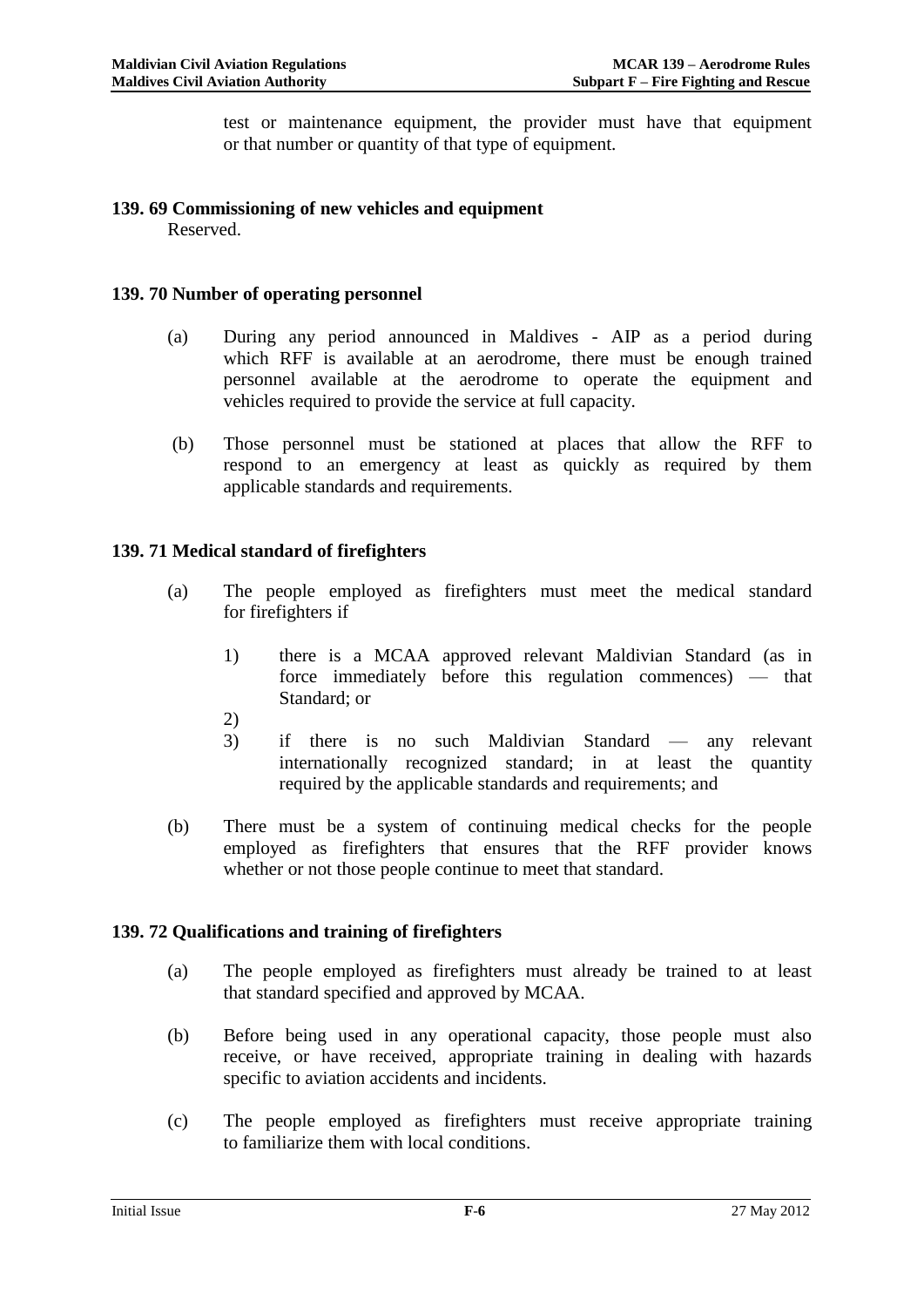- (d) There must be ongoing training for the people employed as firefighters to ensure that they continue to meet that standard.
- (e) If a significant proportion of aircraft movements at the aerodrome take place over water, swamp or another difficult environment, the firefighters must be appropriately trained to carry out their functions in that environment.

#### **139. 73 RFF Operations manual**

- (a) There must be an operation manual for the service that complies with the standards set out in the ASC 139-5.
- (b) The operations manual must include a chart showing the organizations that provide services to the provider, setting out the roles and responsibilities of those organizations and how those roles and responsibilities affect the Aerodrome Emergency Procedures for the aerodrome concerned.
- (c) The operations manual must be kept up to date.
- (d) Each of the provider's employees must have ready access to an up-to date copy of the operations manual.
- (e) The provider must give MCAA a copy of the operations manual, and of any changes to it.
- (f) There must be an up-to-date copy of the operations manual at each operational station.
- (g) The provider must comply with the requirements of the operations manual.

#### **139. 72 Amendment of operations manual**

- (a) An RFF provider may amend its operations manual, but an amendment is of no effect until approved in writing by MCAA.
- (b) MCAA may direct an RFF provider to amend its operations manual is a way specified in the direction.
- (c) The provider must comply with the direction.

#### **139. 74 Voice data recording**

There must be a system to record electronically, any voice communication by radio or telephone in the course of an RFF operation.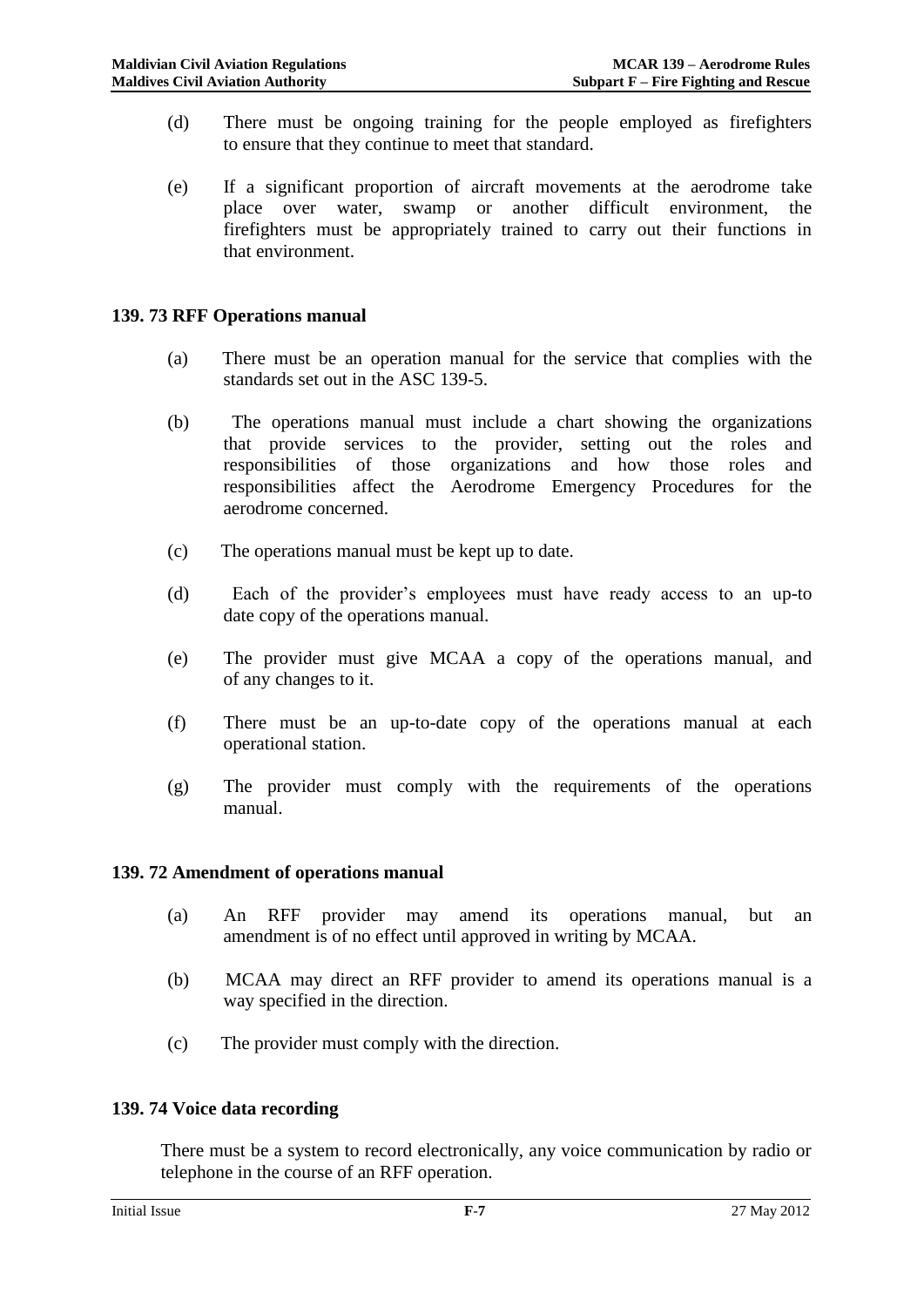#### **139. 75 Record of accidents or incidents**

There must be a system, to record the details of any aircraft accident or incident, or building fire, in relation to which the service is required to take any action.

#### **139. 76 Contingency plan**

- (a) There must be a plan of the procedures to be used in the event of an emergency that results, or may result, in the service being interrupted.
- (b) The plan must include at least the following:
	- 1) actions to be taken by firefighters and rescue personnel;
	- 2) possible alternative arrangements for providing the service (including arrangements for procuring any necessary replacement vehicles or spare parts, or supplies of extinguishing materials);
	- 3) notification procedures;
	- 4) procedures for re-establishing normal services.

#### **139. 77 Records management**

- (a) There must be a system to collect, index, store and maintain the records relating to the service.
- (b) A record must be kept for 5 years (or a shorter period specified for the particular kind of record in the Manual) after the date to which it relates.

#### **139. 78 Quality control**

There must be a system, to ensure that the service complies with the rules and regulations of Civil Aviation.

#### **139. 79 Change management**

There must be a system to manage changes in:

- (a) equipment and procedures; and
- (b) what the service does; and
- (c) the level or kinds of service provided; and
- (d) the way the service is provided.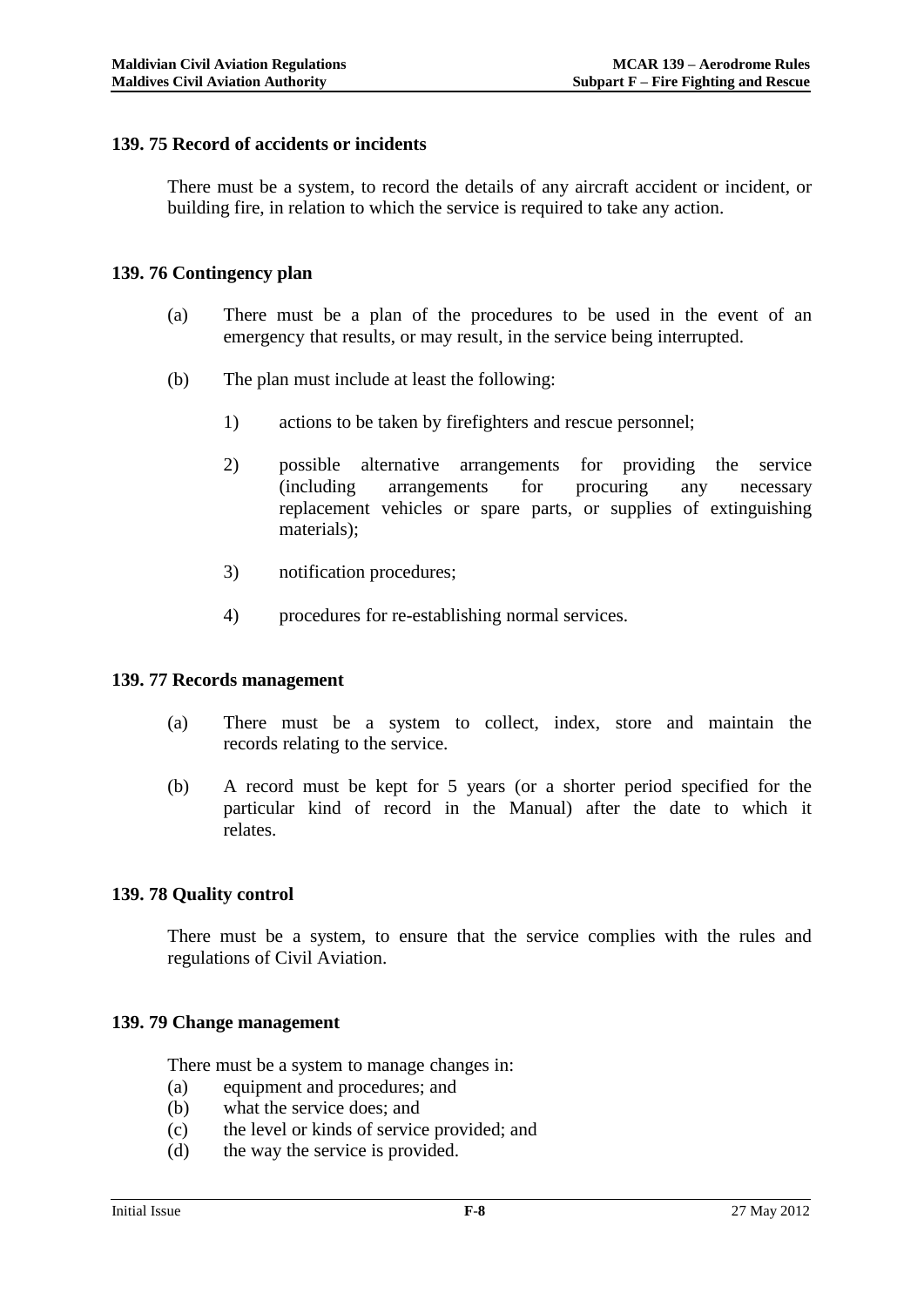## **139. 80 Safety management**

There must be a safety management system for the service, in accordance with the standards and requirements in Air Safety Circular ASC-00-2, including the policies, procedures and practices necessary to provide the service safely.

#### **139. 81 Applicant's organization**

- (a) The provider must tell MCAA in writing:
	- 1) who its managers are; and
	- 2) its organizational structure; and
	- 3) how many staff of each class it uses to provide the service.
- (b) The provider must tell MCAA in writing about any change in a matter mentioned in paragraph (a) (1), (2) or (3) within 14 days after the change.

#### **139. 82 Notifying users and MCAA about changes**

- (a) There must be a procedure, for an RFF provider to give, to aerodrome users, safety-related information about changes, faults or interruptions to the service.
- (b) The procedure must comply with MCAA's requirements for reporting Information.
- (c) If the provider fails, for a period of 24 hours or longer, to provide the service at the standard required, the RFF provider for the aerodrome must tell MCAA in writing as soon as practicable:
	- 1) why the service is not being provided at that standard; and
	- 2) how long it is likely to be before the service can be resumed; and
	- 3) what action the service provider has taken and will take to resume the service at that standard.

#### **139. 83 Officer in charge and firefighter**

(a) In this regulation: *firefighter*, in relation to an RFF operation for an aerodrome, means:

- 1) somebody employed as a firefighter by the RFF provider for the aerodrome; or
- 2) a member of a fire brigade, or of a rescue or fire fighting service, who is taking part in the operation in accordance with an arrangement made with such a brigade or service.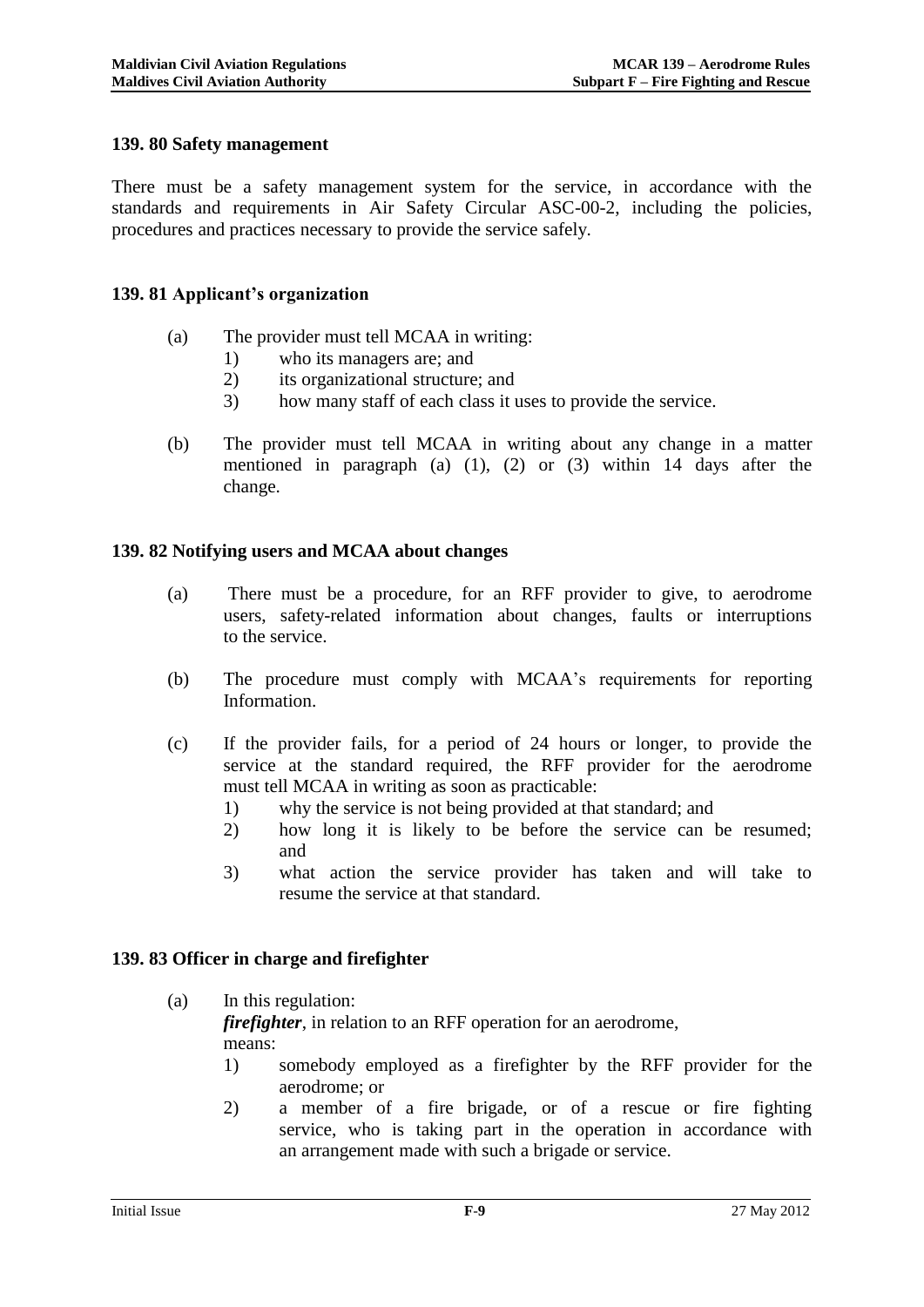- (b) *officer in charge*, in relation to an RFF operation at for aerodrome, means:
	- 1) the person appointed under regulation 139.83 as officer in charge of RFF operations for the aerodrome; or
	- 2) if, in accordance with an arrangement made with a fire brigade, or a rescue or fire fighting service, the person in control of the operation is a member of such a brigade or service — that person.

#### **139. 84 Officer in charge**

A FFR provider must appoint, as officer in charge of FFR operations for an aerodrome, a person who is based at the aerodrome

#### **139. 85 Duties of the Officer In Charge Of Service**

The Officer in charge of a Fire Fighting and Rescue Service shall take charge of any operation for which the service is responsible under Subregulation 139.52.

#### **139. 86 General Powers of the Officers in Charge of Service**

Where the officer in charge of a fire fighting and rescue service has taken charge of an operation in accordance with regulation 139.84, he:-

- (a) may give such directions as he thinks proper for the purpose of carrying out the operation to members of the fire fighting and rescue service and to persons who have voluntarily placed their services at his disposal; and
- (b) may take such measures as he thinks proper for the purpose of carrying out the operation.

#### **139.87 Specific Powers of the Officer In Charge of the Service**

- (a) The powers of the Officer in charge of a Fire Fighting and Rescue Service conferred by Regulation 139.85 include in relation to an operation of which he has taken charge under that regulation power:-
	- (1) by force or otherwise, to enter, take possession of, use, pull down, sink, damage, remove or destroy any premises, aircraft or other property;
	- (2) to close to traffic any street;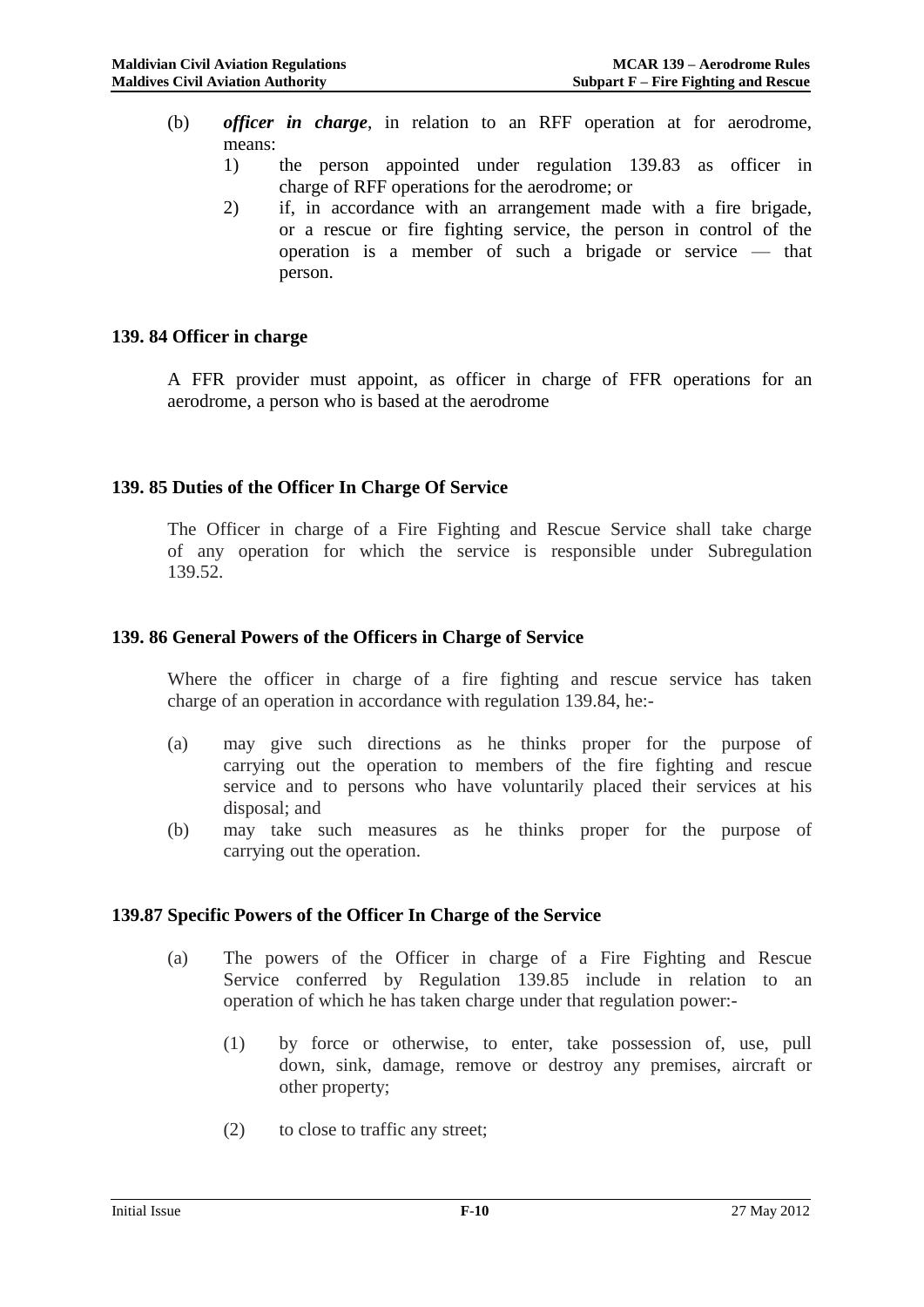- (3) to use without payment any convenient supply of water and shut off water from any main or pipe to obtain a greater supply of water;
- (4) to remove from any land, premises, or aircraft any inflammable, explosive or dangerous material;
- (5) to order a person to leave any land, premises or aircraft;
- (6) to remove a person or thing the presence of whom or which is, in his opinion, interfering, or likely to interfere with, the operation;
- (7) to take a fire engine or other fire appliance through, over or upon any land or premises;
- (8) to shut up, pull down or destroy a wall, or building that, in his opinion, is damaged or made in secure or may be dangerous to person or property; and
- (9) to direct or authorize the doing by a member of the Fire Fighting and Rescue Service or any volunteer of any act or thing the Officer in charge is under this regulation and regulation 139.85 empowered to do.
- (b) A member of the Fire and Rescue Service who is taking part in any operation under this regulation may for the purpose of carrying out the operation do any act or thing set out in subparagraph  $(1)$  to  $(8)$  of paragraph (a) without the authorization referred to in sub-paragraph (9 of that paragraph where it is not practicable to secure that authorization.

# **139. 88 No Civil Action for Damage**

No action lies against the Republic or any person for the damage caused to a person or property by reason of the exercise of a power under Regulation 139.85 or 139.86.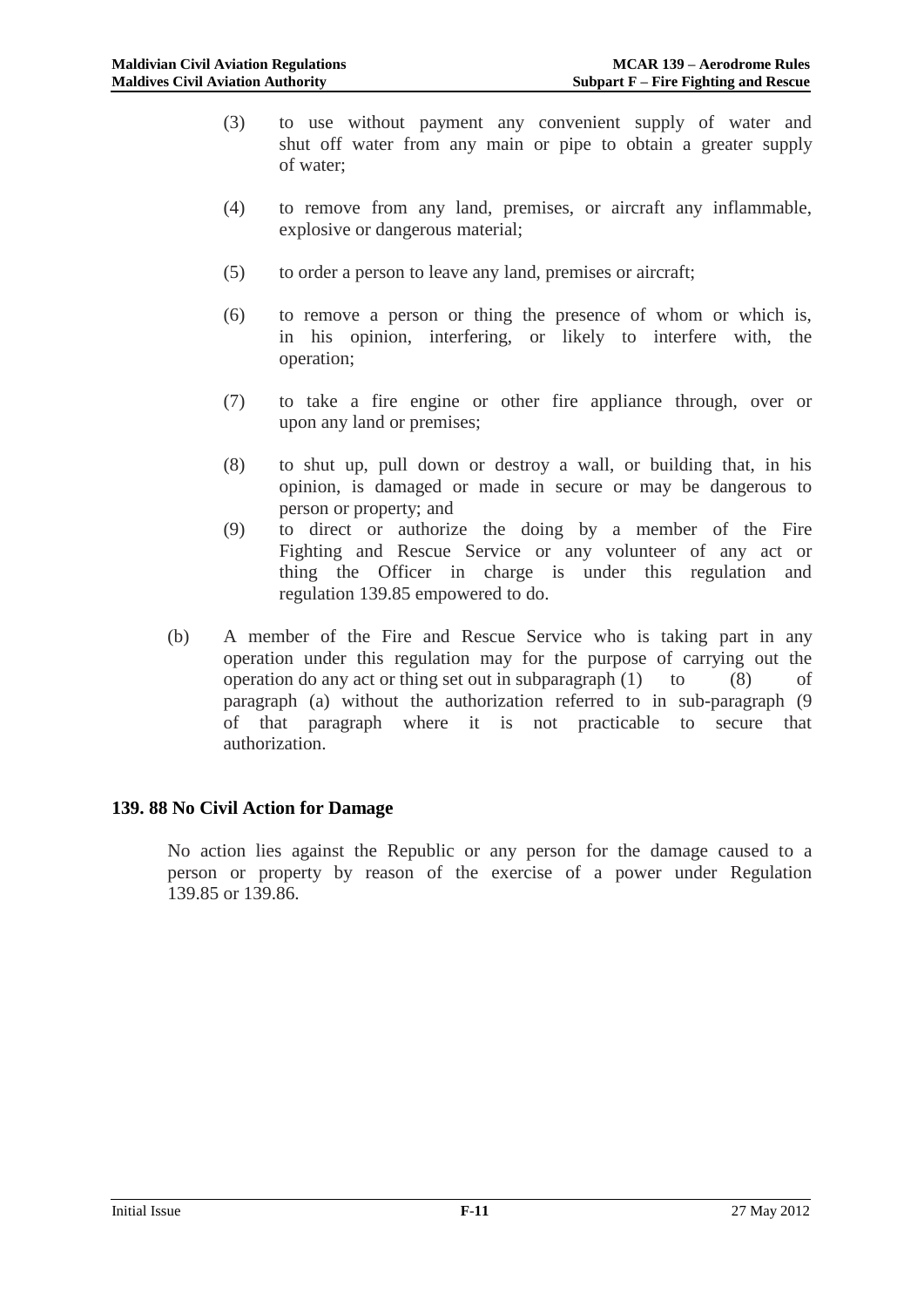# **Subpart G - Wildlife Hazard Management**

#### **139. 89 Wildlife Hazard Management Program**

Each applicant for the grant of an aerodrome certificate shall, where any wildlife presents a hazard to aircraft operations at their aerodrome, in areas within their authority, establish a Wildlife Hazard management programme to minimise or eliminate any such hazard in accordance with Wildlife Hazard Management Manual.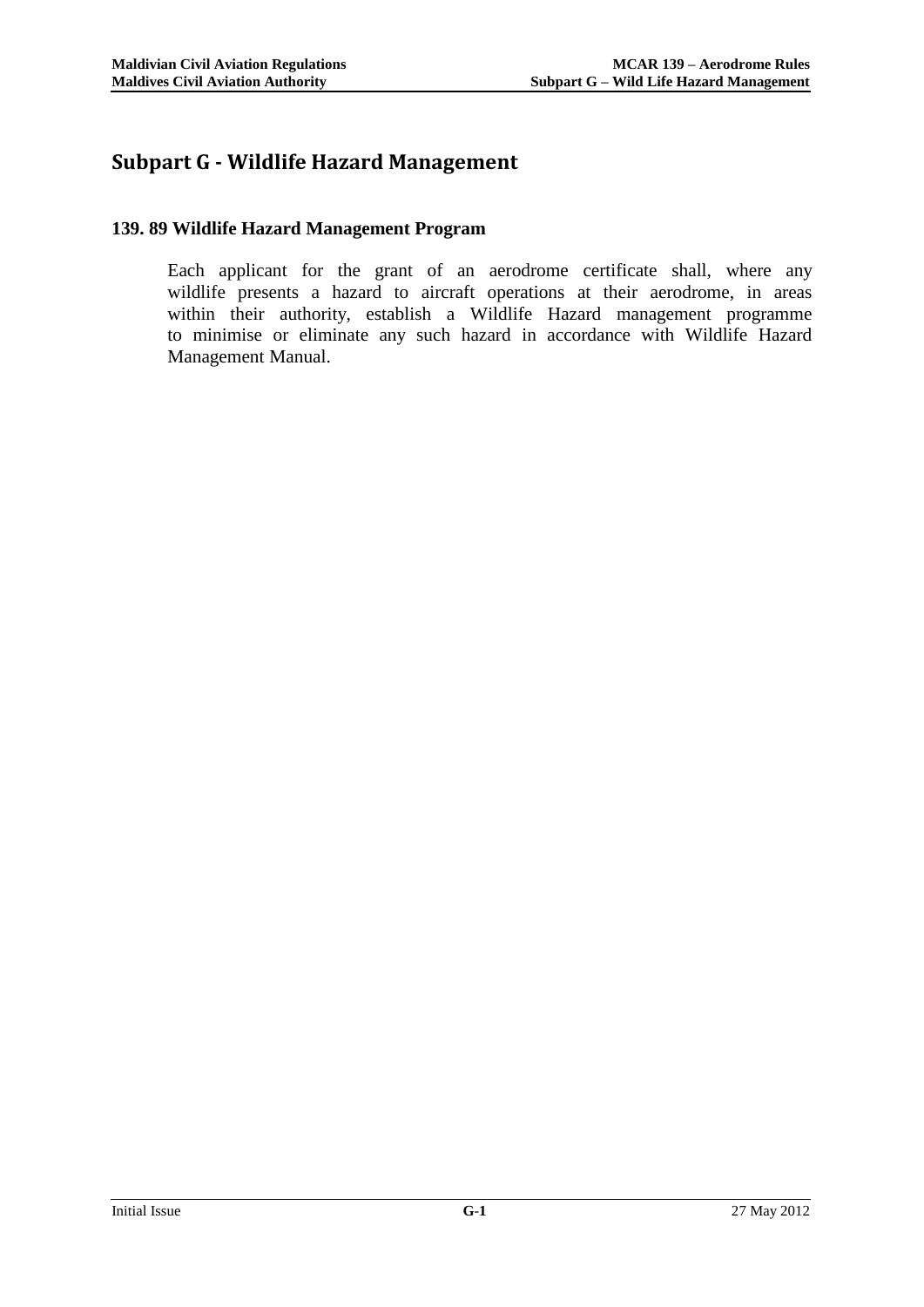# **Subpart H – Exemptions**

#### **139.90 Exemptions**

The Maldives Civil Aviation Authority may exempt in writing, an aerodrome operator from complying with specific provisions of these regulations.

Before the Director decides to exempt the aerodrome operator, the Maldives Civil Aviation Authority must take into account all safety related aspects.

An exemption is subject to the aerodrome operator complying with conditions and procedures specified by the Maldives Civil Aviation Authority in the aerodrome certificate as being necessary in the interest of safety.

When an aerodrome does not meet the requirement of a standard or practice specified in regulation 139.04 the Maldives Civil Aviation Authority may determine, after the aeronautical studies, the conditions and procedures that are necessary to ensure a level of safety equivalent to that established by the relevant standard or practice.

Deviation from a standard or practice and the conditions and procedures referred to in 139.08 shall be set out in an endorsement on the aerodrome certificate.

# **139.91 Authorization of Place for Use as an Aerodrome**

- (a) The Director may, specifically or generally, authorize the use of any place for the purposes of landing and take off of aircraft, engaged in such classes of operations and subject to such conditions as the Director specifies in the instrument of authorization.
- (b) An authorization in respect of a place granted under this regulation does not confer on any person the right to land at that place without the consent of the occupier of the land unless a condition permitting use without consent is included in the authorization.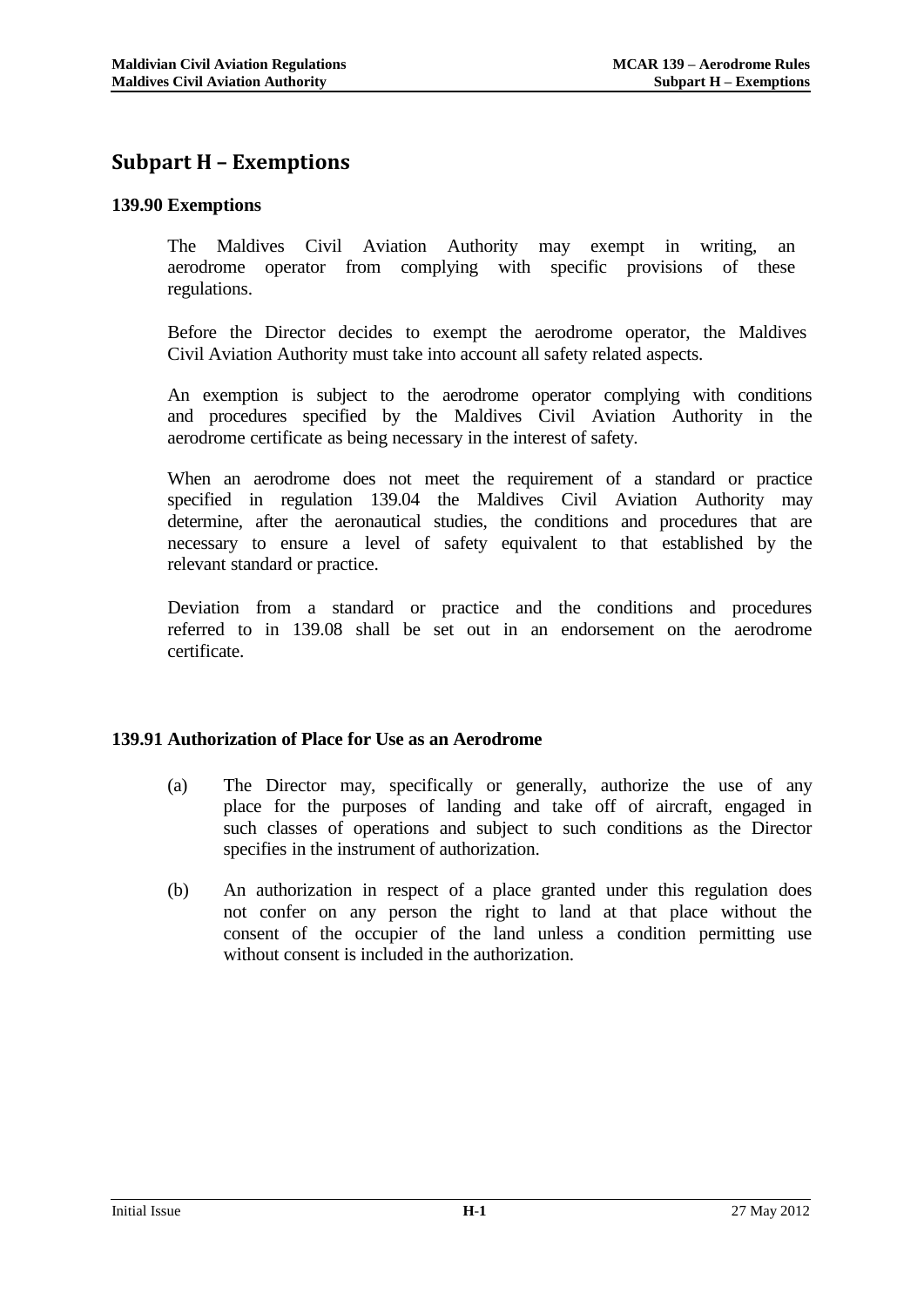# **Subpart I: State Aircraft and Aerodrome Charges**

# **139. 92 State Aircraft**

Aircraft used in the service of the Republic shall have access to any certified aerodrome.

## **139. 93 Use of Aerodromes and Air navigation Facilities by Aircraft of Contracting States**

- (a) Any aerodrome open to public use shall be open to any aircraft which possesses the nationality of a Contracting State on the same terms and conditions as for Maldivian aircraft.
- (b) An aircraft which possesses the nationality of a Contracting State shall be entitled to use such aerodromes and such visual and non-visual aids to air navigation as are open to public use.

#### **139. 94 Charges for the Use of Aerodromes**

- (a) The operator of a certified aerodrome for public use shall not cause or permit to be made any charge for the use of the aerodrome or for any service furnished to or in connection with aircraft unless such charge has been notified to the Director in writing.
- (b) The operator of a certified aerodrome for public use shall cause particulars of the approved or prescribed charges to be kept exhibited in such a manner as to be readily available to persons affected by.

#### **139. 95 Provision of Information by Operators of Certified Aerodromes**

- (a) The operator of a certified aerodrome for public use shall furnish to the Director when he so requires particulars as to the charges for the use of the aerodrome and of any facilities provided at the aerodrome for the safety, efficiency and regularity of air navigation.
- (b) If the Director so requires the operator of a certified aerodrome for public use shall provide to him such statistics as to such matters as the Director determines.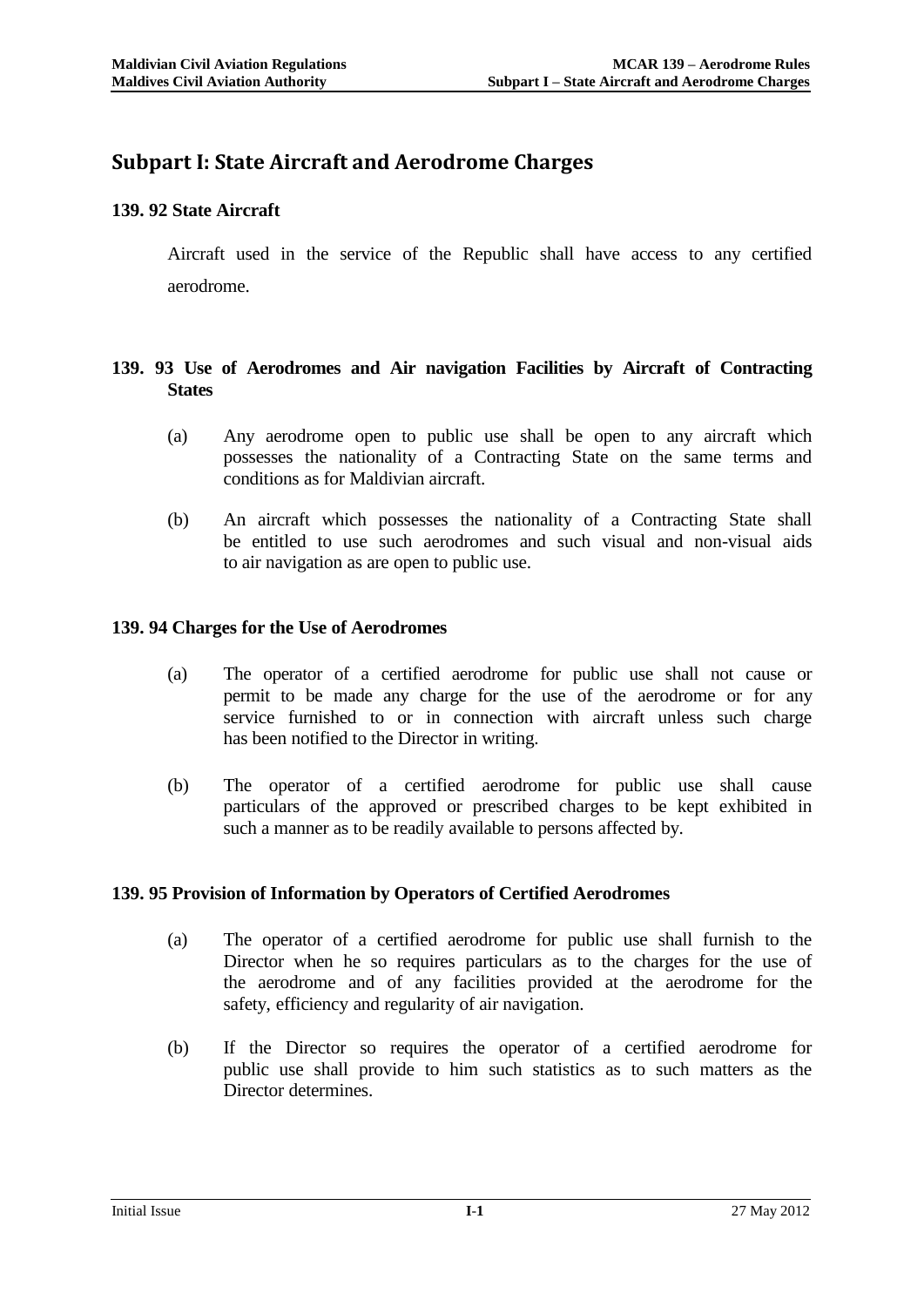# **Subpart J - Aviation Fuel at Aerodromes**

#### **139. 96 Delivery of Aviation Fuel and Checking of Quality**

- (a) A person who manages an aviation fuel installation on an aerodrome shall not permit to be delivered or cause to be delivered any fuel to that installation or from it to an aircraft unless:-
	- (1) When the aviation fuel is delivered into the installation:
		- (i) the installation is capable of storing and dispensing fuel so as not to render it unfit for use in aircraft;
		- (ii) the installation is marked in a manner appropriate to the grade of fuel stored or if different grades are stored in different parts each part is so marked; and
		- (iii) in the case of delivery into an installation from a vehicle or vessel, the fuel has been sampled and is of a grade appropriate to that installation or that part of the installation as the case may be and is fit for use by aircraft;
	- (2) When any aviation fuel is dispensed from the installation he is satisfied as a result of sampling the fuel is found to be fit for use in aircraft.
- (b) This regulation does not apply in respect of fuel which has been removed from an aircraft and is intended for use in another aircraft operated by the same operator as the aircraft from which it has been removed.

## **139. 97 Records**

(a) A person to whom regulation 139.95 applies shall keep for each installation which he manages a written record which shall include: -

(1) particulars of the grade and quantity of aviation fuel delivered and the date of delivery;

(2) particulars of all samples taken of the aviation fuel and the results of tests of those samples;

(3) particulars of maintenance and cleaning of the installation.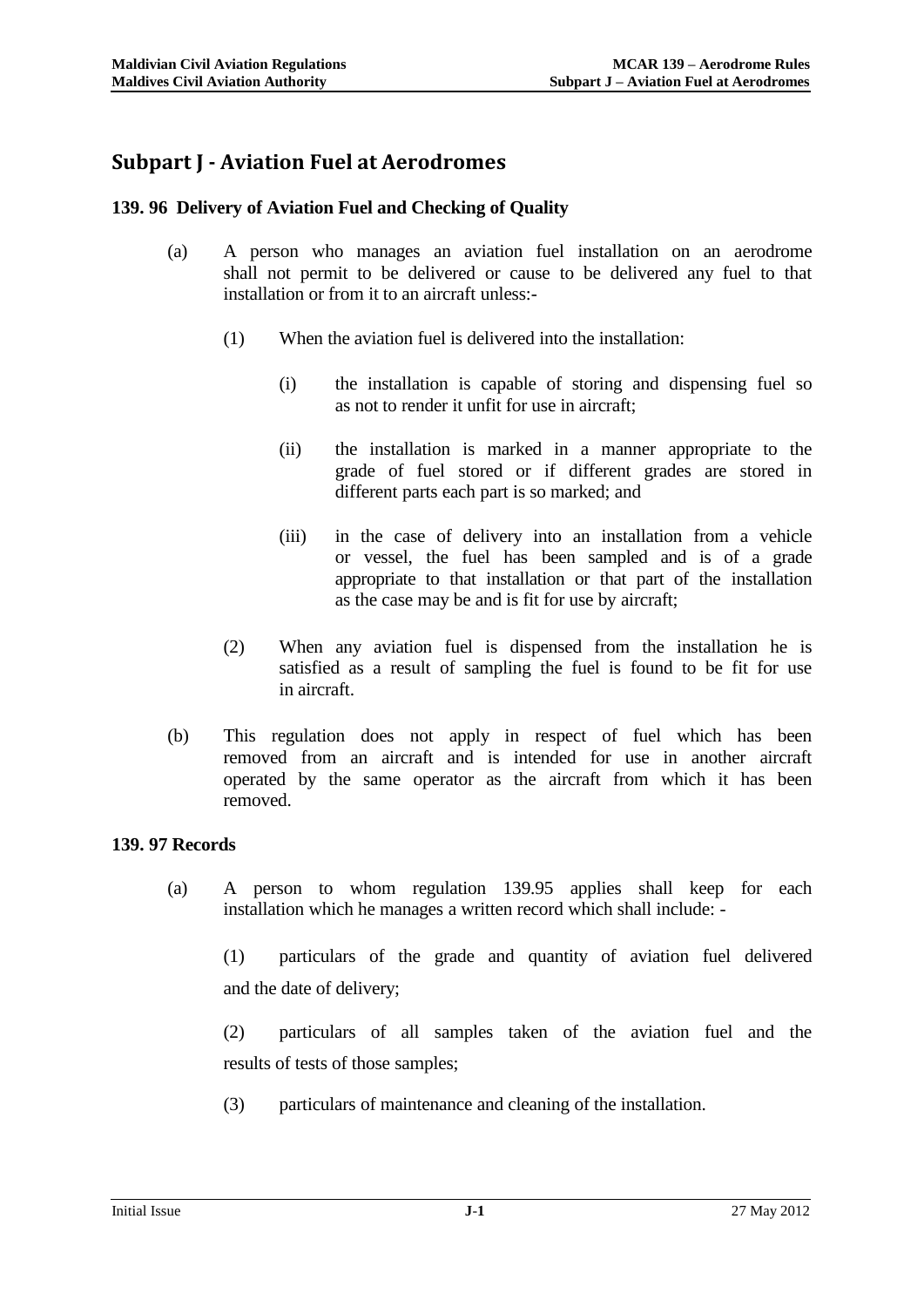(b) The written record referred to in paragraph (a) shall be preserved for a period of 12 months or for such longer period as the Director requires and shall be produced to him or any authorised person on request.

## **139. 98 Aviation Fuel to be fit for Use**

A person shall not cause or permit any aviation fuel to be dispensed for use in an aircraft if he knows or has reason to believe that it is not fit for such use.

#### **139.99 Prohibition of Supply of Fuel**

If the Director is not satisfied that any aviation fuel which is intended or likely to be delivered for use in an aircraft is fit for use, the Director may direct the person managing the installation not to permit aviation fuel to be dispensed from the installation until the direction has been revoked.

#### **139.100 Interpretation**

For the purpose of this Subregulation;

- (1) "Aviation fuel" means fuel intended for aircraft;
- (2) "Aviation fuel installation" means any apparatus or container, including a vehicle or a vessel, designed, manufactured or adapted for the storage of aviation fuel or for the delivery of such fuel to an aircraft.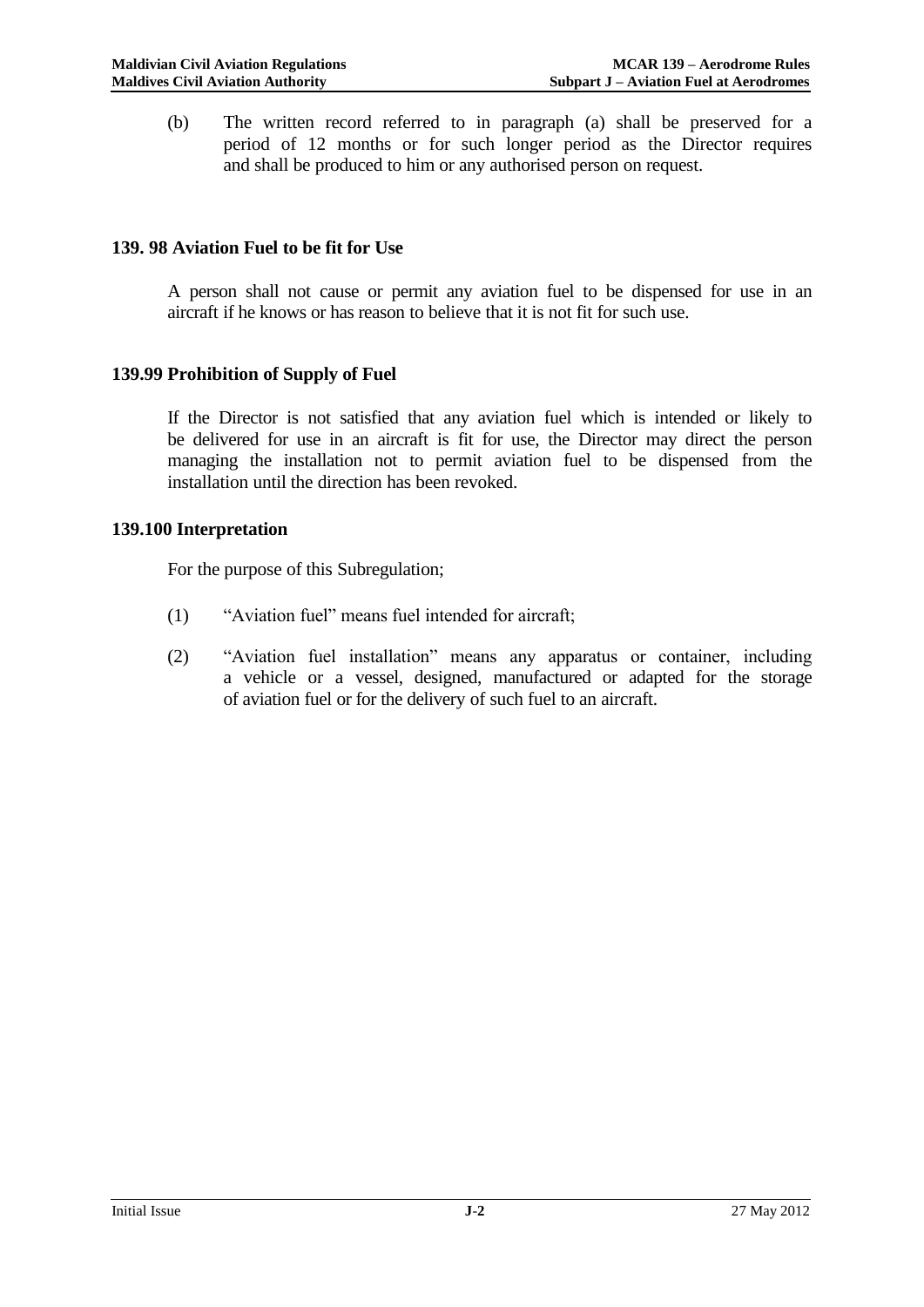# **Subpart K - Aeronautical Radio Stations**

#### **139. 101 Establishment of Aeronautical Radio Stations**

A person shall not cause or permit an aeronautical radio station to be established or used unless its purpose has been approved by the Director, and the equipment is of a type the specification of which has been approved by the Director for the purpose for which it is to be used and such conditions as are specified in the approval are complied with.

#### **139. 102 Installation and Checking of Aeronautical Radio Stations**

- (a) The operator of any aeronautical radio station shall not cause or permit the aeronautical radio station to provide navigational aid to aircraft unless the aeronautical radio station is:-
	- (1) installed, modified and maintained in a manner approved by the Director; and
	- (2) flight checked by the Director or by a person approved by the Director on such occasions as the Director may require.
- (b) This Regulation does not apply to any aeronautical radio station which is used solely for the purpose of enabling communications to be made by or on behalf of the operator of an aircraft and the pilot in command of an aircraft.

#### **139.103 Type and Hours of Service of Aeronautical Radio Station**

- (a) The operator of an aeronautical radio station for public use (whether located at an aerodrome for public use or elsewhere) shall notify the type of service which is available for use by aircraft and the hours of operation of that service.
- (b) The operator of an aeronautical radio station not for public use (whether located at an aerodrome or elsewhere) may be required by the Director to comply with the provisions of paragraph (a).

#### **139. 104 Records of Aeronautical Radio Stations Available for Navigation of Aircraft**

The operator of any aeronautical radio station shall in respect of the station.

- (a) Keep a written record of functional tests, flight checks and particulars of any overhaul, repair, replacement or modification thereof; and
- (b) Preserve the written record for a period of one year, or such longer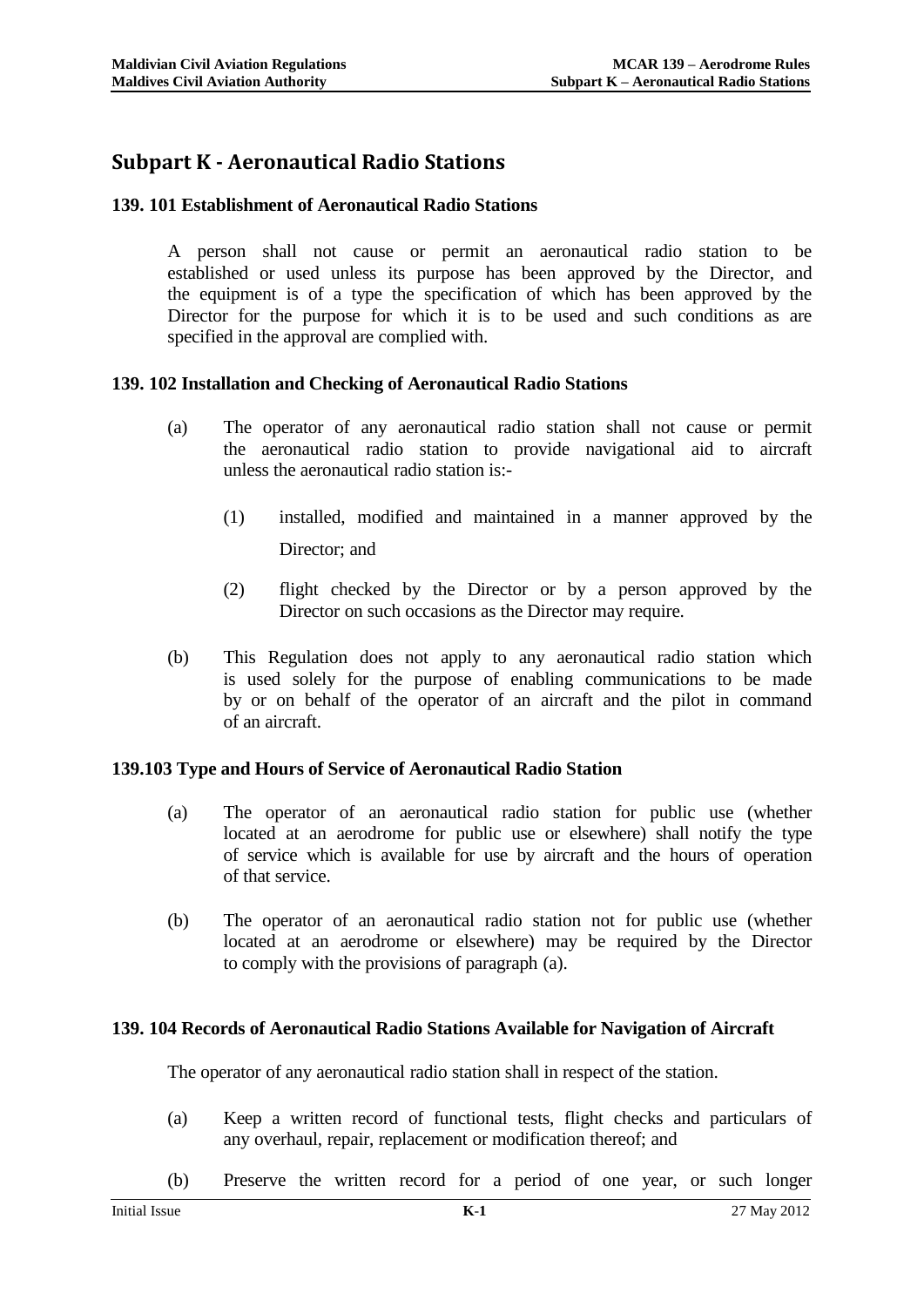period as the Director requires, and shall at the request of an authorized person produce such record to that person.

## **139. 105 Records of Aeronautical Radio Station Used For The Provision Of Air Traffic Service**

- (a) The operator of an aeronautical radio station which is used for the provision of air traffic services by an air traffic control unit shall provide apparatus (in this Regulation referred to as "the apparatus") which is capable of recording the terms or content of any radio message or signal to any aircraft either alone or in common with other aircraft or received from any aircraft by the air traffic control unit.
- (b) The apparatus shall be:
	- (1) of a type the specification of which is approved by the Director for that particular aeronautical radio station;
	- (2) installed, modified and maintained in a manner approved by the Director; and
	- (3) in operation at all times when the aeronautical radio station is in operation for providing air traffic service.

An approval may be subject to compliance with such conditions as the Director specifies in the instrument of approval.

- (c) The operator of an aeronautical radio station shall ensure that each record made by the apparatus includes:
	- (1) the identification of the aeronautical radio station;
	- (2) the date or dates on which the record was made;
	- (3) a means of determining the time at which each message or signal was transmit
	- (4) the identity of the aircraft to or from, and the radio frequency on, which the message or signal was transmitted or received; and
	- (5) the time at which the record started and finished.
- (d) If at any time the apparatus ceases to be capable of recording the matters required by this regulation to be recorded the operator shall ensure that a written record is kept in which the particulars in paragraph (c) are recorded together with a summary of communications exchanged between the aeronautical radio station and aircraft.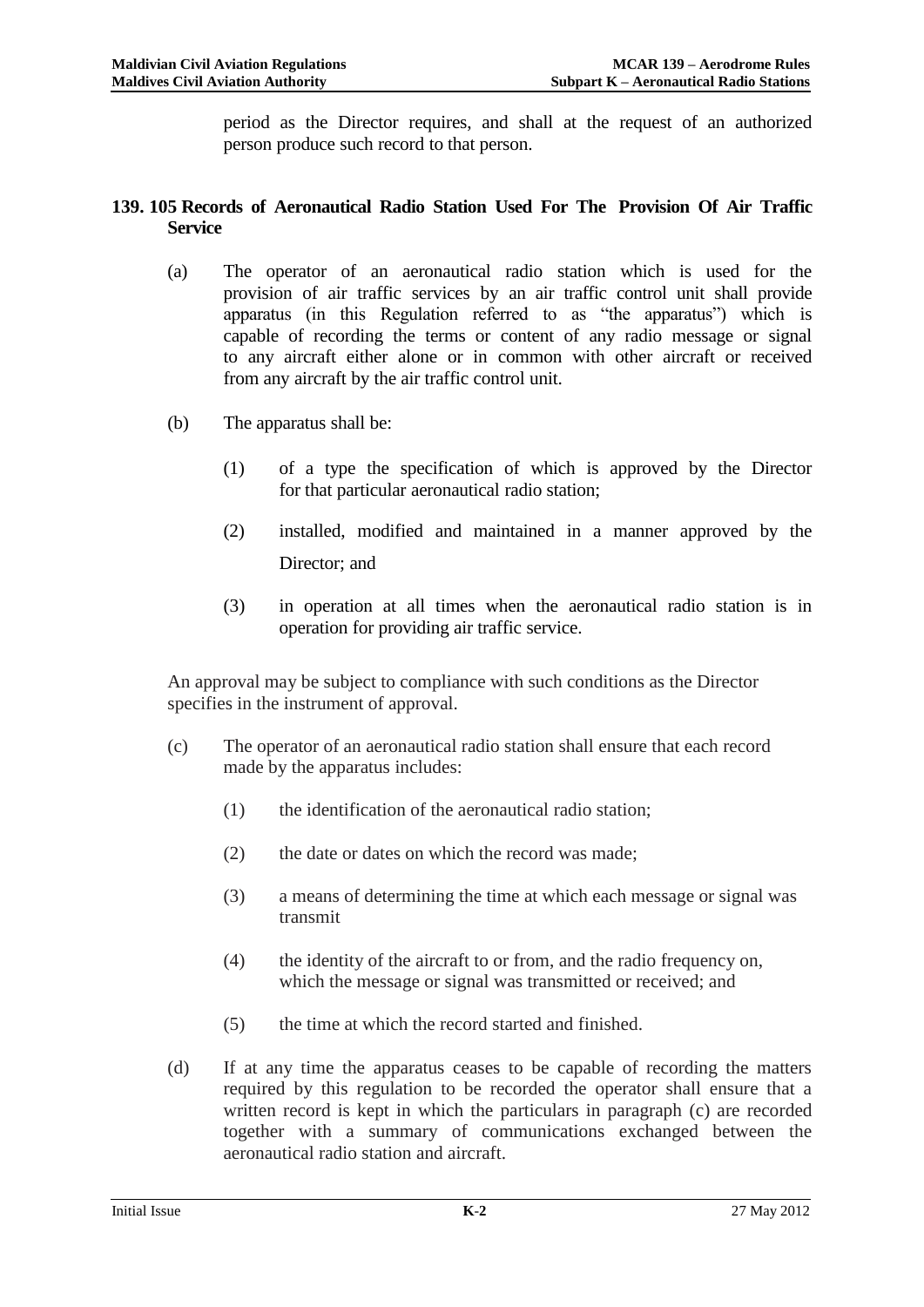(e) The operator of an aeronautical radio station shall preserve any record made in compliance with paragraphs (a) and (d) for a period of 30 days from the date on which the message or signal was recorded or for such longer period as the Director may in a particular case direct, and shall produce such records to him or an authorised person on request.

#### **139.106 Control of interference with aeronautical radio stations**

- (a) A person shall comply with the directions of a notice served upon him under this regulation and shall not impede or obstruct any authorized person inspecting or testing any installation subject to a notice under this Regulation.
- (b) Where an installation may be, either actively or passively, causing interference to signals or communications to or from an aeronautical radio station, an authorized person with such assistance as he requires may, after notice to the owner or user of the installation or occupier of the place where installation is situated (in this regulation referred to as "The person"), inspect and test the installation.
- (c) If the Director, as a result of the inspection and any test in accordance with paragraph (b), determines that it is necessary to do so in the interests of safety of air navigation he may by notice served on the person upon whom notice was served under paragraph (b) direct the person to modify or take other action as to eliminate the interference.
- (d) If the person upon whom notice has been served under paragraph (c) fails to comply with the direction within the time specified in the notice, an authorized person with such assistance as he requires may take such action as is directed by the notice.
- (e) In this regulation "installation" includes any electrical or other equipment or any metallic structure.

# **139.107 Interpretation**

For the purpose of this Subregulation;

- (1) "Aeronautical radio station" means a radio station on the surface, which transmits or receives signals for the purpose of assisting aircraft;
- (2) "Operator" means the person having the management of an aeronautical radio station.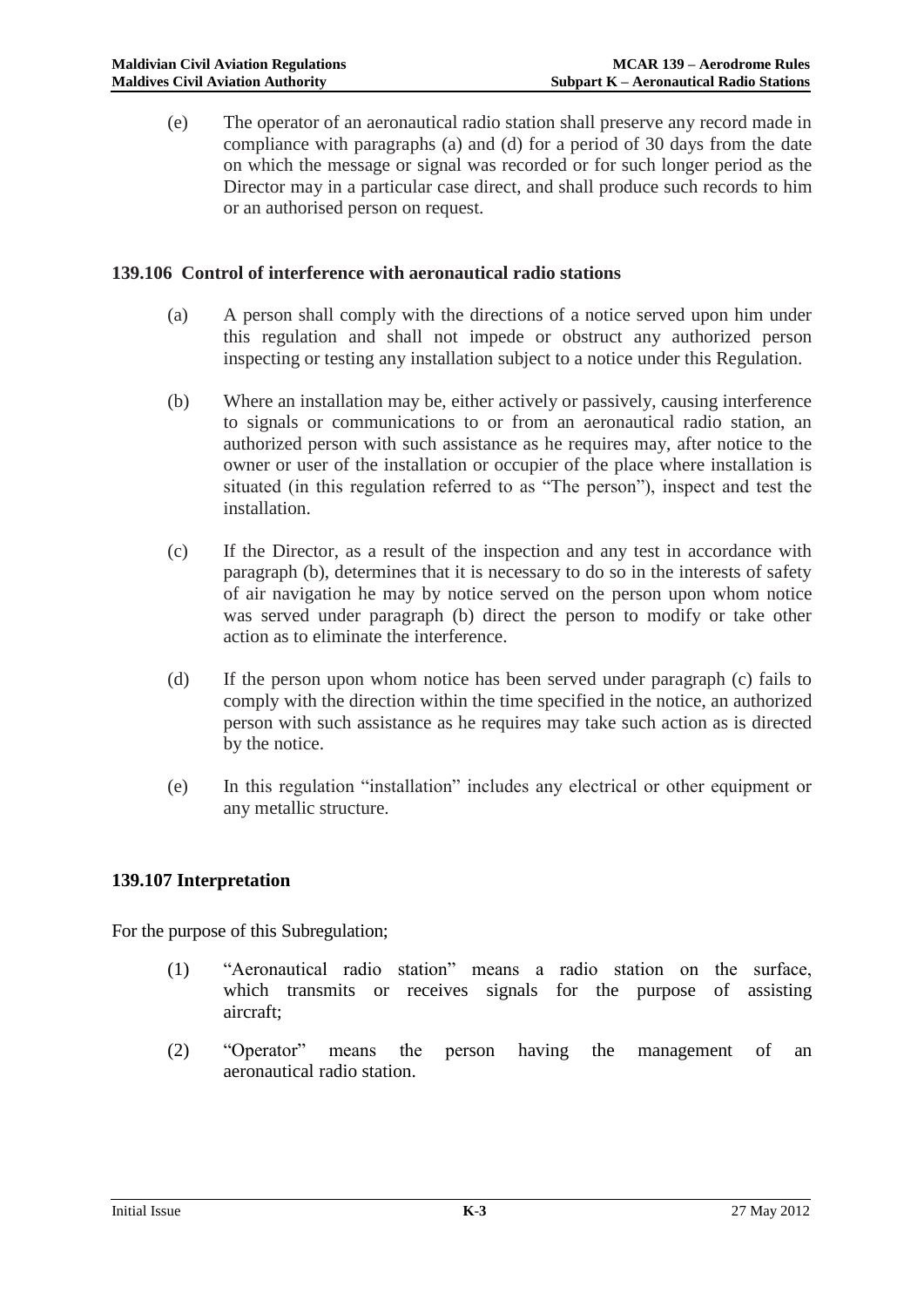# **Subpart L — Particulars of Aerodrome Security**

# **139.108 Public protection**

- (a) Each applicant for the grant of an aerodrome certificate shall provide at their aerodrome—
	- (1) safeguards to prevent inadvertent entry of animals to the movement area, and safeguards to deter the entry of unauthorized persons or vehicles to the aerodrome operational area; and
	- (2) reasonable protection of persons and property from aircraft blast.
- (b) The safeguards required by paragraph (a) (1) shall—
	- (1) in areas adjacent to the aerodrome operational area to which the public has direct vehicle or pedestrian access—
		- (i) be continuous barriers that may include existing structures, gates and doors with secured or controlled access; and
		- (ii) be at least 1200 millimeters in height; and
	- (2) in other areas, be of a construction and height appropriate to prevent incursion by animals likely to endanger aircraft operations.

# **139. 109 Requirements for security designated aerodromes**

# **Barrier requirements**

- (a) Each holder of an aerodrome certificate or an aerodrome license issued for a security designated aerodrome shall, in addition to complying with the requirements of 139.107 (Public Protection), provide safeguards to prevent inadvertent unauthorized access and to deter intentional unauthorized access, to any security area or security enhanced area within their aerodrome.
- (b) The safeguards required by paragraph (a) shall—
	- (1) consist of fences, gates, doors and other barriers between public and security areas or security enhanced areas with adequate locking or control systems; and
	- (2) ensure control of any duct, drain or tunnel giving access to any security area or security enhanced area.
- (c) The construction and height of each barrier required by paragraph (b)(1) shall, considering the surrounding topography, provide an effective measure against penetration of any security area or security enhanced area and shall in no case be less than 2.5 meters in height.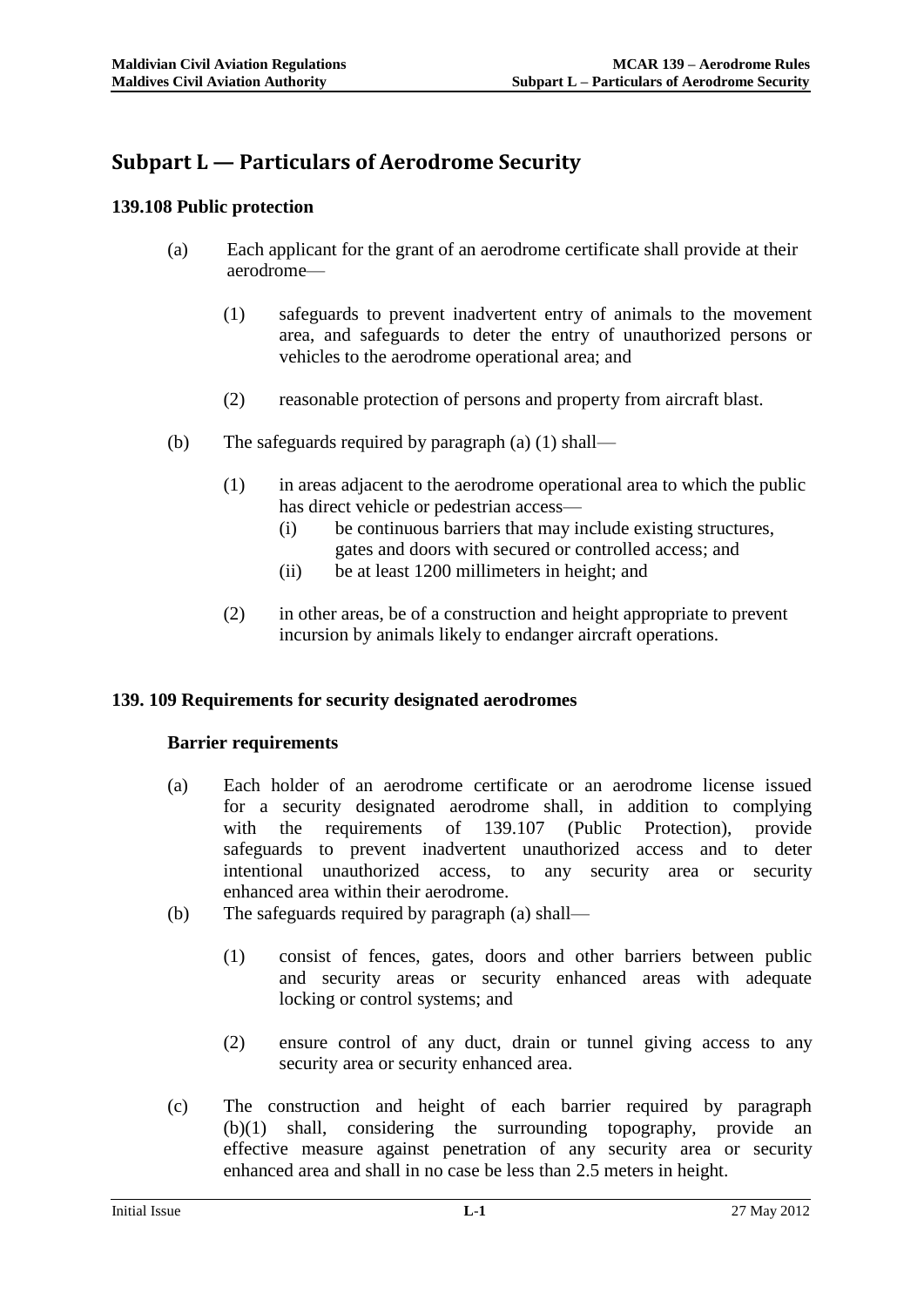## **139.110 Other requirements**

- (d) Each holder of an aerodrome certificate or an aerodrome licence issued for a security designated aerodrome shall—
	- (1) designate an isolated aircraft parking position at their aerodrome for the parking of an aircraft that is known or believed to be the subject of unlawful interference, or which for other security reason needs isolation from normal aerodrome activities; and
	- (2) provide and maintain lighting, and emergency lighting in the event of failure of the normal lighting system, on any parking areas at their aerodrome used at night by aeroplanes having a certified seating capacity of 30 or more passengers that are engaged in air transport operations for the carriage of passengers; and
	- (3) provide lighting, or have portable lighting available within 30 minutes, on any designated isolated aircraft parking area at their aerodrome intended to be used at night; and
	- (4) provide the following areas at their aerodrome for the screening of passengers, crew and baggage:
		- i. areas for the screening of international passengers, crew, and baggage, prior to aircraft boarding:
		- ii. sterile areas where international passengers and crew subject to screening are prevented from having access to unauthorized articles or contact with unscreened persons:
		- iii. areas for the separation of arriving passengers and crew from departing passengers and crew during international deplaning to prevent arriving, transit, and transfer passengers and crew having contact with any person who has been subject to screening; and
	- (4A) when considered necessary by the Minister or the Director, provide areas at their aerodrome for the screening and searching of persons, items, substances, and vehicles entering and within security enhanced areas; and
	- (5) when considered necessary by the Minister, or the Director in any case to respond to a security threat, provide areas at their aerodrome of the kind required by paragraph (d)(4) (for the screening of international passengers, crew and their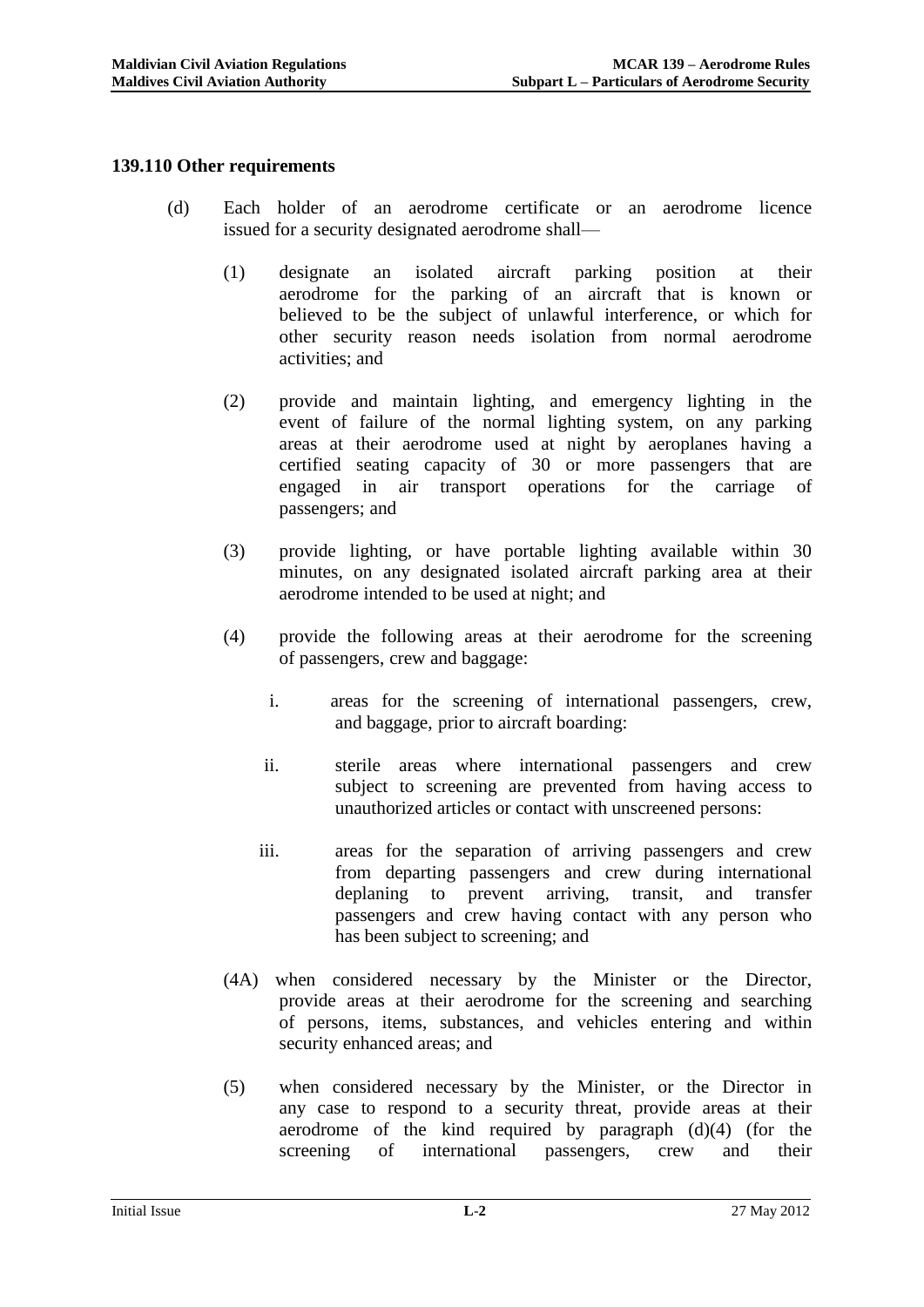baggage)for the screening of domestic passengers, crew and their baggage; and

- (6) ensure that concession areas at their aerodrome that are situated in an area accessible to screened passengers are designed in such a way that they provide access control measures sufficient to prevent delivery to any screened person of—
	- (a) any firearm; or
	- (b) any other dangerous or offensive weapon or instrument of any kind; or
	- (c) any ammunition; or
	- (d) any explosive substance or device, or any injurious substance or device of any kind that could be used to endanger the safety of an aircraft or of the persons on an aircraft; and
- (7) design all areas required by paragraph (d)(4), (5) and (6) in such a way that they provide access control measures sufficient to prevent any unauthorized persons from entering the area; and
- (8) ensure that personnel engaged, employed or contracted by the certificate holder undergo a security awareness programme, and that each person required to carry out specific security tasks is trained for those tasks; and
- (9) establish procedures for identifying, reporting to the Director, and dealing with, breaches of and deficiencies in, any security procedures established by the holder and any provisions of any enactment relating to security at the aerodrome; and
- (10) make provision for the security of services including, but not supplies, in order to minimise the risk of such services being used to interfere unlawfully with aviation operations; and
- (11) when so required by the Director, affix signs at the perimeter of security areas or security enhanced areas within their aerodrome.

# **139. 111 Requirements for non-security designated aerodromes**

Each holder of an aerodrome certificate or an aerodrome licence issued for an aerodrome that is not a security designated aerodrome shall, in addition to complying with the requirements of 139.107 (Public Protection)—

(a) have a contingency plan to provide at their aerodrome those areas that must be provided by the holder of a certificate issued for a security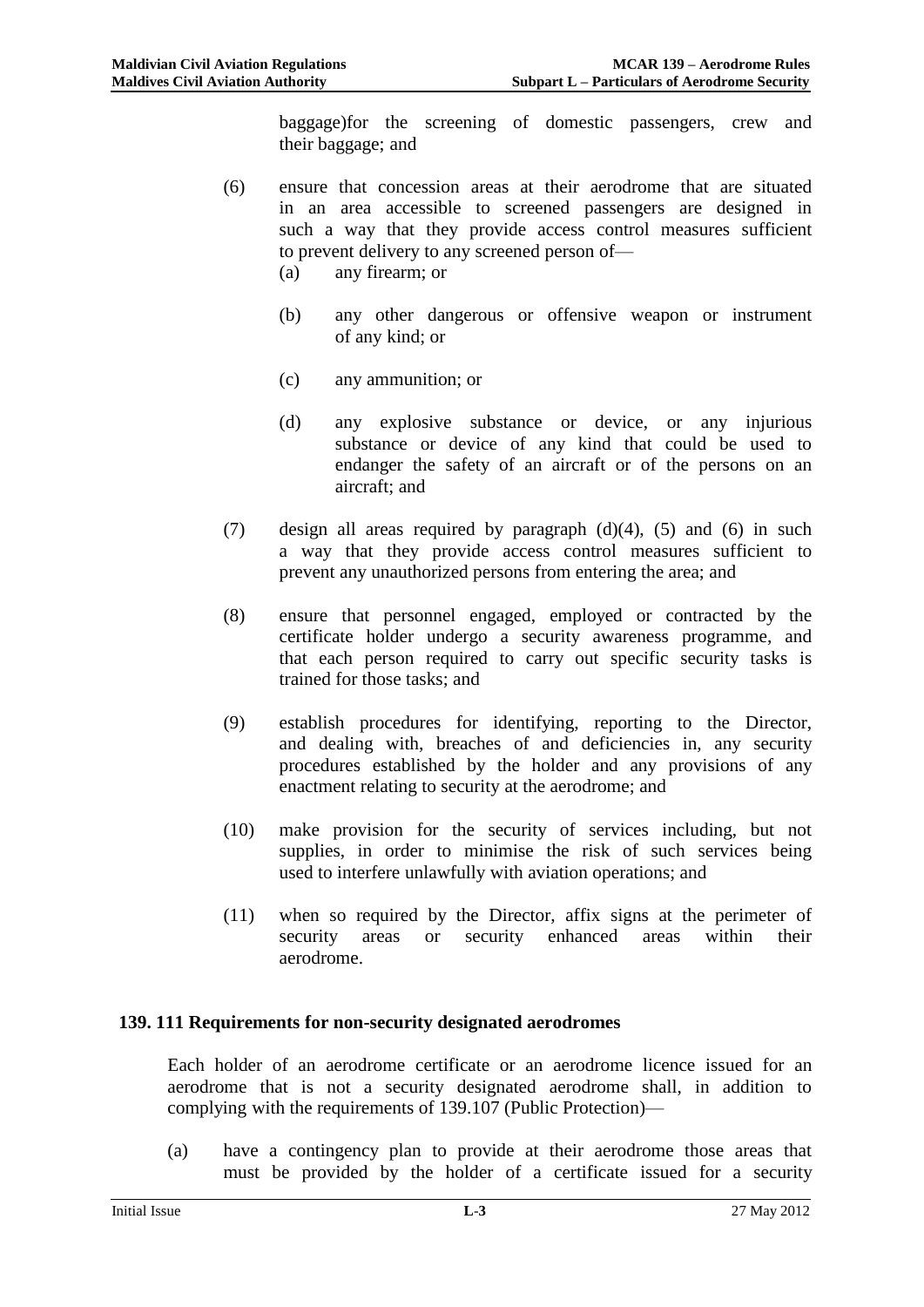designated aerodrome under 139.109(d)(4) (as if those requirements applied to domestic passengers, crew and baggage) and under 139.109(d)(4A) when so required by the Director in response to a security threat at the aerodrome; and

(b) comply with the requirements in 139.107 (d)(2), (3), (8) and (9) that are prescribed for the holder of an aerodrome certificate issued for a security designated aerodrome.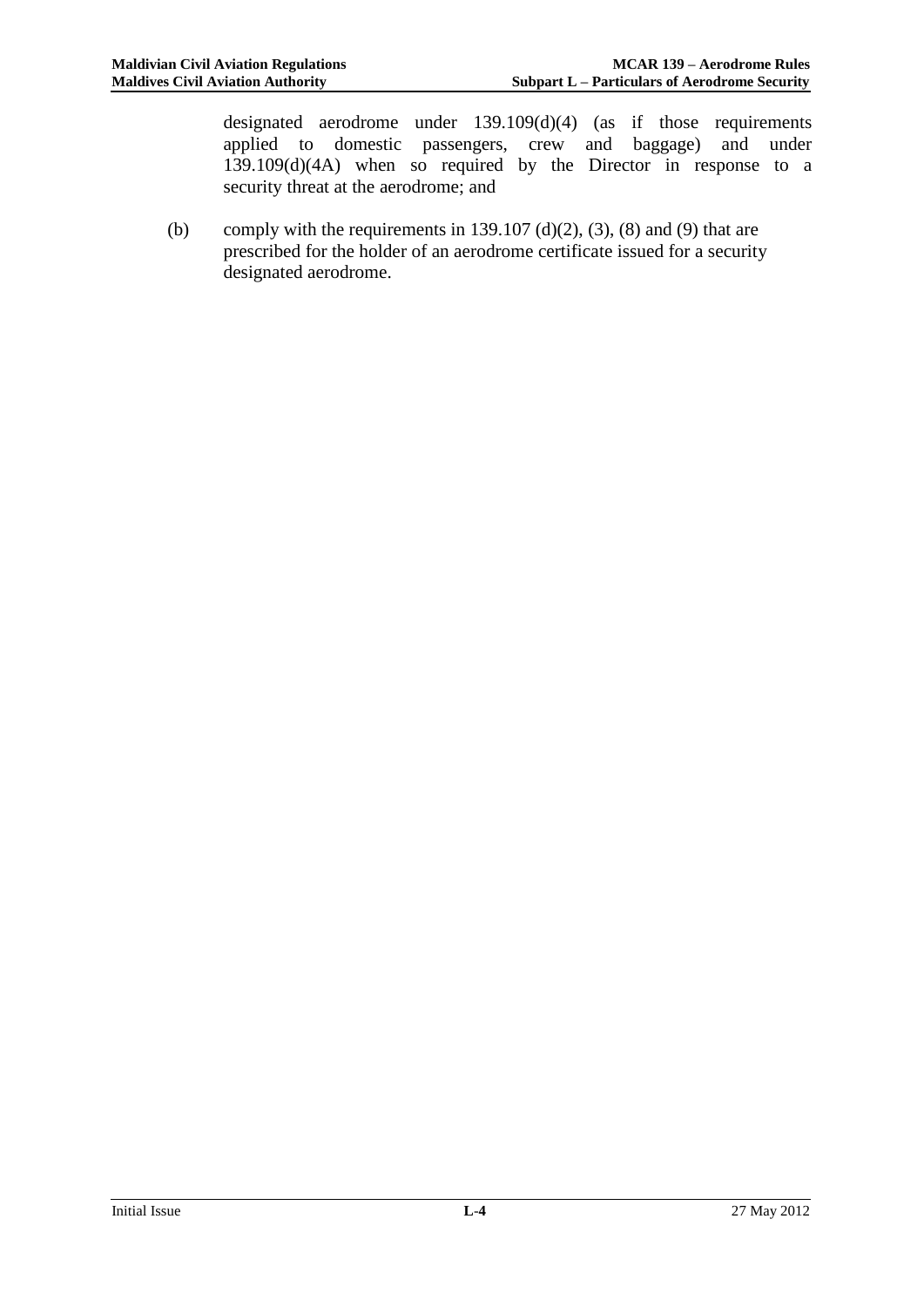# **Subpart M: Prohibited activities**

**139. 112** No person shall, within an airport:-

- (a) obstruct or interfere with the proper use of the airport;
- (b) obstruct any person acting in the execution of his duty in relation to the airport;
- (c) remain in the airport after having been required to leave it by an authorized person;
- (d) allow any motor vehicle or animal to be in the airport after having been required to remove it or its presence on the airport has been forbidden by an authorized person;
- (e) board or attempt to board an aircraft without the permission of the person in charge of it;
- (f) interfere or tamper with any aircraft without the permission of the person in charge of it;
- (g) smoke in or otherwise bring or light any naked light into or in:-
	- (1) any place where any such act is prohibited by notice; or
	- (2) any place within 15 metres of an aircraft or a store of liquid fuel or explosives;
- (h) do any act causing or tending to cause an outbreak of fire;
- (i) throw, leave or drop anything capable of causing injury to any person or property;
- (j) climb any wall, fence, barrier, railing or post;
- (k) willfully give any false alarm indicating that an emergency situation exists either on or in the vicinity of the airport or on any aircraft within the area customarily under the control of an airport air traffic control unit;
- (l) fail to put an aircraft in the place and position specified by an authorised person;
- (m) fail to moor or secure any stationary aircraft, which is not in a hanger, in such manner as will ensure that it does not constitute a hazard to persons or property;
- (n) drive or place a motor vehicle carelessly or dangerously or without consideration for other persons using the airport;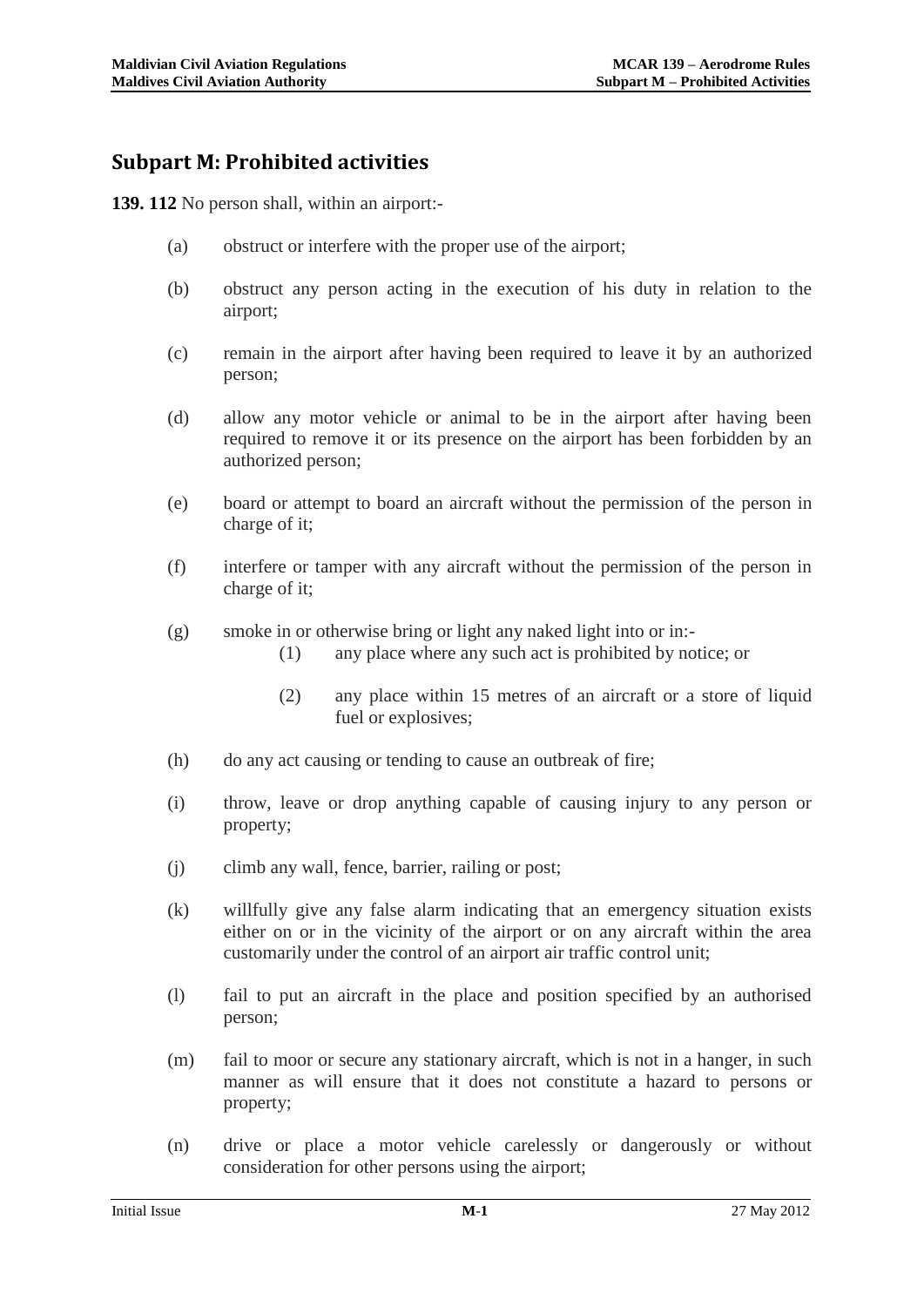- (o) being the driver of a motor vehicle fail to stop when required to do so by an authorized person;
- (p) being the driver of a motor vehicle which is involved in an accident fail to give his name and address and the name and address of the owner of the vehicle to an authorized person;
- (q) being the driver of a motor vehicle fail to report to an authorised person any accident in which the vehicle is involved;
- (r) park a motor vehicle elsewhere than in a place provided for that purpose, either generally or in relation to a particular class of vehicles;
- (s) being the person in charge of a motor vehicle fail to remove it from any place where it may be parked upon being so required by an authorised person;
- (t) fail to keep any animal under control;
- (u) be drunk or intoxicated;
- (v) dispose of garbage, papers or refuse or other material in the airport except in the receptacle provided for that purpose;
- (w) travel other than on the roads, paths or places provided for the particular class of traffic;
- (x) occupy the roads or paths in such manner as to hinder or obstruct their proper use.

# **139. 113 Activities Prohibited Except With the Permission of the Authority**

- (a) No person shall, within an airport except with permission in writing of the aerodrome operator first obtained:-
	- (1) remove, displace, damage, deface, or alter any building, structure or other property, whether real or personal (including any notice), forming part of or provided for or in connection with the airport;
	- (2) dig soil or cut or remove turf;
	- (3) sell or distribute anything, or offer anything for hire or sale, or make any offer of service;
	- (4) post, distribute or display any signs, advertisements, circulars or printed or written matter;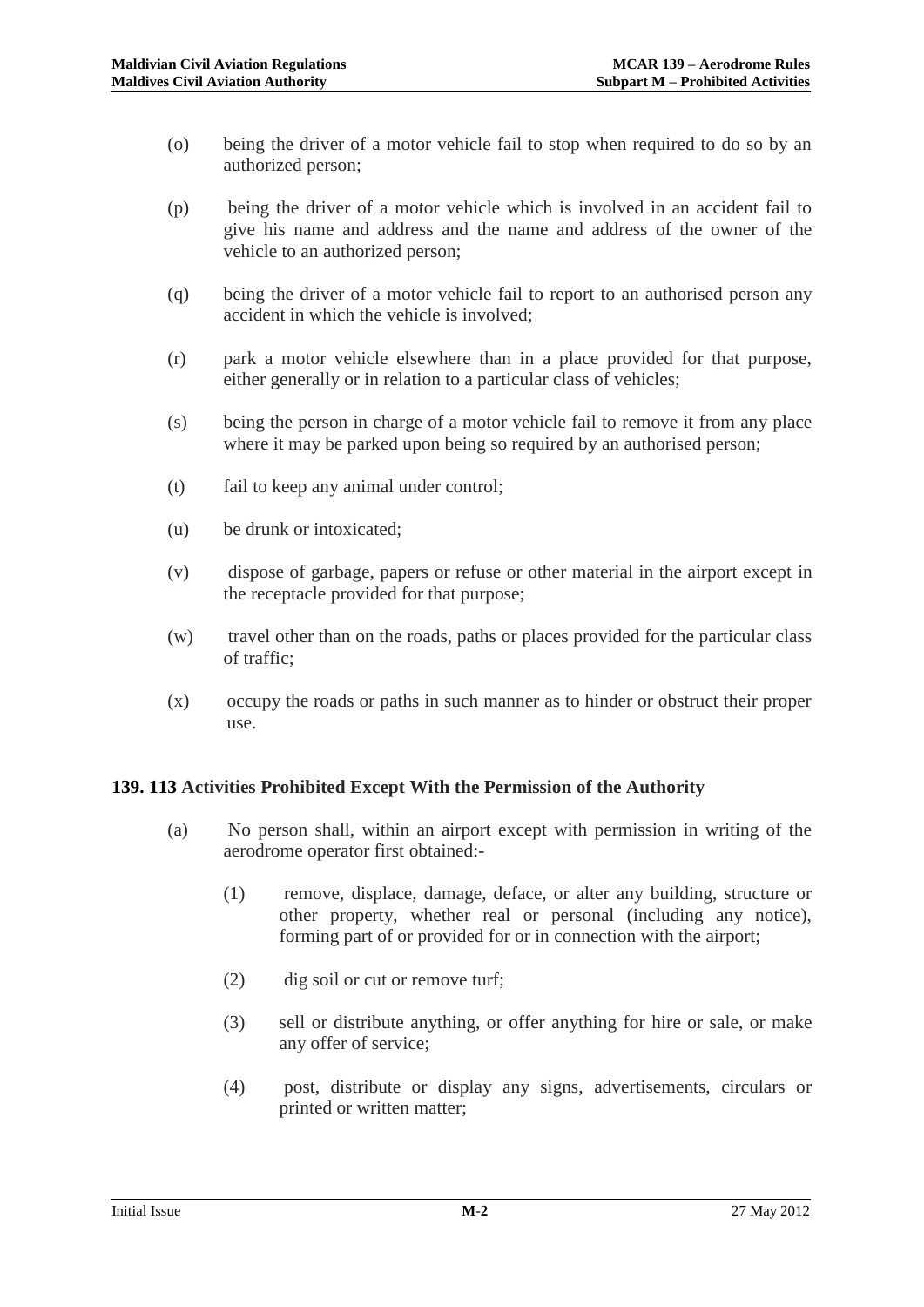- (5) leave a motor vehicle in the airport longer than is reasonably necessary for the transaction of the business for the purpose of which it was brought there;
- (6) drive a motor vehicle elsewhere than in a place provided for the passage or accommodation of such vehicles;
- (7) fill or discharge from any container (including any part of a vehicle) liquid or gaseous fuel elsewhere than in a place approved for that purpose;
- (8) light a fire elsewhere than in a place constructed for that purpose;
- (9) remove, pick or otherwise damage any tree, shrub or plant;
- (10) walk on or otherwise damage any flower bed or anything growing therein;
- (11) operate any type of vehicle for the disposal of garbage, ashes or other waste material;
- (12) operate any radio transmitting equipment except when such equipment is installed in an aircraft;
- (13) hold any public meeting or public function;
- (14) for commercial purposes take still or motion pictures or operate a television camera.
- (b) Any permission under this Rule may by given so as to apply to any persons, equipment or vehicles either absolutely or subject to such conditions as the Authority thinks fit.

#### **139. 114 Control of vessels**

- (a) The Authority may by posting signs specify the places at which vessels may be moored or docked, the purpose for which such places may be used and the periods for which such places may be used.
- (b) Every person operating a vessel shall comply with the specifications of any sign so posted by the Authority.

# **139. 115 Vehicles**

(a) No person, having obtained permission of the Authority shall take any motor vehicle on to the area of the airport used by aircraft, unless a sticker or card issued by the Authority evidencing the Authority's permission is displayed on the vehicle.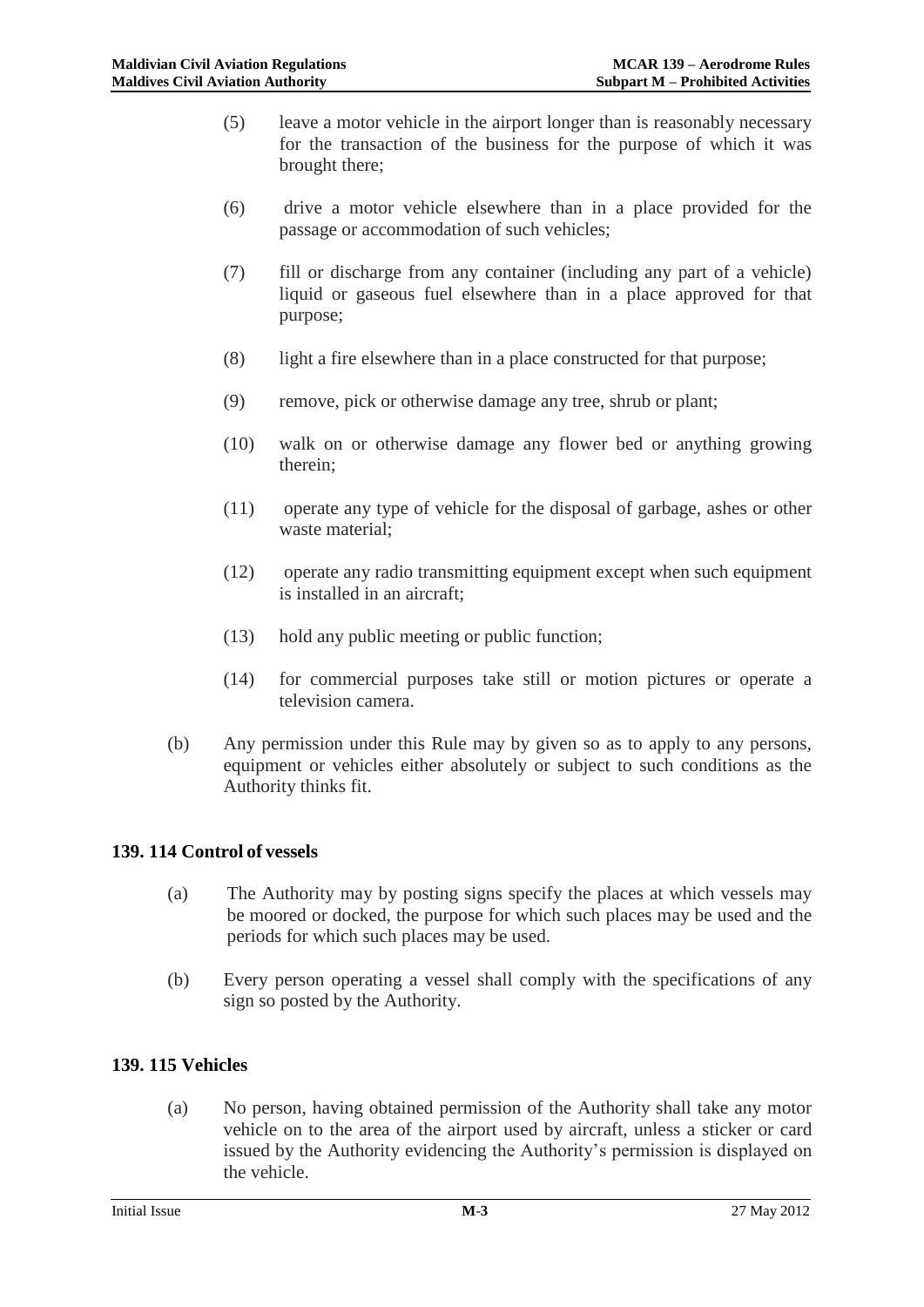(b) No person shall operate any motor vehicle or mechanically propelled equipment on any taxiway, runway, strip or parking apron in an airport except in the course of his lawful duties and in accordance with any instructions which may be given to him by the appropriate air traffic services unit.

## **139. 116 Stray animals and live stock**

It shall be lawful for the Authority or any authorized person, where in the opinion of the Authority or such person such action is necessary to ensure the safety of aircraft to shoot, destroy or trap any livestock or animal found trespassing or straying on the airport.

#### **139. 117 Entry to designated areas**

- (a) No person shall enter or remain within the precincts of any airport or any building or area therein in which are operated technical facilities or services for civil aviation except those areas specifically set aside for public use, in circumstances in which the safety of any aircraft or its passengers or crew is likely to be imperiled or the proper functioning of the airport impeded.
- (b) Notwithstanding the provisions of paragraph (a) the Authority or any authorized person shall be entitled to control or prohibit access to any part of any such airport or any building, or area within any such airport used for providing technical facilities or services for civil aviation.
- (c) No person shall enter or be in any place at any such airport which is a designated\ area, without the general or specific permission of the Authority.
- (d) Any permission granted under paragraph (c) may be in such form as the Authority may determine and may be signified by document (hereinafter called an Airport Identity Card) issued by the Authority.
- (e) An Airport Identity Card shall remain the property of the Authority and shall be returned to it on demand.
- (f) It shall be an offence for any person falsely to represent himself to be the holder of an Airport Identity Card issued under this Regulation.
- (g) In the event of conflict between these Rules and any provision of Part 19, the provision of Part19 shall prevail; accordingly a person authorized under Part 19 to enter any part of an airport may do so provided that he is in compliance with the provisions of that Part and notwithstanding that he is not in compliance with the provisions of these Rules.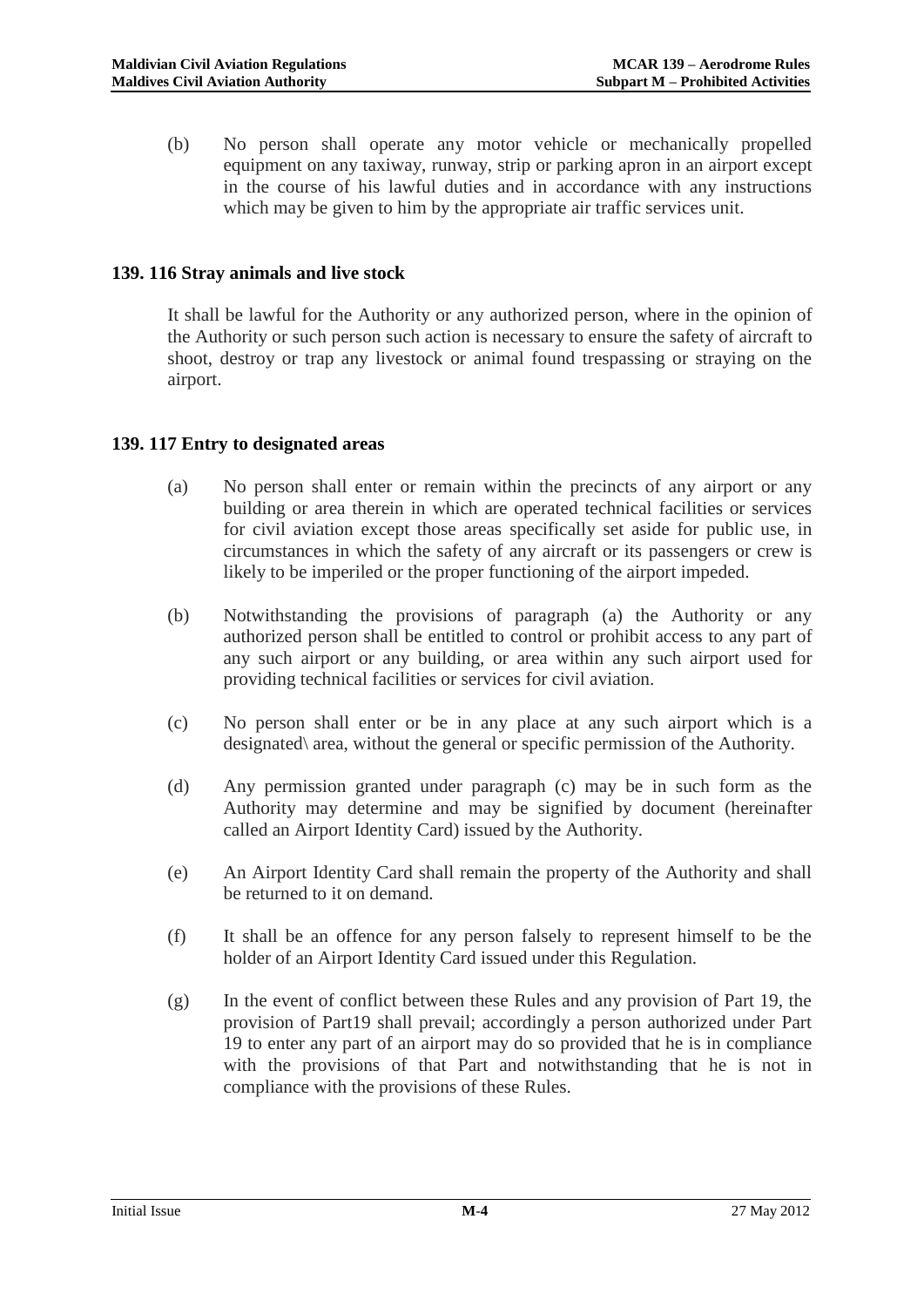#### **139. 118 Removal of person etc. from airport**

An authorized person with such assistance as he requires may remove from the airport or any accident site:-

- (a) any person who, in contravention of any of these Rules, fails or refuses to leave the airport or accident site after being so requested by that authorized person;
- (b) any vessel, animal, or thing brought or left in the airport or accident site in contravention of any of the Rules or any vehicle, vessel or thing likely to cause danger or obstruction.

#### **139. 119 Restraint of persons**

An authorized person may place under restraint a person within an airport:-

- (a) if he has reasonable cause to believe that the person has contravened any of these Rules; or
- (b) if that person, in contravention of any of these Rules, fails or refuses to leave the airport or any particular part of it after being requested by the authorized person to do so.

#### **139. 120 Starting engines**

It shall be an offence:-

- (a) for any person to start or run any engine in any aircraft in an airport unless such a person is the holder of a pilot's or aircraft maintenance engineer's licence;
- (b) for any person to leave unattended in any such airport any aircraft with any engine thereof running;
- (c) to start any engine in any aircraft in any such airport unless the aircraft is either provided with adequate parking brakes and use is made of such brakes or chocks have first been appropriately placed.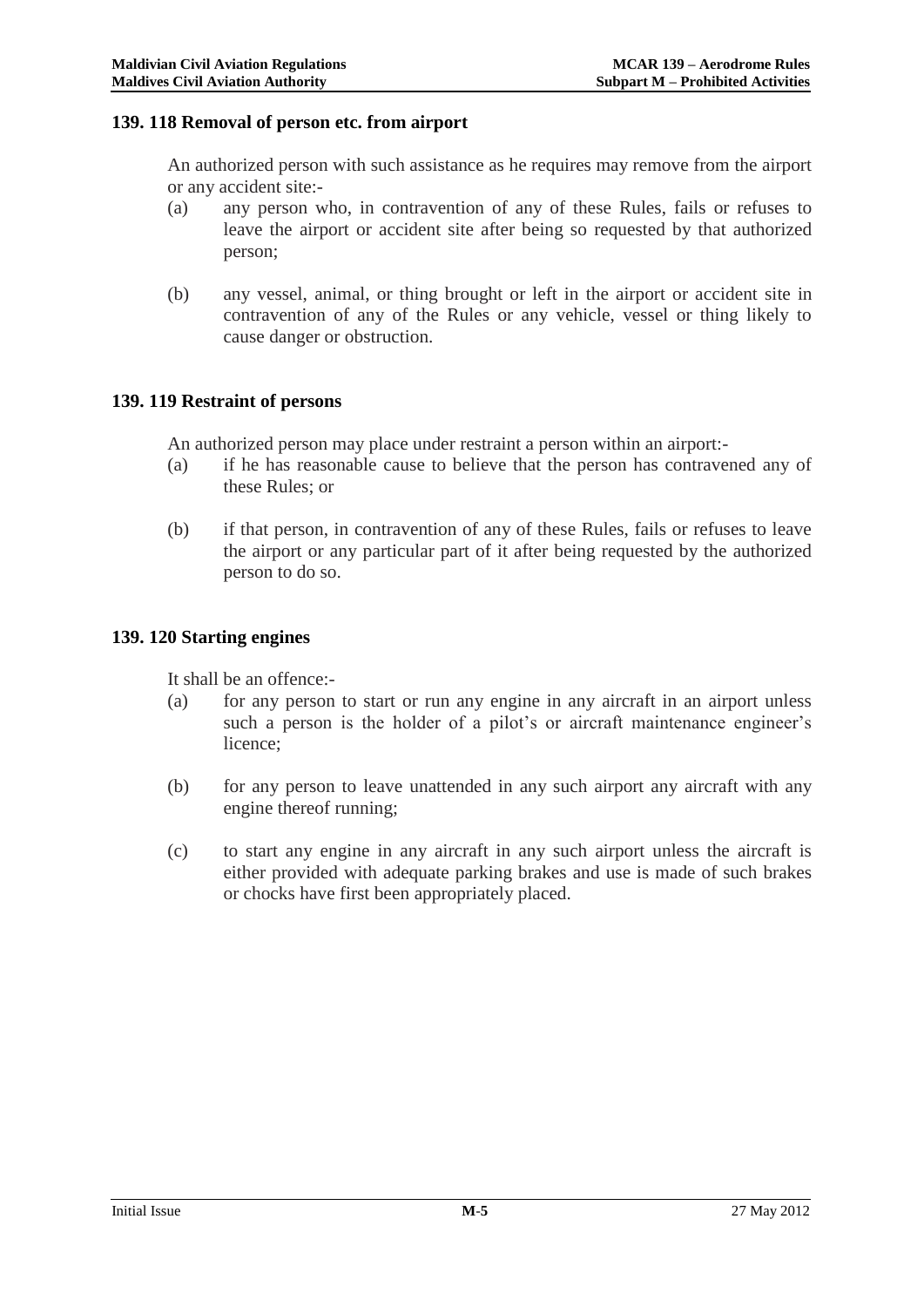# **Subpart N: Meteorological Information**

#### **139. 121 Provision of Meteorological information**

The director may make arrangements with the Director of Meteorology for the provision of meteorological information in such form and in such manner and such places as the Director considers necessary to ensure the safe, economic and regular operation of aircraft and to give effect to the Chicago Convention.

**For the Maldives Civil Aviation Authority** Hussain Jaleel CHIEF EXECUTIVE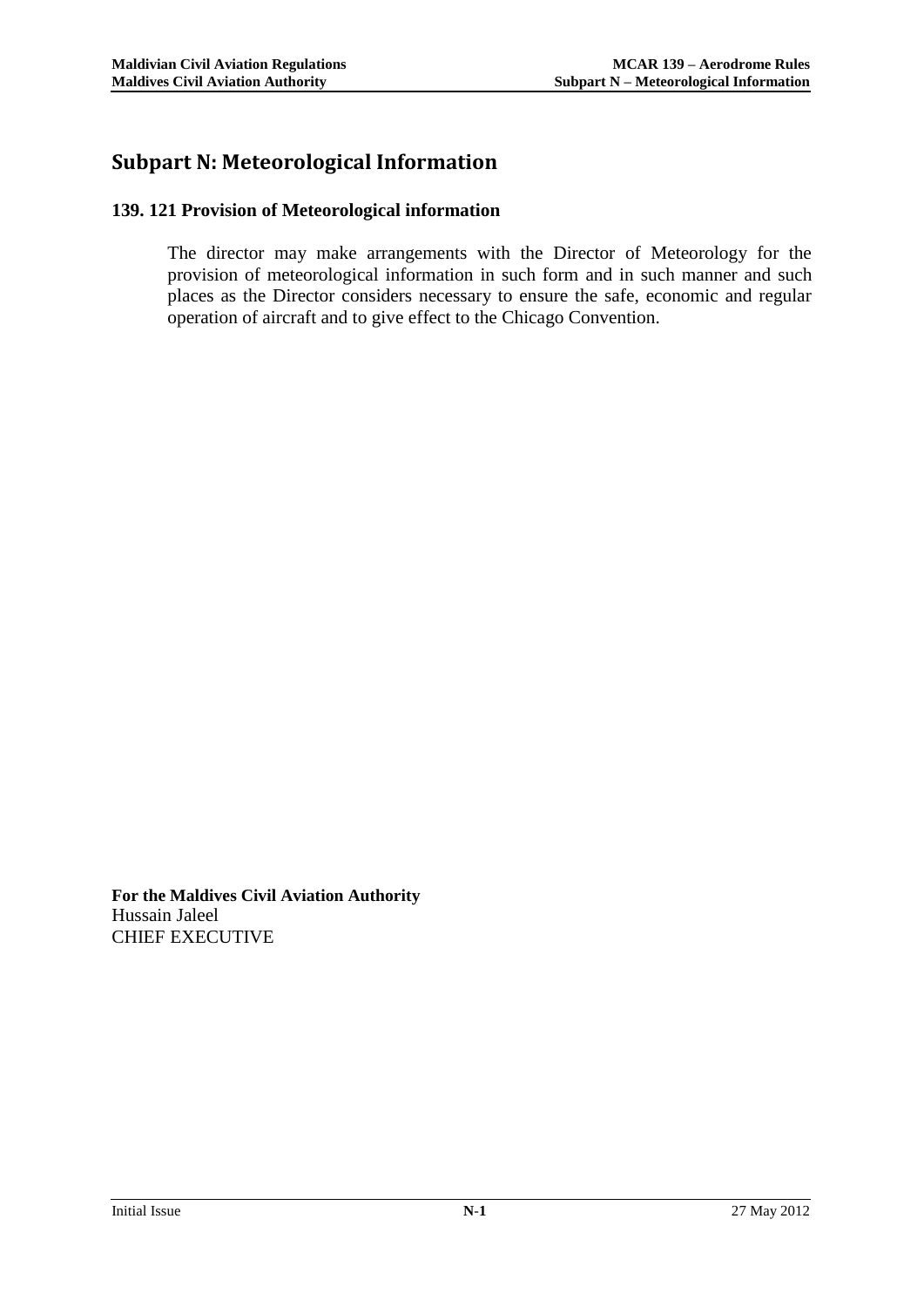# **APPENDIX I**

# **Schedule of aerodrome certification regulations particulars to be included in an aerodrome manual**

# **Part i**

# **General**

General information, including the following:

- a) purpose and scope of the manual;
- b) legal requirements for all aerodrome certificate and the manual as prescribed in the national regulations;
- c) conditions for use of the aerodrome a statement to indicate that the aerodrome shall at all time, when it is available for the take-offs and landings of aircraft, be so available to all persons on equal terms and conditions;
- d) the system of aeronautical information available and the procedure for their promulgation;
- e) the system for recording aircraft movement; and
- f) obligations of the Aerodrome Operator.

# **Part2**

# **Particulars of the aerodrome site**

General information Including tile following:

- a) plan of the aerodrome showing the main aerodrome facilities for the operation of the aerodrome including, particularly, the location of each wind direction indicator;
- b) plan of the aerodrome showing the aerodrome boundaries;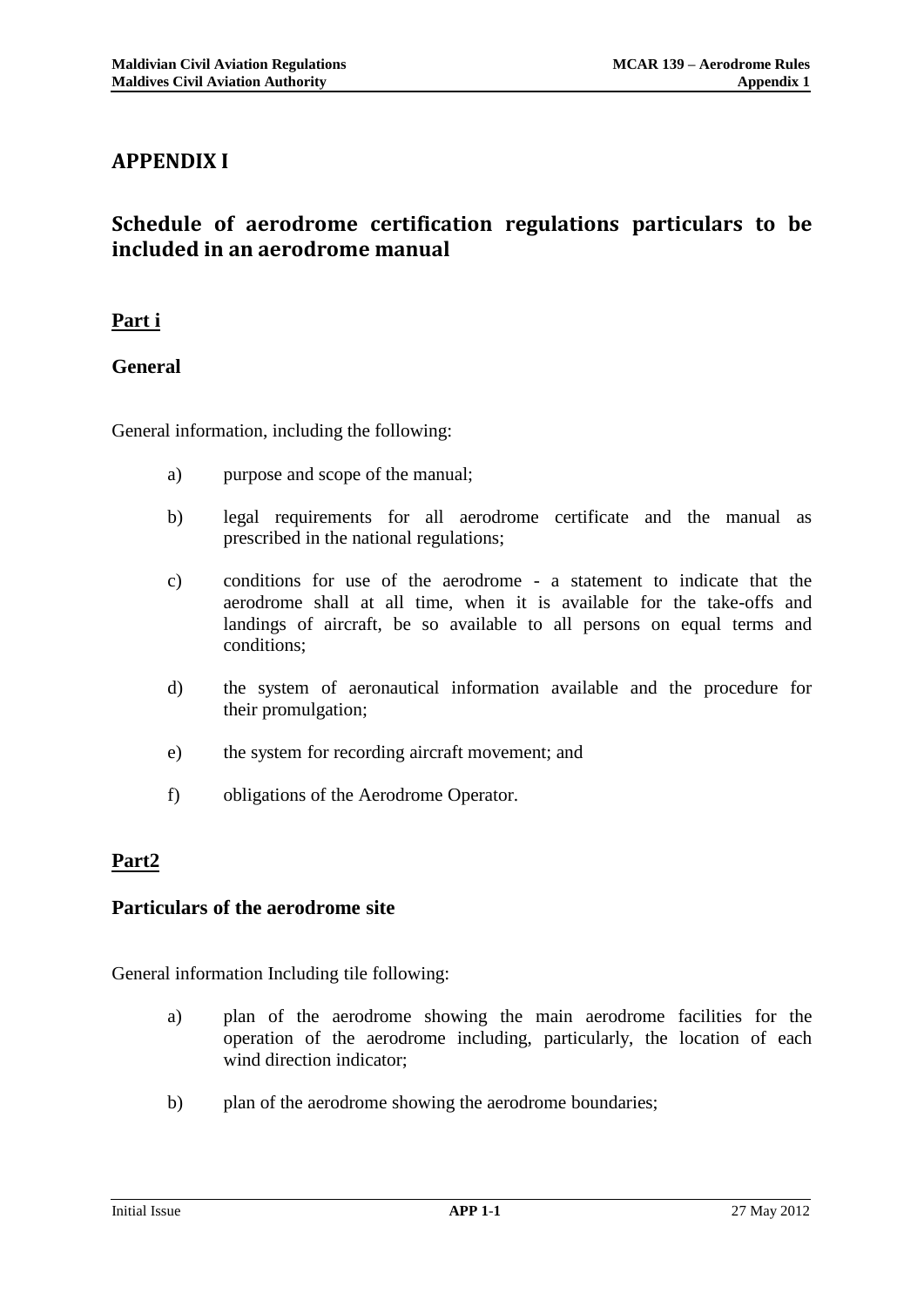- c) plan showing the distance of the aerodrome from the nearest city, town or other populous area, and the location of any aerodrome facilities and equipment outside the boundaries of the aerodrome; and
- d) particulars of the title of
	- i) the aerodrome site or
	- ii) if the boundaries of the aerodrome are not defined in the documents of the title particulars of title of, or interest in, the property on which the aerodrome is located and a plan showing the boundaries and position of the aerodrome.

# **Part 3**

**Particulars of the aerodrome required to be reported to aeronautical information service (AIS)**

#### **3.1 GENERAL INFORMATION**

- a) the name of the aerodrome;
- b) the location of the aerodrome;
- c) the geographical co-ordinates of the Aerodrome Reference Point determined in terms of World Geodetic System - 1984 (WGS - 84) reference datum;
- d) aerodrome elevation and geoid undulation;
- e) the elevation of each threshold and geoid undulation, the elevation of the runway end and any significant high and low points along the runway, and the highest elevation of the touchdown zone of a precision approach runway;
- f) aerodrome reference temperature;
- g) details of the aerodrome beacon; and
- h) name of the aerodrome operator and the address and telephone numbers at which the aerodrome operator may be contacted at all times.

# **3.2 Aerodrome dimensions and related information**

General information, including the following: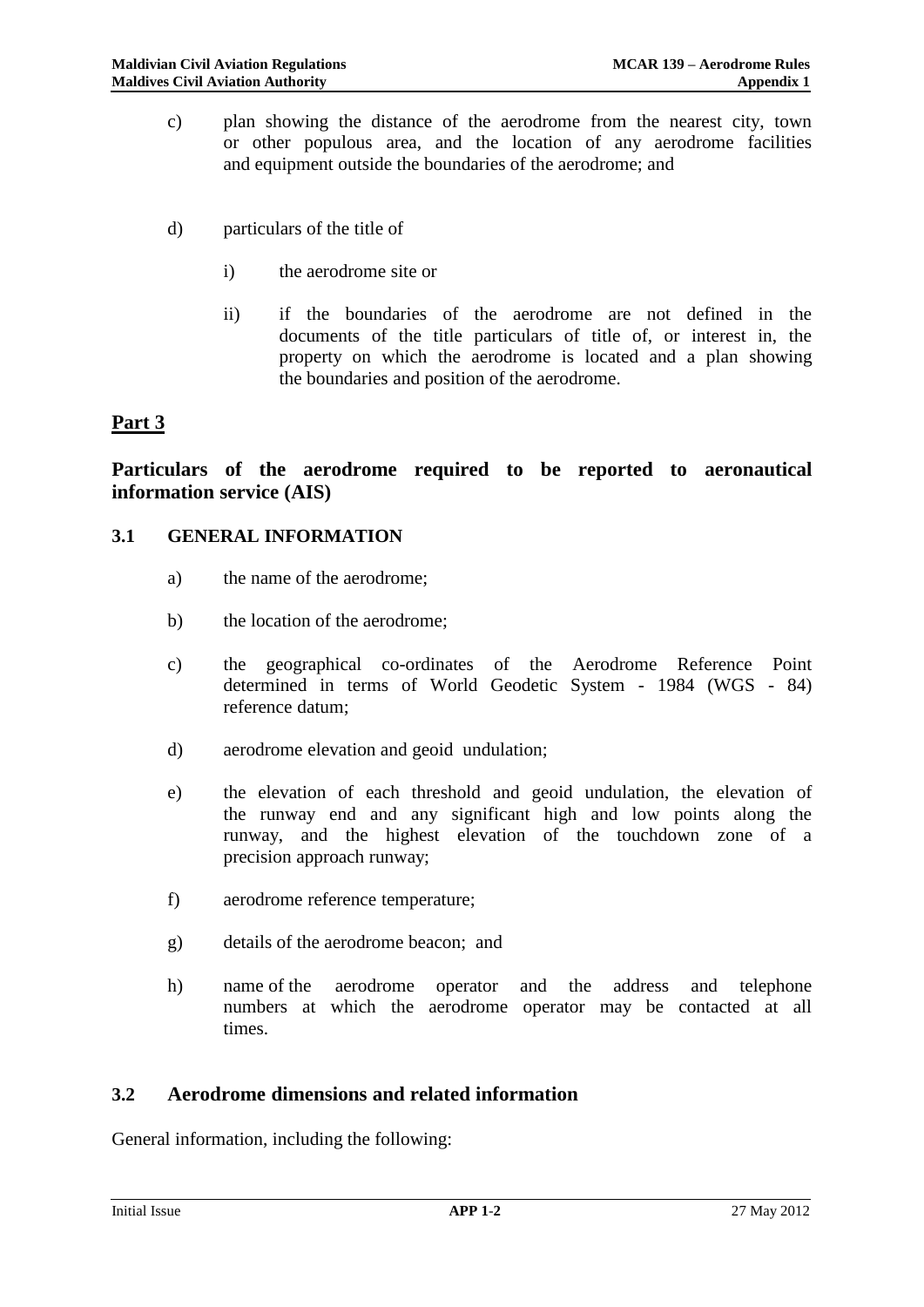- a) runway true bearing, designation number, length, width, displaced threshold location, slope, surface type, type of runway, and for a precision approach runway, the existence of an obstacle free zone;
- b) length, width and surface type of strip, runway end safety areas, stopways;
- c) length, width and surface type of taxiways;
- d) apron surface type and aircraft stands;
- e) clearway length and ground profile;
- f) visual aids for approach procedures viz. approach lighting type and visual approach slope indicator system (PAPI/APAPI and T-VASIS/AT-VASIS); marking and lighting of runways, taxiways, and aprons; other visual guidance and control aids on taxiways (including runway holding positions, intermediate holding positions and stop bars) and aprons, location and type of visual docking guidance system; availability of standby power of lighting;
- g) location and radio frequency of VOR aerodrome check-point;
- h) location and designation of standard taxi -routes;
- i) the geographical coordinates of each threshold.
- j) the geographical coordinates of appropriate taxiway center line points;
- k) the geographical coordinates of each aircraft stand;
- l) the geographical coordinates and the top elevation of significant obstacles in the approach and take-off areas, in the circling area and in the vicinity of the aerodrome. (This information may best be shown in the form of charts such as those required for the preparation of aeronautical information publications as specified in Annexes 4 and 15 to the Convention on International Civil Aviation);
- m) pavement surface type and bearing strength using Aircraft Classification Number - Pavement Classification Number (CAN - PCN) method;
- n) one or more pre-flight altimeter check locations established on an apron and their elevation;
- o) declared distances; take-off run available (TORA); take-off distance available (TODA); accelerate-stop distance available (ASDA); landing distance available (LDA);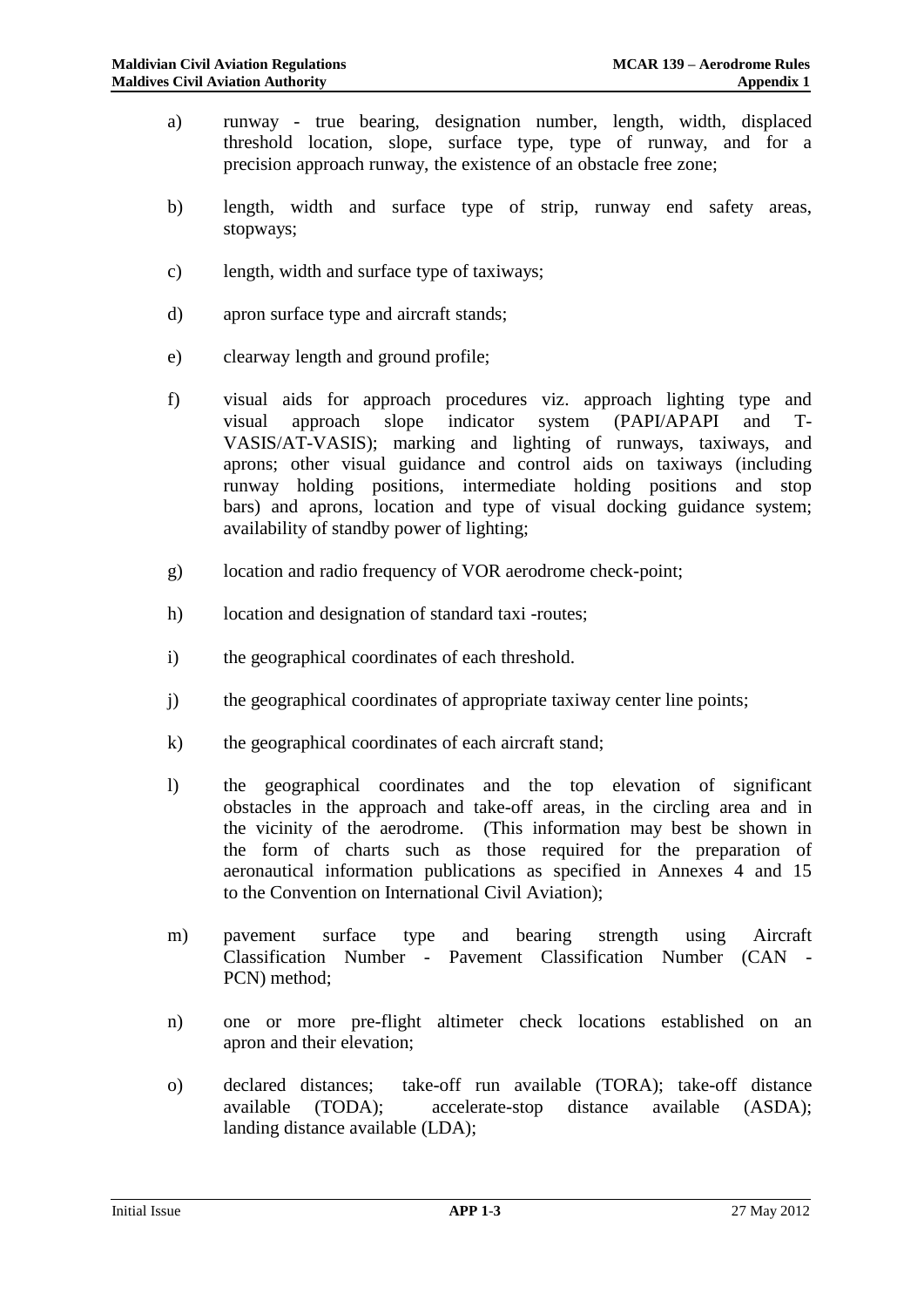- p) disabled aircraft removal plan: the telephone/telex/facsimile numbers; e-mail address of the aerodrome coordinator for the removal of an aircraft disabled on or adjacent to the movement area; information on the capability to remove a disabled aircraft - expressed in terms of the aircraft which the aerodrome is equipped to remove; and
- q) rescue and fire fighting: level of protection provided, expressed terms of the category of the rescue and fire fighting services which should be in accordance with the longest aeroplane normally using the aerodrome and the type and amounts of extinguishing agents normally available at the aerodrome.

*Note. - Accuracy of the information in Part 3 is critical to aircraft safety. Information requiring engineering survey and assessment should be gathered or verified by qualified technical persons.*

# **Part 4**

# **Particulars of the aerodrome operating procedures and safety measures**

#### **4.1 aerodrome reporting**

Particulars of the Procedures for reporting any changes to the aerodrome information set out in AIP and procedures for reauestin2 the issue of NOTAMS, including the following;

- a) arrangements for reporting any changes to the CAA, and recording the reporting of changes, during and outside the normal hours of aerodrome operations;
- b) names and roles of persons responsible for notifying their telephone number during and outside the normal hours of aerodrome operations and the location and telephone numbers, as provided by the CAA, of the place at which changes are to be reported to the CAA.

#### **4.2 Access to aerodrome movement area**

Particulars of the procedure developed and to followed in coordination with the agency responsible to prevent unlawful interference in civil aviation at the aerodrome, for prevention unauthorized entry of persons, vehicles, equipment, animals or other things, into the *movement area* including the following:

a) the role of aerodrome operator, aircraft operator, aerodrome fixedbase operators, aerodrome security entity, the CAA and other government departments, as applicable; and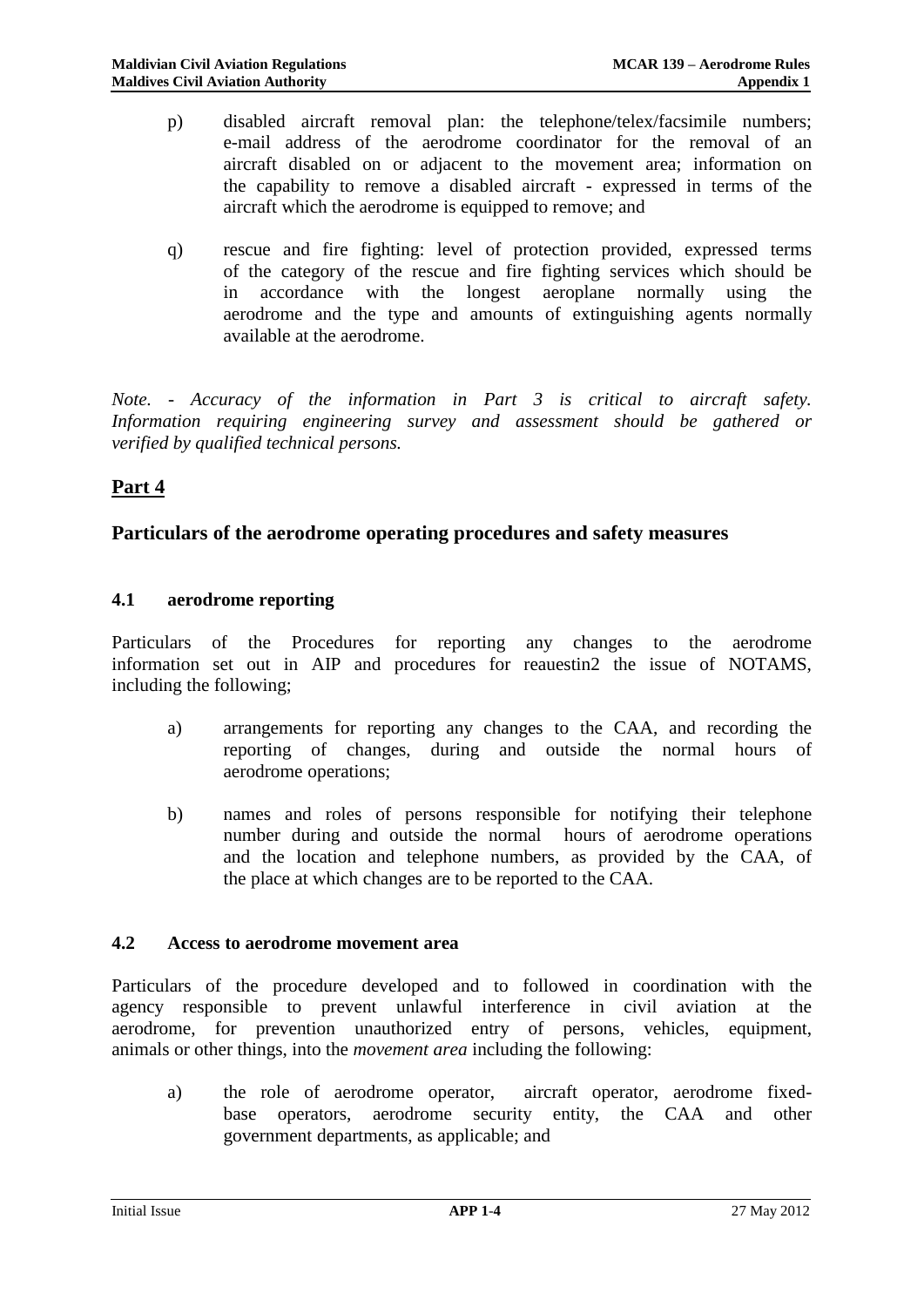b) the names and role of the personnel responsible for controlling access to the aerodrome and the telephone number for contacting those personnel during and after working hours.

#### **4.3 Aerodrome emergency plan**

Particulars: of the aerodrome emergency plan, including the following:

- a) plans for dealing with emergencies occurring at the aerodrome or in its vicinity, including malfunction of aircraft in flight, structural fires, sabotage including bomb threat (aircraft or structure), unlawful seizure of aircraft and incidents on the airport covering "during the emergency" and "after the emergency" considerations;
- b) details of tests for aerodrome facilities and equipment to be used in emergencies, including the frequency of these tests;
- c) details of exercises to test emergency plans, including the frequency of those exercises;
- d) arrangements for reviewing the frequency of those exercises;
- e) list of organizations, agencies and persons of authority both on- and off-airport for site roles; their telephone numbers, fax and e-mail address directory, SITA code directory and radio frequencies of offices;
- f) establishment of an aerodrome emergency committee preparations for dealing with emergencies; and
- g) appointment of an on-scene commander of an overall emergency operation.

#### **4.4 Rescue and fire fighting**

Particulars of the facilities, equipment, personnel and procedures for meeting the rescue and fire fighting requirements, including the names and roles of the persons responsible for dealing with rescue and fire fighting services at the aerodrome.

*Note. - This subject should also be covered in appropriate detail in the Aerodrome Emergency Plan.*

#### **4.5 Aerodrome movement area and obstacle limitation surface inspection by the aerodrome operator**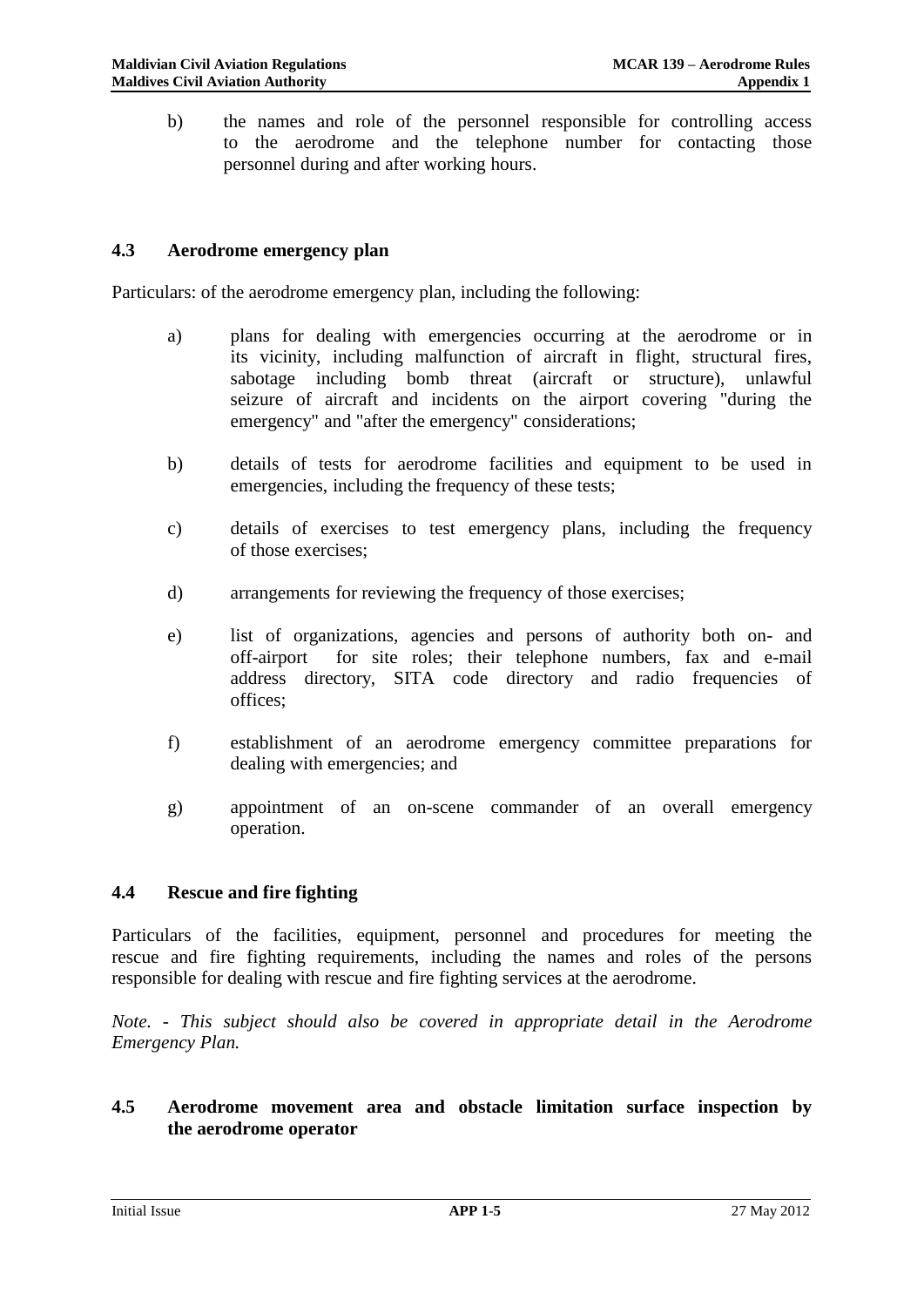Particulars of the procedures for the inspection of the aerodrome movement area and obstacle limitation surfaces, including the following:

- a) arrangement for carrying out inspections, including runway friction and water depth measurement on runways and taxiways, during and outside the normal hours of aerodrome operations,
- b) arrangement and means of communicating with the Air Traffic Control during an inspection;
- c) arrangement for keeping an inspection logbook and the location of the logbook;
- d) details of inspection intervals and times;
- e) inspection checklist;
- f) arrangement for reporting the results of the inspection and for taking prompt follow-up actions to ensure correction of unsafe conditions; and
- g) the names and roles of persons responsible for carrying out inspections and their telephone numbers during and after working hours.

#### **4.6 Visual aids and aerodrome electrical system**

Particulars of the procedures for the inspection and maintenance of the aeronautical lights (including obstacle lighting), signs, markers and aerodrome electrical system including the following:

- a) arrangement for carrying out inspections during and outside the normal hours of aerodrome operation and the checklist for inspections;
- b) arrangement for recording the result of inspection and for taking follow-up action to correct deficiencies;
- c) arrangement for carrying out routine maintenance and emergency maintenances;
- d) arrangement for secondary power supplies, if any, and if applicable, particulars of any other method of dealing with partial or total system failure;
- e) the names and roles of the persons responsible for inspection and maintenance of the lighting and the telephone numbers for contacting those persons during and after working hours.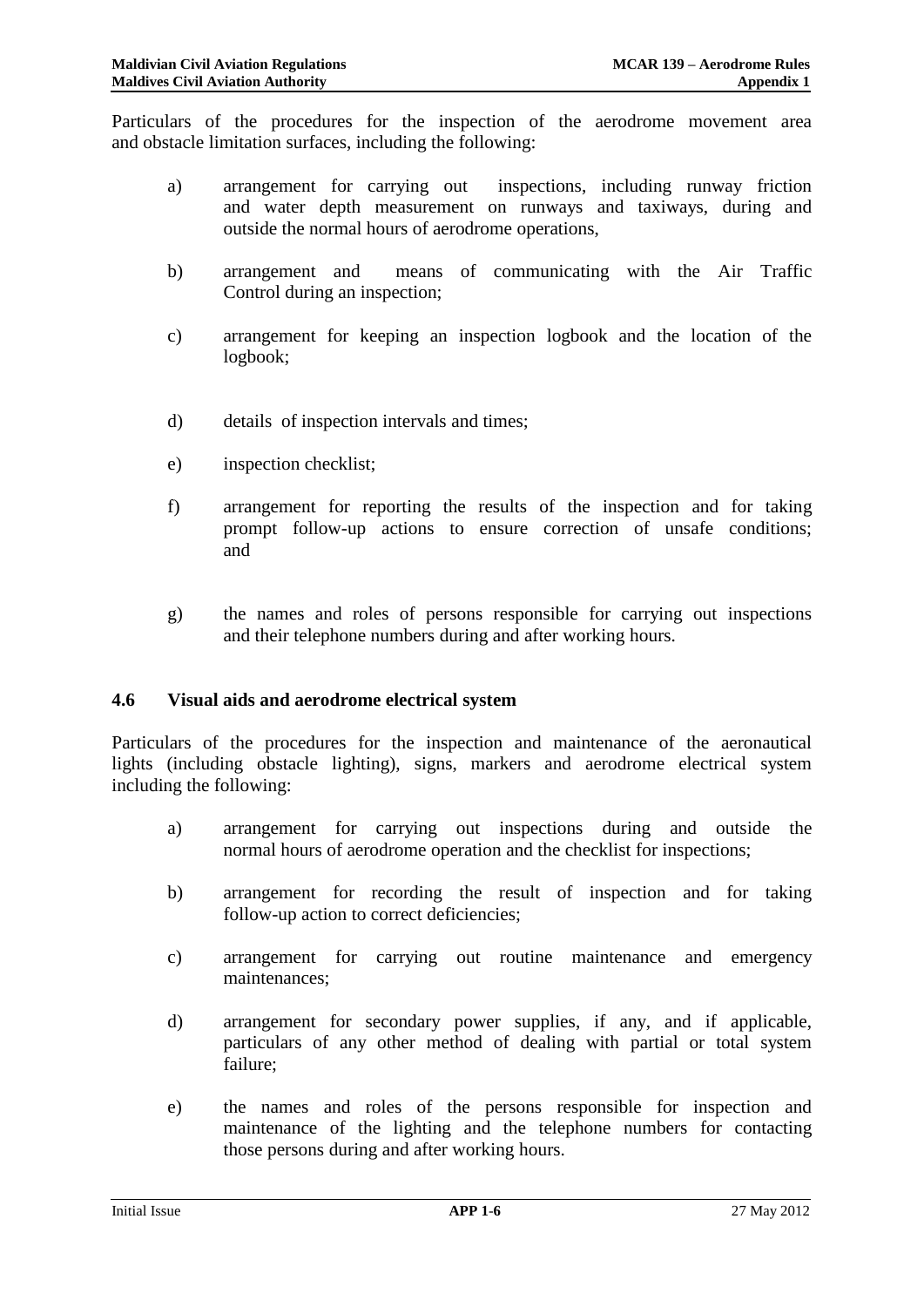#### **4.7 Movement area maintenance**

Particulars of the faQ111tiesand procedures for the maintenance of movement area, including:

- a) arrangement for maintaining the paved areas;
- b) arrangement for maintaining the unpaved runways and taxiways;
- c) arrangement for maintaining the no the runway and taxiway strips; and
- d) arrangement for maintaining the of aerodrome drainage.

#### **4.8 Aerodrome works safety**

Particulars of the procedures for planning and carrying out works safely (including works which may. have to be carried out at short notice) on or In the vicinity of the movement area that may extend above an obstacle limitation surface including the following:

- a) arrangement for communicating with Air Traffic Control during the progress of such works;
- b) names, telephone numbers and roles of the persons and organizations responsible for planning and carrying out the works and the arrangement for contacting those persons and organizations at all times;
- c) names of the aerodrome fixed-base operators and aircraft operators who are to be notified of the work, and their telephone numbers during and after working hours; and
- d) distribution list for work plans, if required.

#### **4.9 Apron management**

Particulars of the apron management procedures,

- a) arrangement between air traffic control and the apron management unit;
- b) arrangement for allocating aircraft parking positions;
- c) arrangement for initiating engine start and ensuring clearance of aircraft push-back;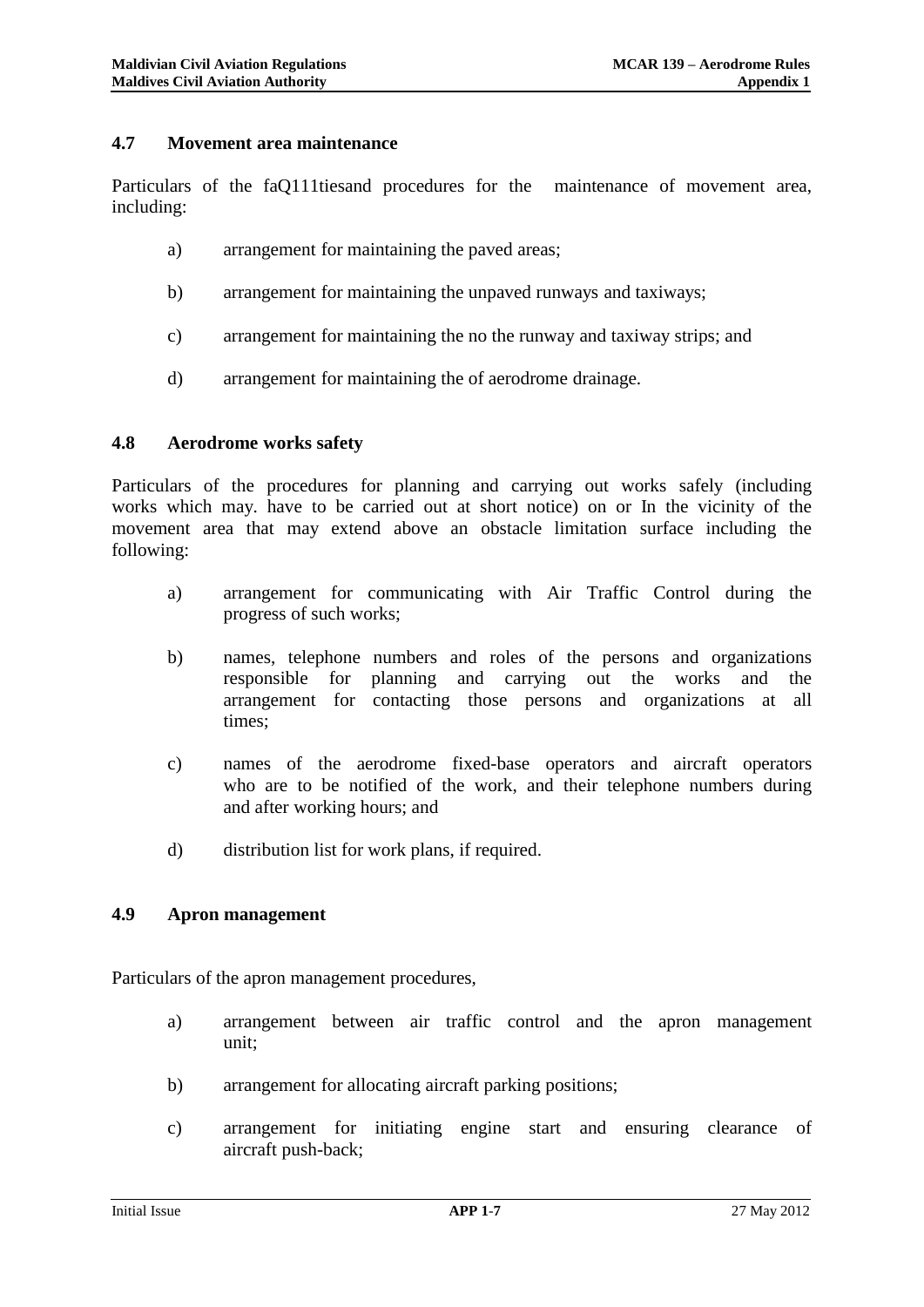- d) marshalling service; and
- e) leader (van) service.

#### **4.10 Apron safety management**

Procedures to ensure apron: safety, including:

- a) protection from jet blasts;
- b) enforcement of safety precautions during aircraft refueling operations;
- c) apron sweeping;
- d) apron cleaning;
- e) arrangements for reporting incidents/accidents on an apron; and
- f) arrangements for auditing the safety compliance by all personnel working on the apron.

#### **4.11 Airside vehicle control**

Particulars of the procedure for the control of surface vehicles operating on, or in the vicinity of, the movement area, including the following:

- a) details of the applicable traffic rules (including speed limits and the means of enforcement of the rules); and
- b) the method of issuing driving permits for operating vehicles in the movement area.

#### **4.12 Wildlife hazard management**

Particulars of the procedure to deal with danger to aircraft operations caused by the presence of birds or mammals in the aerodrome flight pattern or movement area, including the following;

- a) arrangement for assessing any wildlife hazard;
- b) arrangement for implementing wildlife control programmes; and
- c) names and roles of the persons responsible:f6r dealing with wildlife hazards, and their telephone numbers during and after working hour.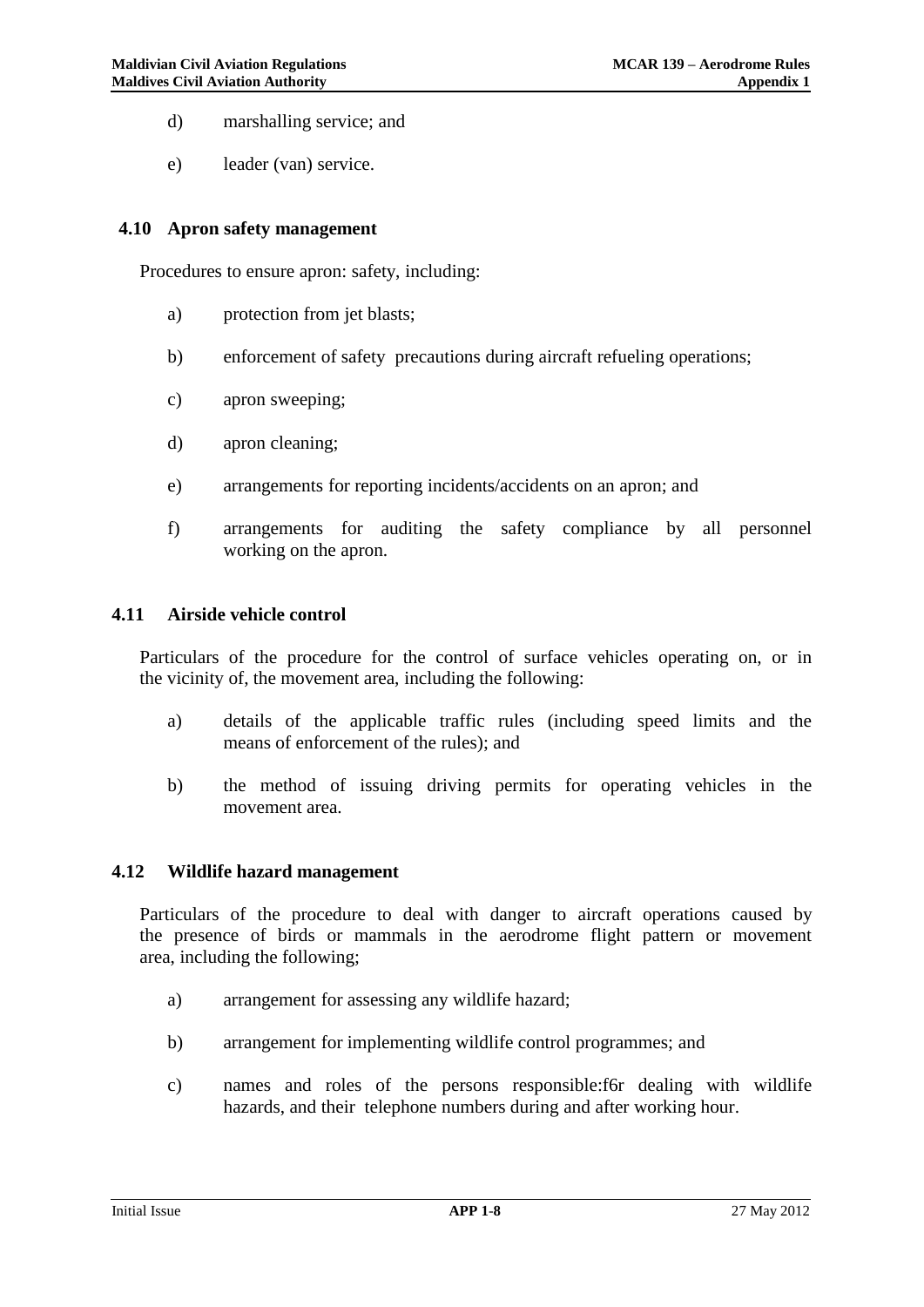#### **4.13 Obstacle control**

Particulars setting out the procedures for:

- a) monitoring the obstacle limitation surface and Type A Chart take-off surface for obstacles:
- b) controlling obstacles within the authority of the operator;
- c) monitoring buildings or structure development in relation to their height within the boundaries of the obstacle limitation surface;
- d) the control of new developments in the vicinity of aerodromes; and
- e) notifying the MCAA of the nature and location of obstacles and any subsequent addition or removal of obstacle for necessary including amendment of the AIS publications.

#### **4.14 Disabled aircraft removal plan and procedure**

Particulars of procedure for removing an aircraft which disabled on or adjacent to the movement area including the following:

- a) roles of the aerodrome operator and the holder of the aircraft of registration;
- b) arrangement for notifying the holder of the certificate of registration;
- c) arrangement for liaising with the air traffic control;
- d) arrangement for obtaining equipment and persons to remove the disabled aircraft; and
- e) names and roles of persons responsible for arrangement of the removal of disabled aircraft and their telephone numbers.

#### **4.15 Handling of hazardous material**

Particulars of the procedures for die safe handling and storage of hazardous material on the aerodrome, including the following:

- a) the arrangement for special areas on the aerodrome to be set-up for the storage of inflammable liquids (including aviation fuels) and any other hazardous materials and
- b) the method to be followed for the delivery, storage, dispensing and handling of hazardous materials.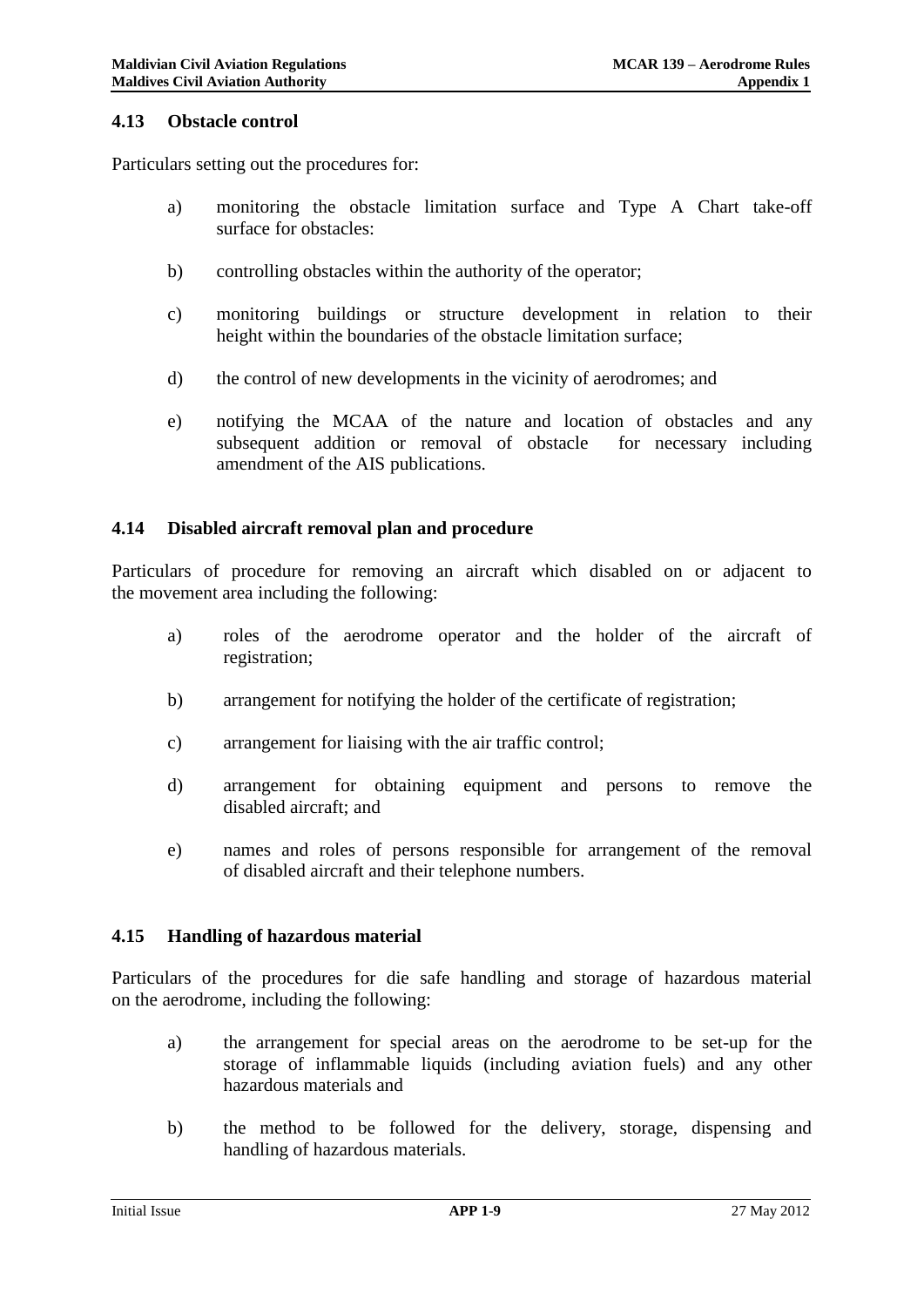*Note.- Hazardous materials include inflammable liquids and solid, corrosive liquids, compressed gases and magnetized or radioactive materials. The arrangement to deal with an accidental spillage of hazardous material should be included in the aerodrome emergency plan.*

#### **4.16 Low visibility operations**

Particulars of procedures to be introduced for low visibility operations, including the measurement and reporting of runway visual range, as and when required and name and telephone numbers during and after working hours of the persons responsible for measuring the runway visual range.

#### **4.17 Protection of radar and navigational sites**

Particulars of the procedure for the protection of radar and radio navigational aids located on the aerodrome to ensure that their performance will not be degraded, including the following:

- a) the arrangement for the control of activities in the vicinity of radar and navaids installations;
- b) the arrangement for ground maintenance in the vicinity of these installations; and
- c) its the supply and installations of signs warning of hazardous microwave radiation.

*Note I. - In writing the procedure on each category, clear and precise information should be included on:*

- when, or in what circumstances, is an operating procedure to be activated;
- *how is an operating procedure activated;*
- *actions to be taken;*
- *the person(s) to carry out the actions; and*
- equipment, and access to such equipment, necessary for carrying out the *actions.*

*Note 2. - If any of the procedures specific above is not relevant or applicable, the reason should be given.*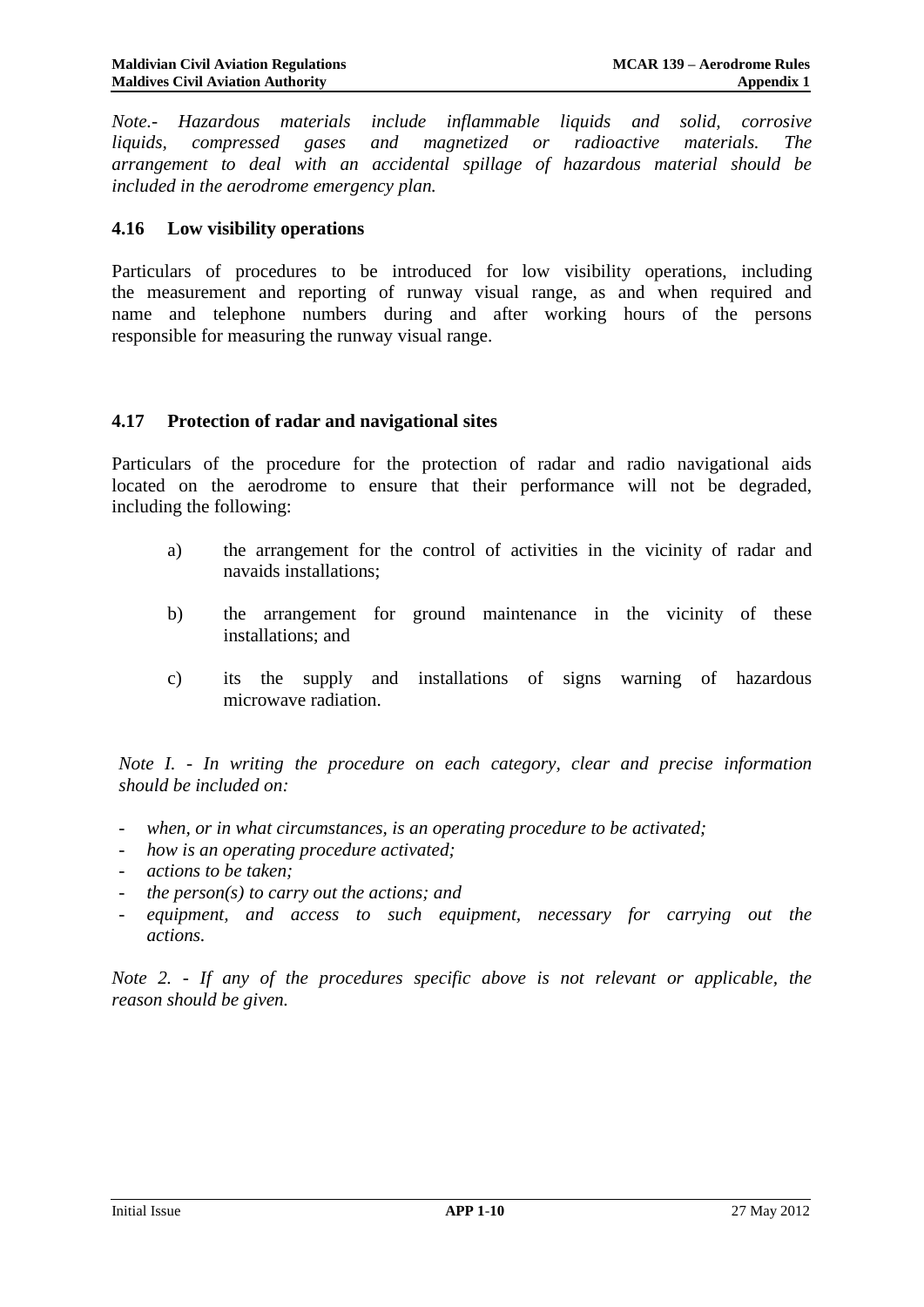# **Part 5**

## **Aerodrome administration and safety management system**

Particulars of the aerodrome administration, including the following,-.

- a) aerodrome organization structure chart showing the names and positions of key personnel, including their responsibilities;
- b) the name, position and telephone numbers of the person who has overall responsibilities; aerodrome safety; and
- c) airport committees.

#### *Safety management system (SMS)*

A safety management system established for ensuring compliance with all safety requirements and achieving continuous improvement in safety performance, the essential features being:

- a) safety policy, insofar as applicable, on the process of safety management and its relation to the operational and maintenance process;
- b) structure or organization of the SMS includi.4 staffing and assignment of individual and group responsibilities safety issues;
- c) SMS strategy and planning such as setting safety performance targets, allocating priority for implementing safety initiatives and providing a framework for controlling the risks to a level as low as reasonably practicable keeping always in view the requirements of the Standard and Recommended Practices in Annex 14, Volume I to the Convention on International Civil Aviation and the national regulations, standards, rules or orders;
- d) SMS implementation including facilities, methods and procedures for the effective communication of safety messages and enforcement of safety requirements;
- e) system for the implementation of, and action on, critical safety areas which require a higher level of, safety management integrity (Safety Measures Programme);
- f) measures for safety promotion, accident prevention and system for risk control involving analysis and handling of accident, incidents,